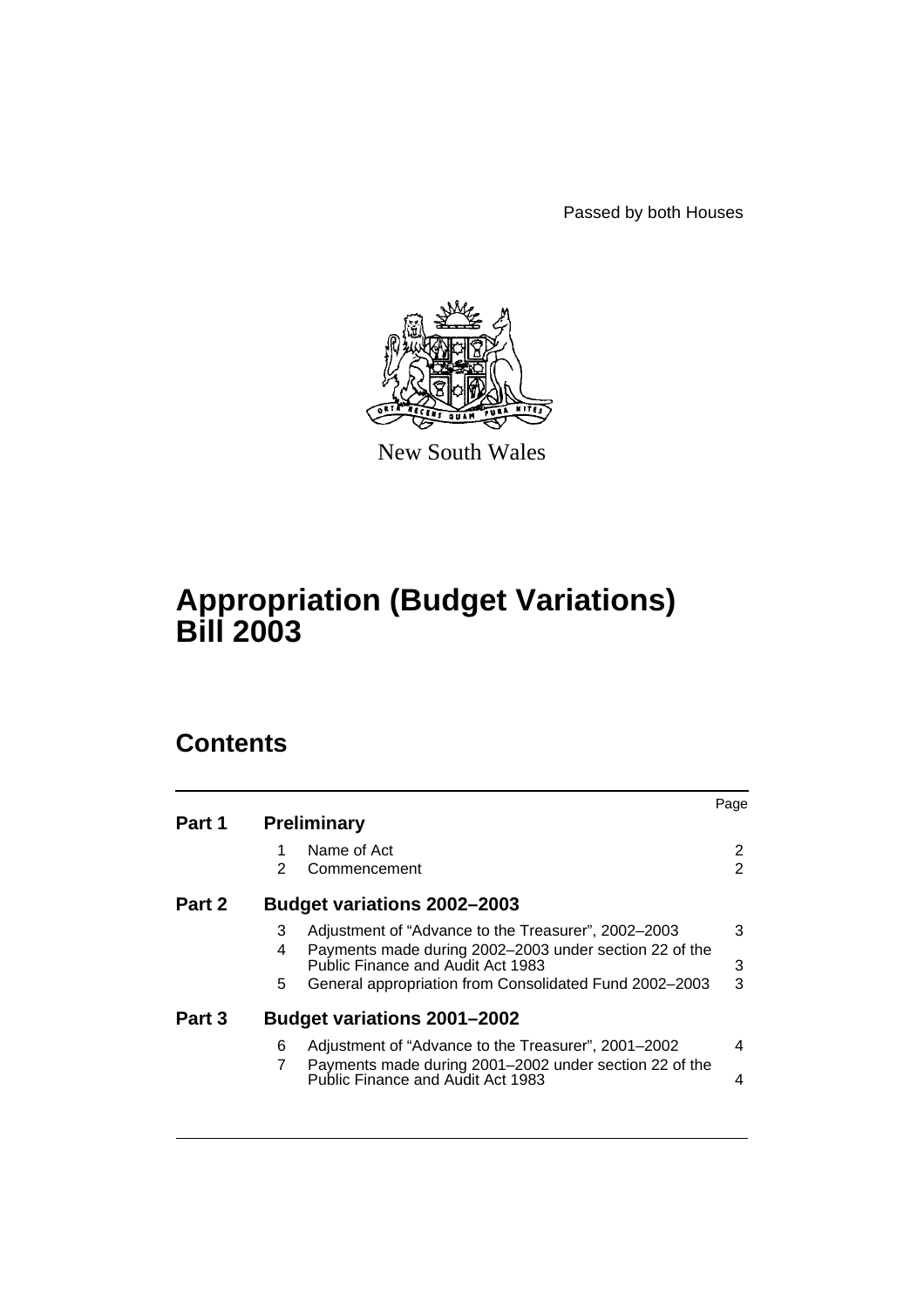**Contents** 

|                  |    |                                                                             | Page |
|------------------|----|-----------------------------------------------------------------------------|------|
| Part 4           |    | General                                                                     |      |
|                  | 8  | Additional appropriations                                                   | 5    |
|                  | 9  | Operation of Act                                                            | 5    |
|                  | 10 | Validation of expenditure                                                   | 5    |
|                  | 11 | Validation of certain interim payments pending Treasurer's<br>determination | 5    |
| <b>Schedules</b> |    |                                                                             |      |
|                  |    | Payments during 2002-2003                                                   |      |
|                  | 2  | Payments during 2001-2002                                                   |      |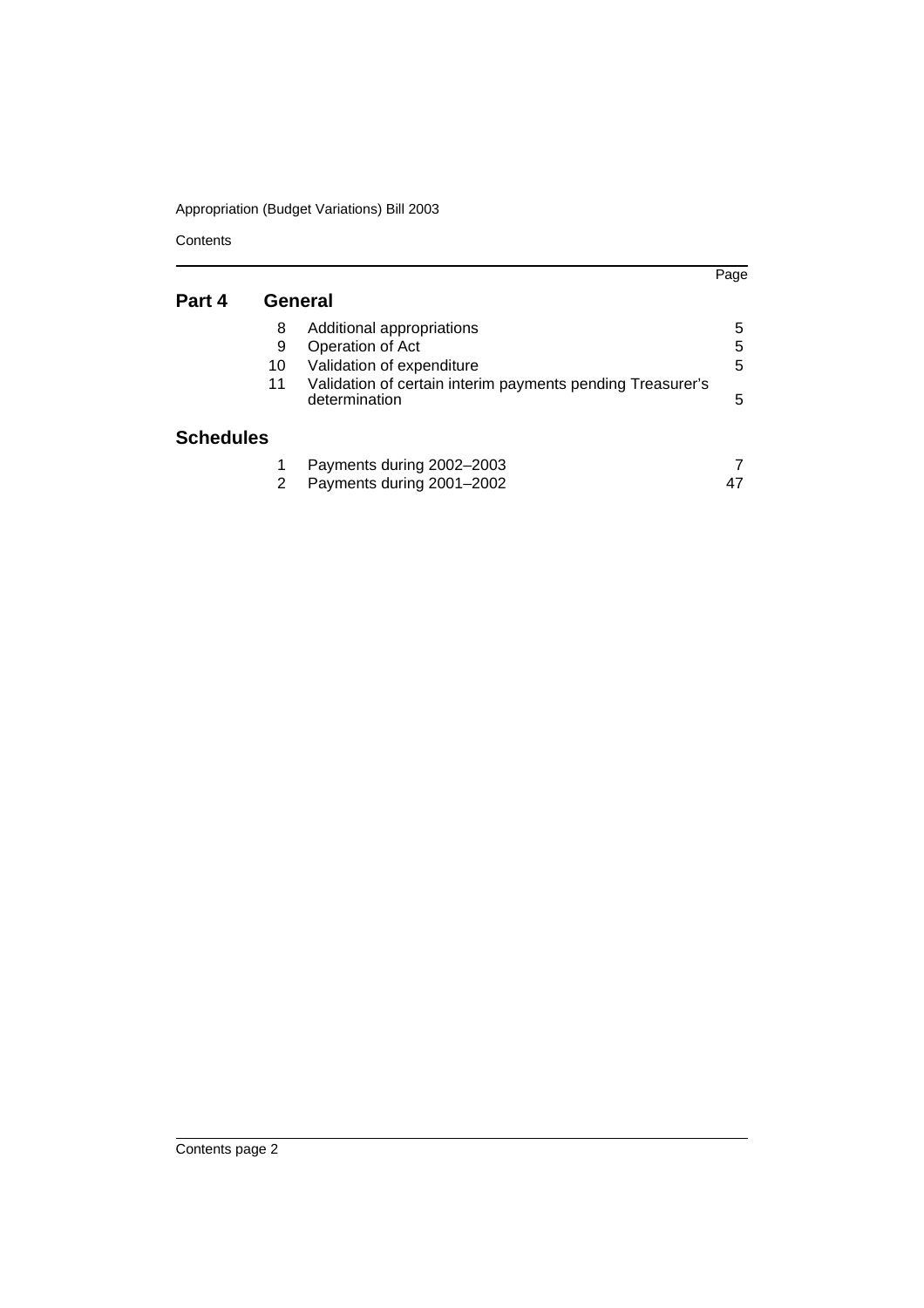*I certify that this PUBLIC BILL, which originated in the LEGISLATIVE ASSEMBLY, has finally passed the LEGISLATIVE COUNCIL and the LEGISLATIVE ASSEMBLY of NEW SOUTH WALES.*

> *Clerk of the Legislative Assembly. Legislative Assembly, Sydney, , 2003*



New South Wales

## **Appropriation (Budget Variations) Bill 2003**

Act No , 2003

An Act to appropriate additional amounts out of the Consolidated Fund for the years 2002–2003 and 2001–2002 for the purpose of giving effect to certain Budget variations required by the exigencies of Government.

*I have examined this Bill, and find it to correspond in all respects with the Bill as finally passed by both Houses.*

*Chairman of Committees of the Legislative Assembly.*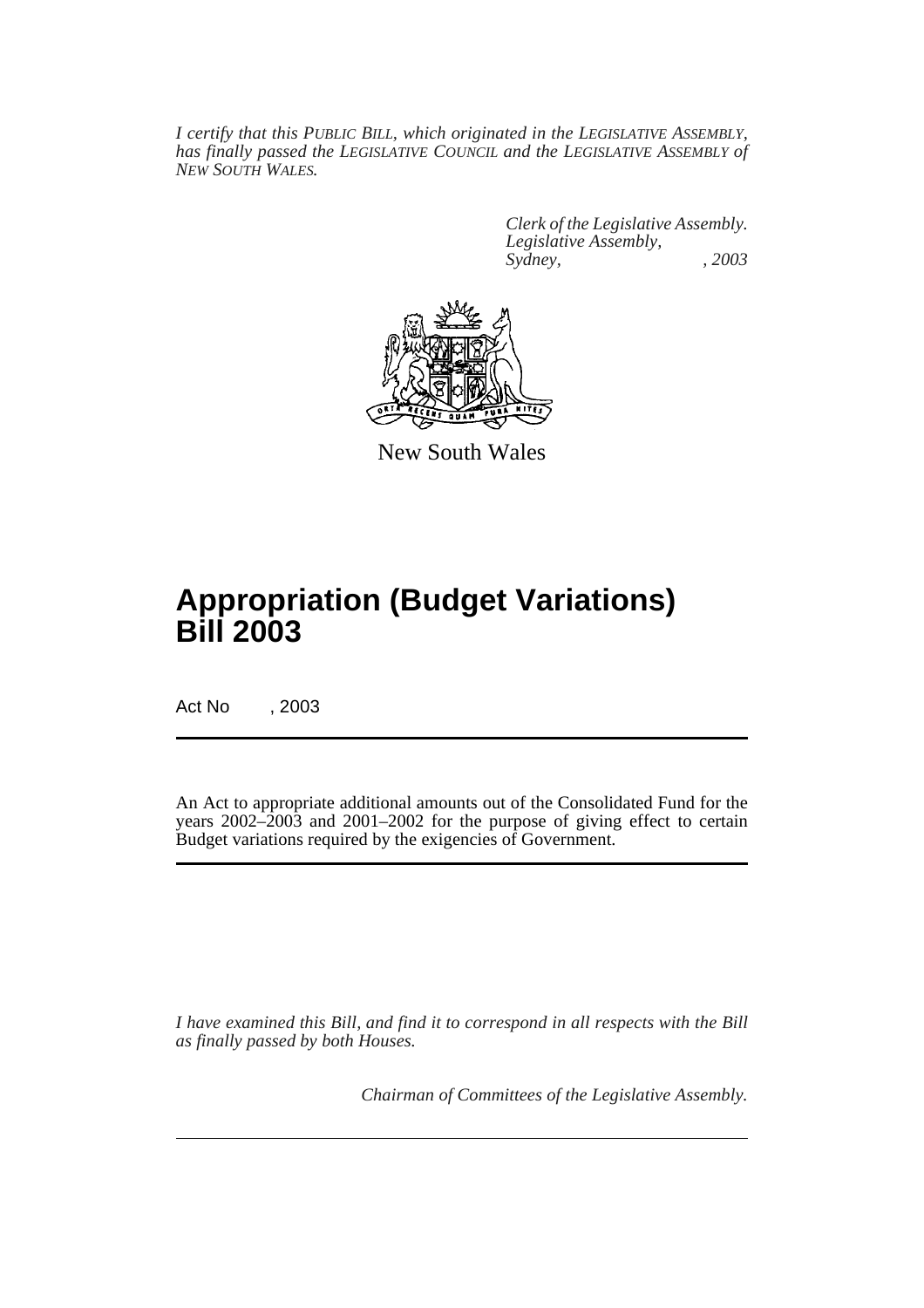### Clause 1 Appropriation (Budget Variations) Bill 2003

Part 1 Preliminary

### **The Legislature of New South Wales enacts:**

### <span id="page-3-1"></span><span id="page-3-0"></span>**Part 1 Preliminary**

### **1 Name of Act**

This Act is the *Appropriation (Budget Variations) Act 2003*.

### <span id="page-3-2"></span>**2 Commencement**

This Act is taken to have commenced on 1 July 2002, which is the date of commencement of the *Appropriation Act 2002*.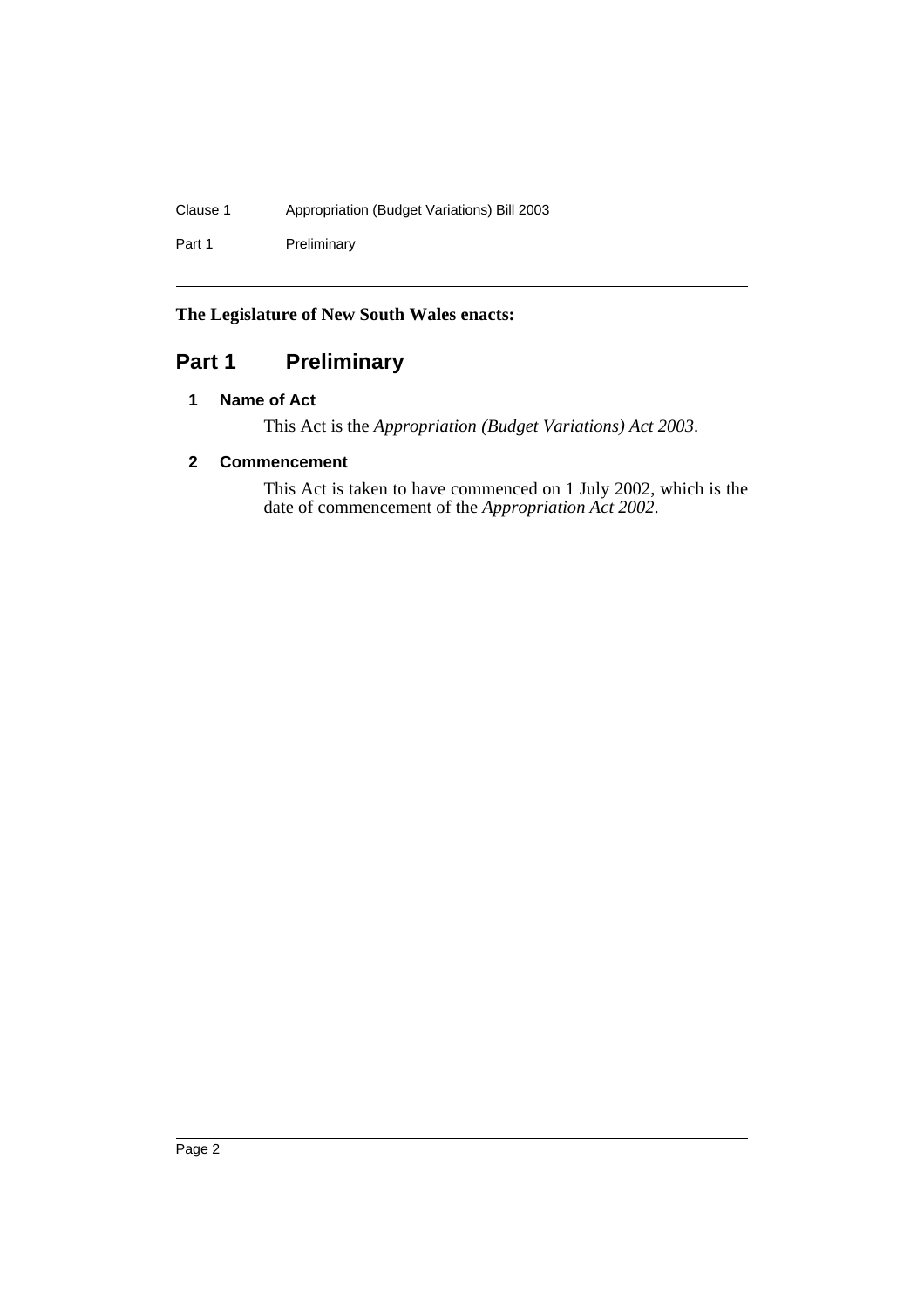Appropriation (Budget Variations) Bill 2003 Clause 3

Budget variations 2002–2003 **Part 2 Part 2** 

### <span id="page-4-1"></span><span id="page-4-0"></span>**Part 2 Budget variations 2002–2003**

#### **3 Adjustment of "Advance to the Treasurer", 2002–2003**

The sum of \$286,267,000 is hereby appropriated out of the Consolidated Fund in adjustment of the vote "Advance to the Treasurer", 2002–2003, for supplementary charges made during the year 2002–2003 in the amounts specified in Column 1 of Schedule 1 for recurrent services, and capital works and services, of the Government specified opposite those amounts in Schedule 1.

#### <span id="page-4-2"></span>**4 Payments made during 2002–2003 under section 22 of the Public Finance and Audit Act 1983**

- (1) The sum of \$845,273,000, being the total of the sums specified in Column 2 of Schedule 1, and made in anticipation of appropriation by Parliament under section 22 (1) of the *Public Finance and Audit Act 1983*, is hereby appropriated out of the Consolidated Fund to provide for the payments for recurrent services, and capital works and services, required for the exigencies of Government during the year 2002–2003 specified opposite those sums in Schedule 1.
- (2) Section 22 (2) of the *Public Finance and Audit Act 1983* does not apply to the sums to which this section applies.

#### <span id="page-4-3"></span>**5 General appropriation from Consolidated Fund 2002–2003**

- (1) Out of the Consolidated Fund there are hereby appropriated the sums specified in Column 3 of Schedule 1 for recurrent services and capital works and services, which sums may be issued and applied for or towards the several uses and purposes of the Government for the year 2002–2003 specified opposite those sums in Schedule 1.
- (2) The total sum appropriated out of the Consolidated Fund in accordance with the provisions of this section and Schedule 1 is the sum of \$425,000,000.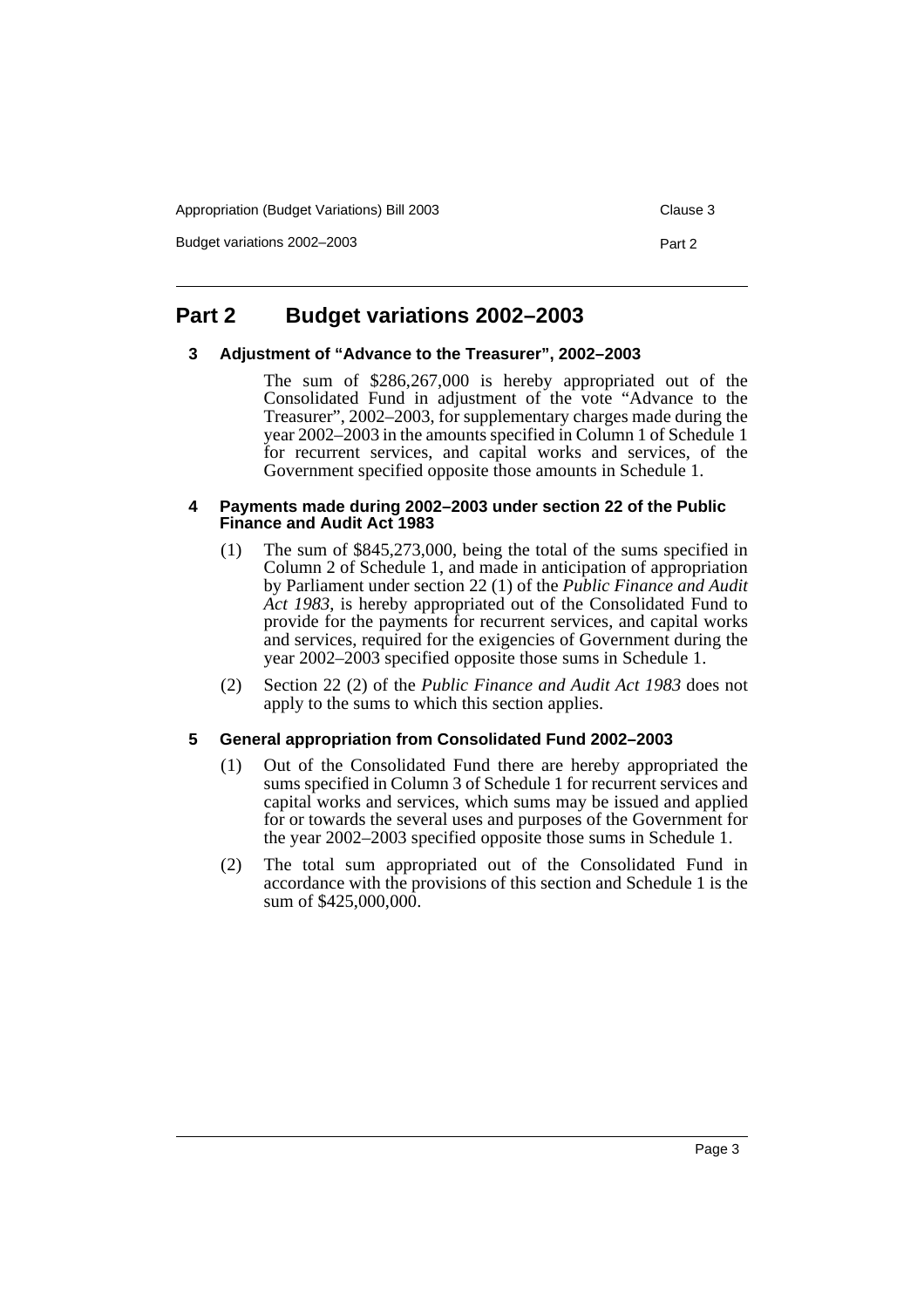#### Clause 6 Appropriation (Budget Variations) Bill 2003

Part 3 Budget variations 2001–2002

### <span id="page-5-1"></span><span id="page-5-0"></span>**Part 3 Budget variations 2001–2002**

#### **6 Adjustment of "Advance to the Treasurer", 2001–2002**

The sum of \$212,806,000 is hereby appropriated out of the Consolidated Fund in adjustment of the vote "Advance to the Treasurer", 2001–2002, for supplementary charges made during the year 2001–2002 in the amounts specified in Column 1 of Schedule 2 for recurrent services and capital works and services of the Government specified in relation to those amounts in Schedule 2.

#### <span id="page-5-2"></span>**7 Payments made during 2001–2002 under section 22 of the Public Finance and Audit Act 1983**

- (1) The sum of \$1,184,463,000, being the total of the sums specified in Column 2 of Schedule 2, and made in anticipation of appropriation by Parliament under section 22 (1) of the *Public Finance and Audit Act 1983*, is hereby appropriated out of the Consolidated Fund to provide for payments for recurrent services and capital works and services required for the exigencies of Government during the year 2001–2002 specified opposite those sums in Schedule 2.
- (2) Section 22 (2) of the *Public Finance and Audit Act 1983* does not apply to the sums to which this section applies.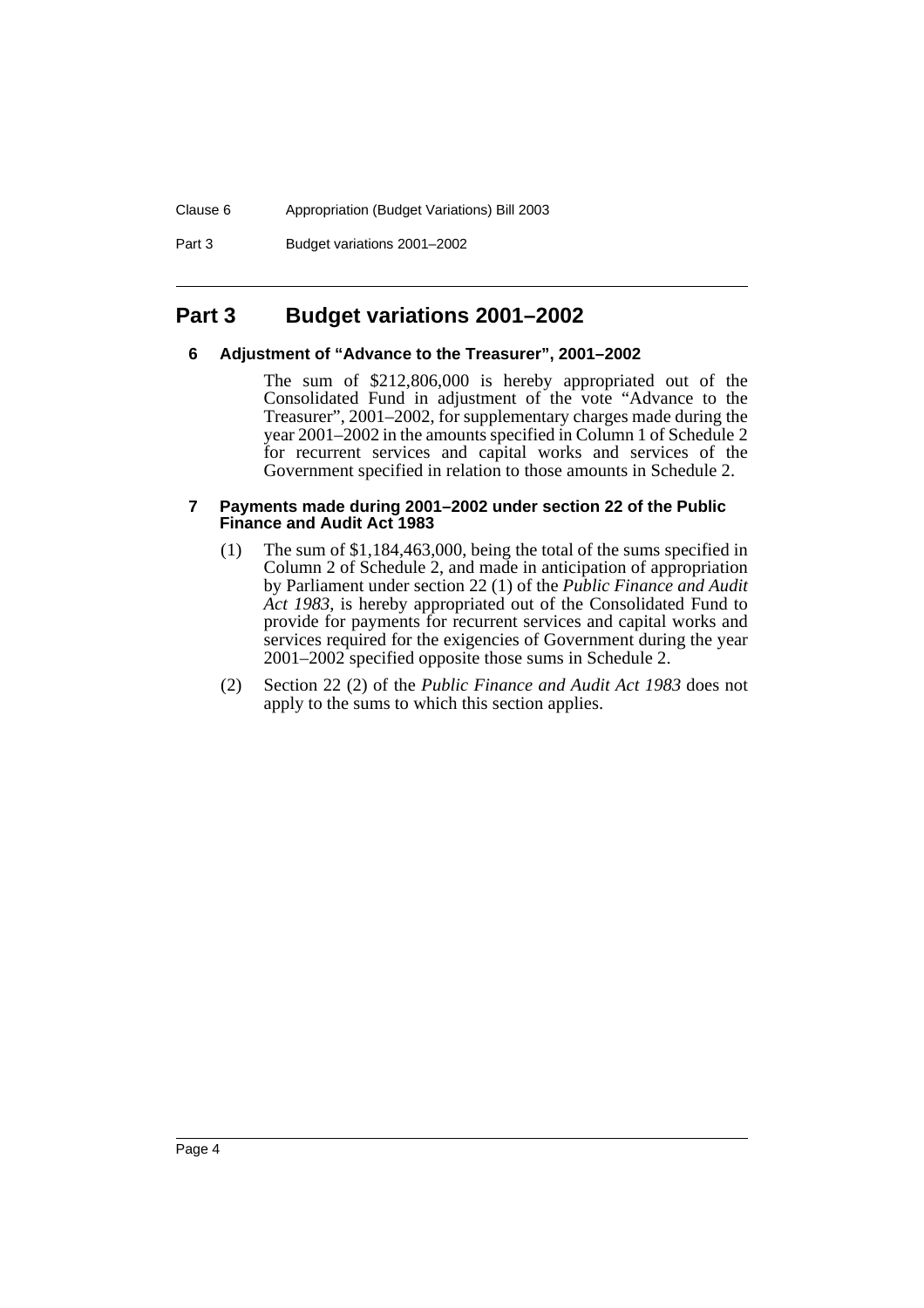Appropriation (Budget Variations) Bill 2003 Clause 8

General **Part 4** 

### <span id="page-6-1"></span><span id="page-6-0"></span>**Part 4 General**

#### **8 Additional appropriations**

The sums appropriated by this Act are in addition to any other sums that may have been appropriated.

#### <span id="page-6-2"></span>**9 Operation of Act**

- (1) This Act is to be construed as if it formed part of the *Appropriation Act 2002*.
- (2) This Act is an Appropriation Act for the purposes of section 21A of the *Public Finance and Audit Act 1983*.
- (3) The issue and payment before the date of assent to this Act out of the Consolidated Fund of the whole or any part of the sums appropriated by this Act is validated. This subsection applies whether this Act is assented to during or after the year 2001–2002 or 2002–2003.

#### <span id="page-6-3"></span>**10 Validation of expenditure**

- (1) To the extent (if any) to which it may be necessary to do so, the expenditure of any sum to which this Act applies before the date of assent to this Act:
	- (a) is taken to have been validly approved at the time it was approved, or was purported to have been approved, and
	- (b) is taken to have been validly made at the time it was made, or purported to have been made,

and thereafter to be, and to have been at all relevant times, validly approved and made.

(2) This section does not authorise the appropriation or expenditure of any sum specified in Column 3 of Schedule 1 before the date of assent to this Act.

#### <span id="page-6-4"></span>**11 Validation of certain interim payments pending Treasurer's determination**

- (1) This section applies to:
	- (a) expenditure committed or incurred by an officer of an authority, and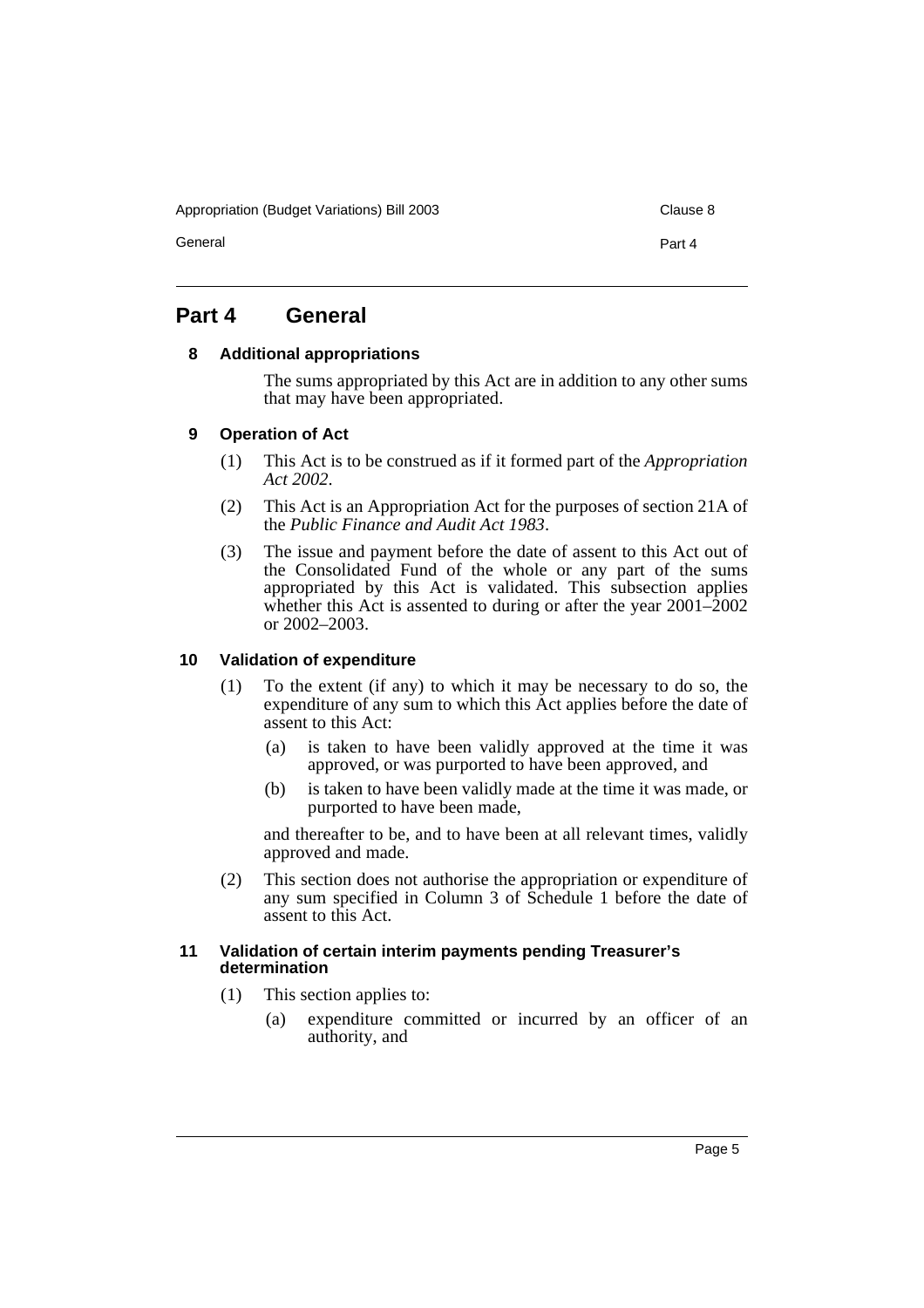#### Clause 11 Appropriation (Budget Variations) Bill 2003

Part 4 **General** 

(b) the payment of an account authorised by an officer of an authority,

on or after 2 April 2003 and before the making of a relevant determination by the Treasurer under section 24 of the *Public Finance and Audit Act 1983* which, in this section, is called *an interim payment*.

- (2) To the extent (if any) to which it may be necessary to do so, an interim payment:
	- (a) is taken to have been validly committed or incurred at the time it was committed or incurred, or purported to have been committed or incurred, and
	- (b) is taken to have been validly authorised and paid at the time it was authorised and paid, or purported to have been authorised and paid,

and thereafter to be, and to have been at all relevant times, validly committed, incurred, authorised and paid.

(3) In this section, *officer of an authority* has the same meaning as in the *Public Finance and Audit Act 1983*.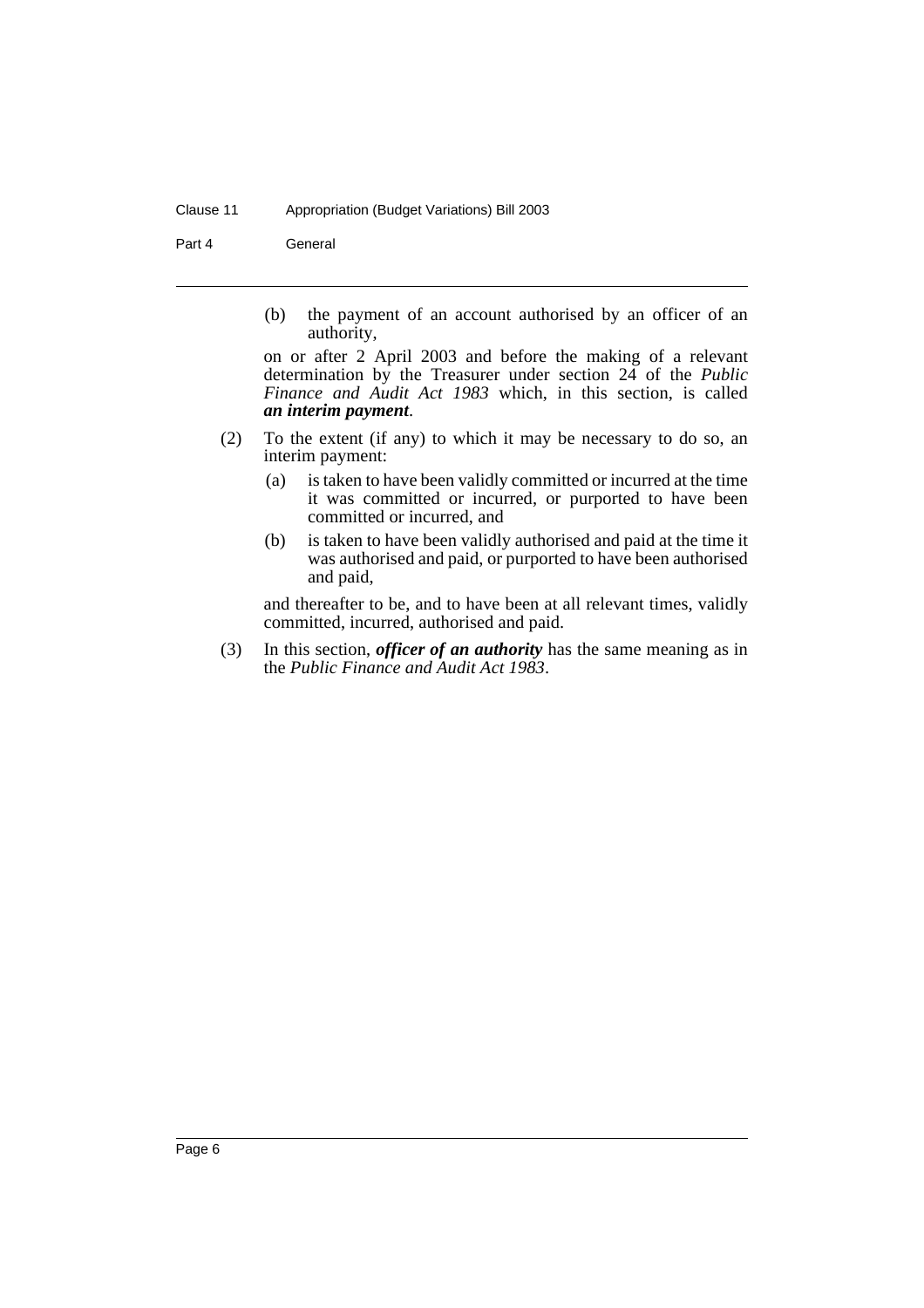Payments during 2002–2003 Schedule 1

### <span id="page-8-0"></span>**Schedule 1 Payments during 2002–2003**

(Sections 3, 4, 5 and 10 (2))

| Column 1                                   | Column 2                                         | Column 3                                     |
|--------------------------------------------|--------------------------------------------------|----------------------------------------------|
| Treasurer's<br>Advance<br>Amount<br>\$,000 | s. 22<br><b>PF&amp;A Act</b><br>Amount<br>\$,000 | <b>Further</b><br>approp<br>Amount<br>\$,000 |
|                                            |                                                  |                                              |

### **A THE LEGISLATURE**

RECURRENT SERVICES

*The Legislature*

| Electorate services             | 1,000 |  |
|---------------------------------|-------|--|
| Relocate accommodation          | 1,383 |  |
| Total The Legislature           | 2,383 |  |
| <b>TOTAL—RECURRENT SERVICES</b> | 2,383 |  |
| <b>TOTAL—THE LEGISLATURE</b>    | 2,383 |  |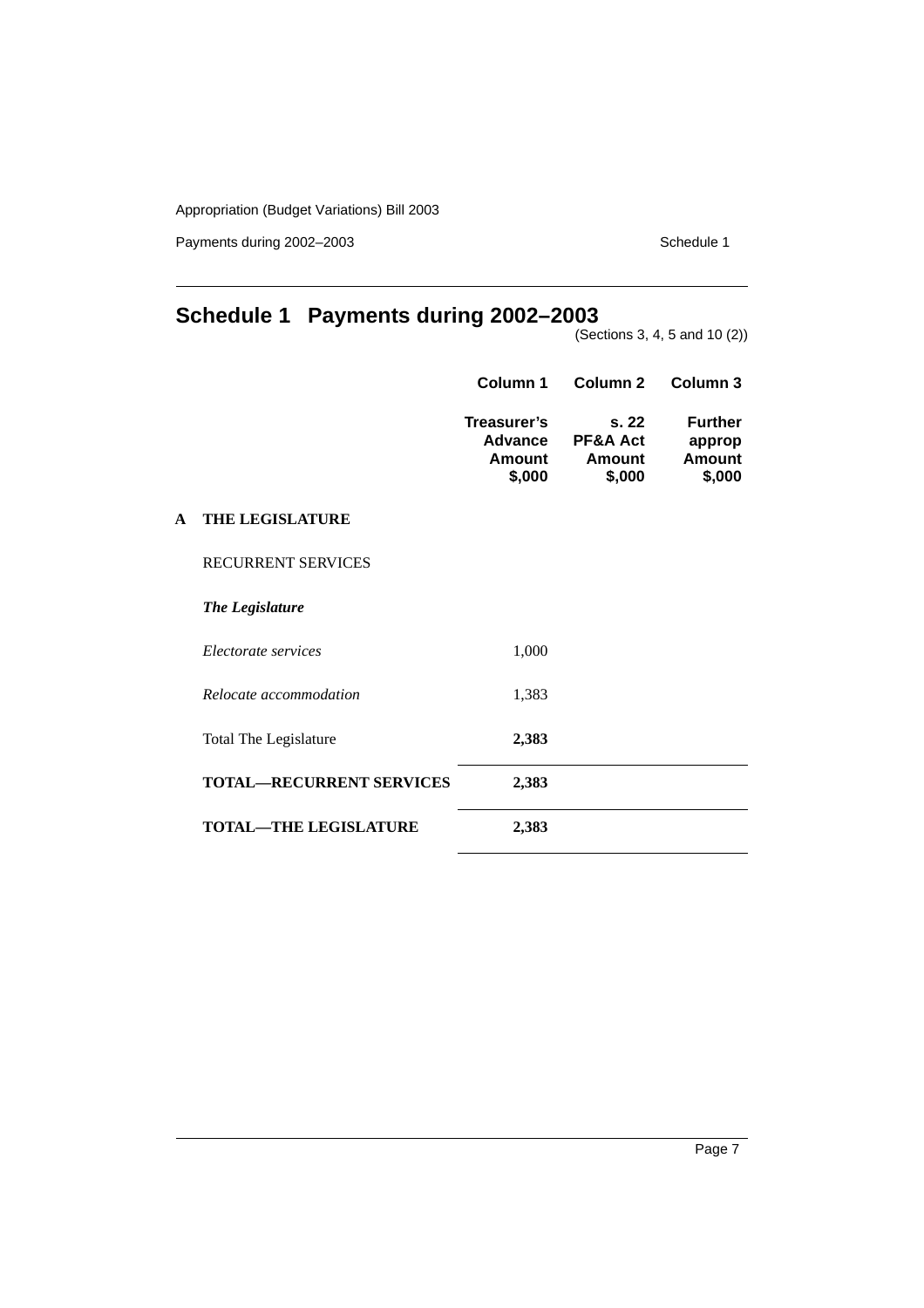Schedule 1 Payments during 2002-2003

|   |                                                                                 | Column 1                                   | Column 2                             | Column 3                                     |
|---|---------------------------------------------------------------------------------|--------------------------------------------|--------------------------------------|----------------------------------------------|
|   |                                                                                 | Treasurer's<br>Advance<br>Amount<br>\$,000 | s.22<br>PF&A Act<br>Amount<br>\$,000 | <b>Further</b><br>approp<br>Amount<br>\$,000 |
| B | PREMIER, MINISTER FOR THE<br><b>ARTS AND MINISTER FOR</b><br><b>CITIZENSHIP</b> |                                            |                                      |                                              |
|   | <b>RECURRENT SERVICES</b>                                                       |                                            |                                      |                                              |
|   | The Cabinet Office                                                              |                                            |                                      |                                              |
|   | NSW Contribution to Ministerial<br>Council on Drug Strategy                     | 118                                        |                                      |                                              |
|   | <b>Total The Cabinet Office</b>                                                 | 118                                        |                                      |                                              |
|   | <b>Commission for Children and Young</b><br>People                              |                                            |                                      |                                              |
|   | Community education activities                                                  | 192                                        |                                      |                                              |
|   | Total Community for Children and<br>Young People                                | 192                                        |                                      |                                              |
|   |                                                                                 |                                            |                                      |                                              |

*Independent Pricing and Regulatory Tribunal*

*Full retail contestability functions* 491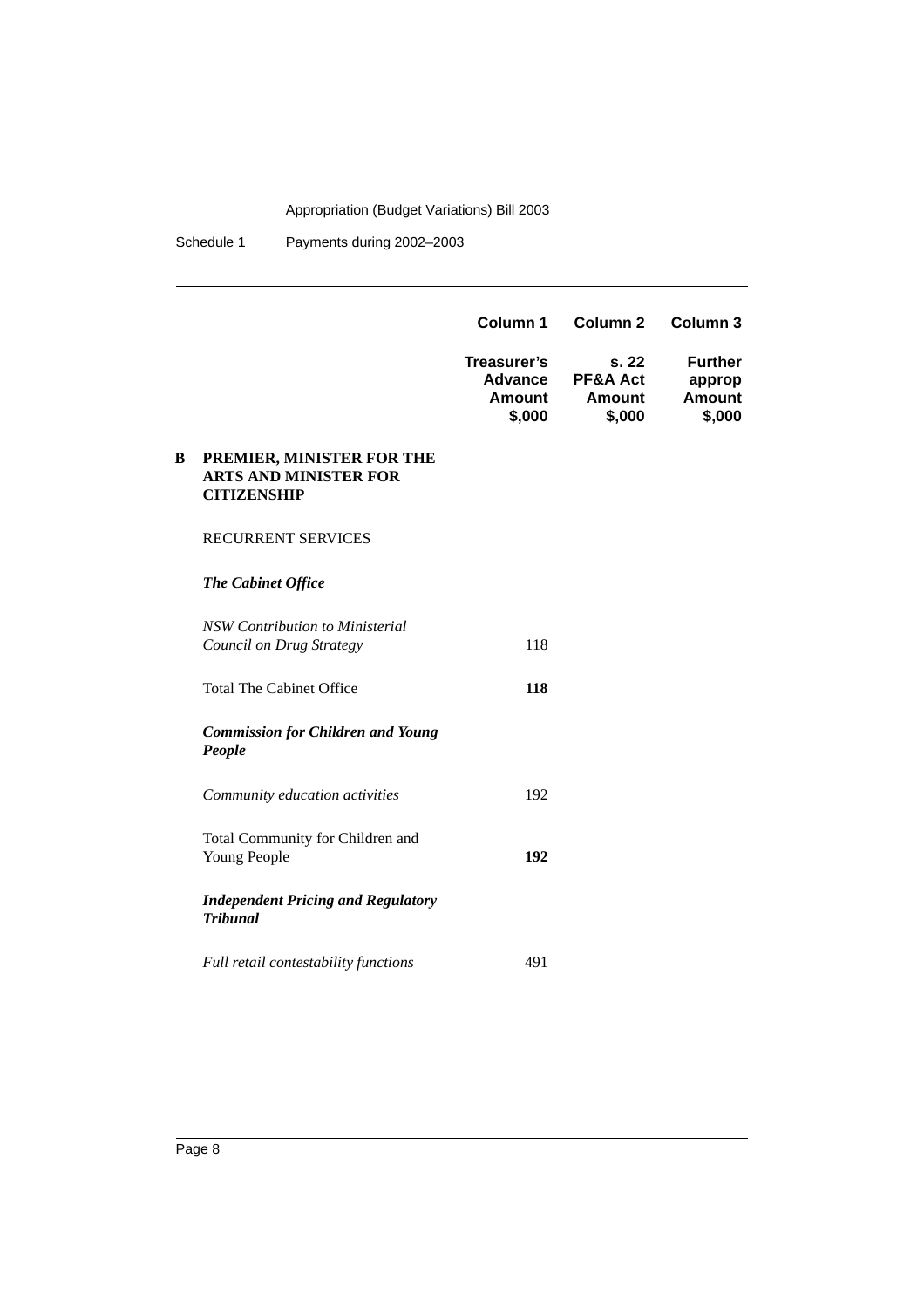|                                                                            | Column 1                                                 | Column <sub>2</sub>                          | Column 3                                            |
|----------------------------------------------------------------------------|----------------------------------------------------------|----------------------------------------------|-----------------------------------------------------|
|                                                                            | Treasurer's<br><b>Advance</b><br><b>Amount</b><br>\$,000 | s. 22<br>PF&A Act<br><b>Amount</b><br>\$,000 | <b>Further</b><br>approp<br><b>Amount</b><br>\$,000 |
| Regulation of greenhouse gas emission<br>targest                           | 1,800                                                    |                                              |                                                     |
| Total Independent Pricing and<br><b>Regulatory Tribunal</b>                | 2,291                                                    |                                              |                                                     |
| <b>Ministry for the Arts</b>                                               |                                                          |                                              |                                                     |
| Regional cultural infrastructure and<br>Opera House security               | 6,000                                                    |                                              |                                                     |
| The Sydney Festival                                                        | 200                                                      |                                              |                                                     |
| Total Ministry for the Arts                                                | 6,200                                                    |                                              |                                                     |
| <b>Museum of Applied Arts and Sciences</b>                                 |                                                          |                                              |                                                     |
| Indigenous exhibition in Athens for<br>2004 Olympic Games                  | 100                                                      |                                              |                                                     |
| Total Museum of Applied Arts and<br>Sciences                               | <b>100</b>                                               |                                              |                                                     |
| <b>Ombudsman's Office</b>                                                  |                                                          |                                              |                                                     |
| <b>Implement the Community Services</b><br>Legislation Amendment Bill 2002 | 328                                                      |                                              |                                                     |
| Legislative reviews                                                        | 223                                                      |                                              |                                                     |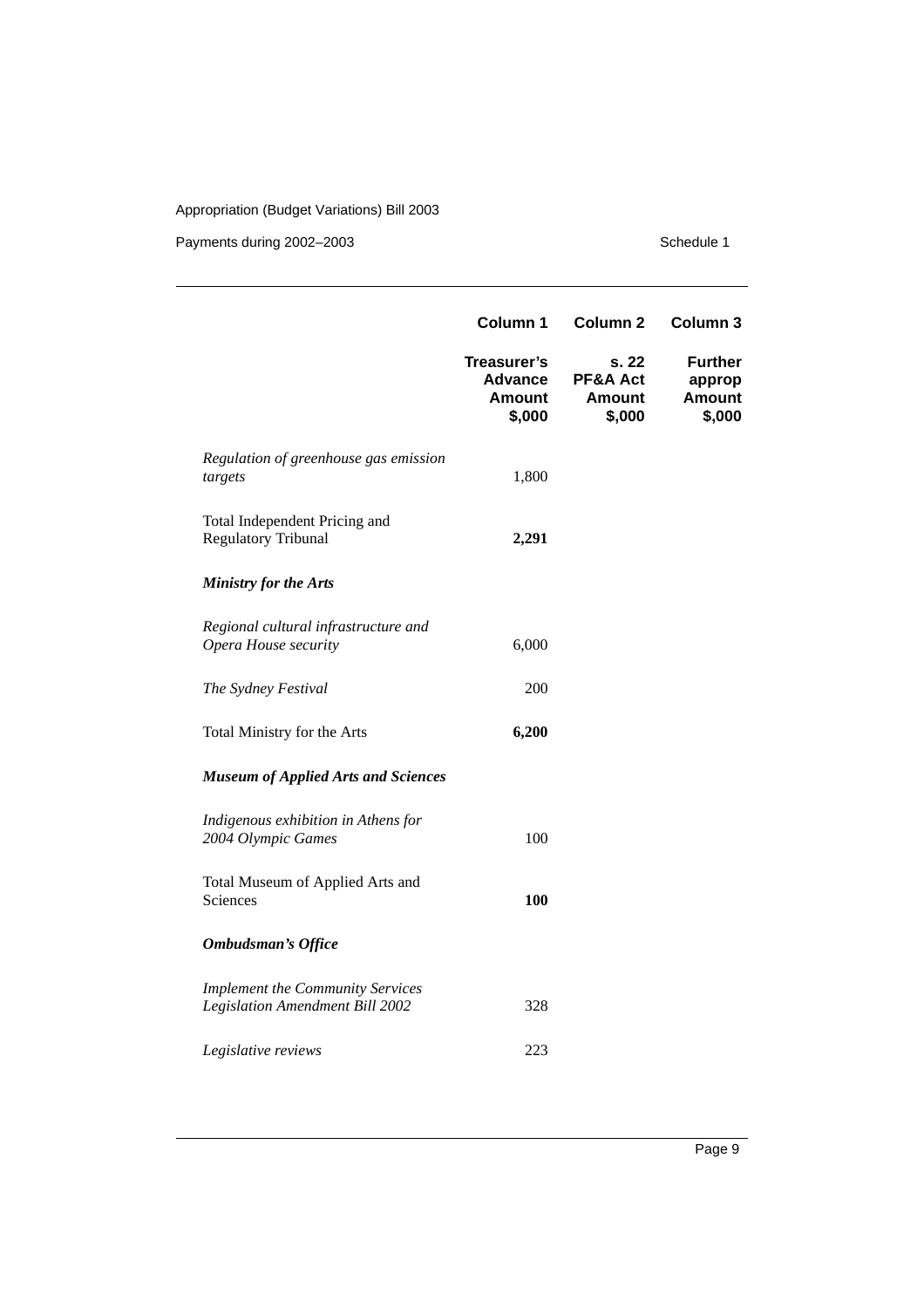Schedule 1 Payments during 2002-2003

|                                                          | Column 1                                                 | Column <sub>2</sub>                          | Column 3                                            |
|----------------------------------------------------------|----------------------------------------------------------|----------------------------------------------|-----------------------------------------------------|
|                                                          | Treasurer's<br><b>Advance</b><br><b>Amount</b><br>\$,000 | s. 22<br>PF&A Act<br><b>Amount</b><br>\$,000 | <b>Further</b><br>approp<br><b>Amount</b><br>\$,000 |
| Relocation of the Community Services<br>Commission       | 100                                                      |                                              |                                                     |
| Maintain Police Complaints and Case<br>Management system | 60                                                       |                                              |                                                     |
| Total Ombudsman's Office                                 | 711                                                      |                                              |                                                     |
| <b>Premier's Department</b>                              |                                                          |                                              |                                                     |
| Arts-based Drug Misuse Prevention<br>Program             | 388                                                      |                                              |                                                     |
| Australian Red Cross Bali Appeal                         | 500                                                      |                                              |                                                     |
| <b>Community Solutions Fund</b>                          | 1,803                                                    |                                              |                                                     |
| <b>COPS 2 Steering Committee</b>                         | 250                                                      |                                              |                                                     |
| Departmental savings taskforce                           | 1,400                                                    |                                              |                                                     |
| Newcastle Steel-Austeel Project                          | 6,198                                                    |                                              |                                                     |
| Occupational Health and Safety<br>improvement strategy   | 280                                                      |                                              |                                                     |
| Redfern/Waterloo package of initiatives                  | 798                                                      |                                              |                                                     |
| <b>Shared Corporate Services Strategy</b>                | 5,900                                                    |                                              |                                                     |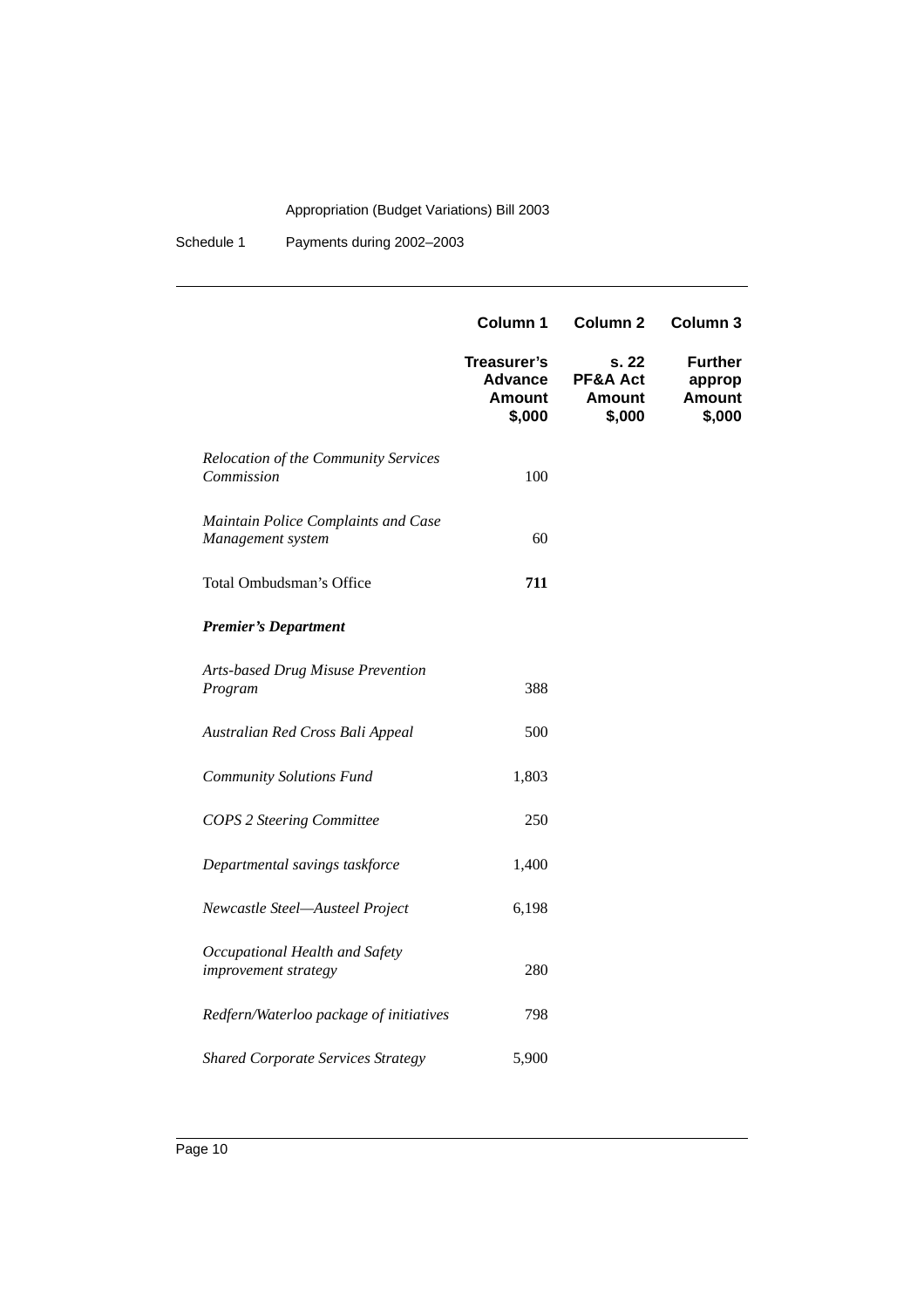|                                                          | Column 1                                                 | Column <sub>2</sub>                          | Column 3                                            |
|----------------------------------------------------------|----------------------------------------------------------|----------------------------------------------|-----------------------------------------------------|
|                                                          | Treasurer's<br><b>Advance</b><br><b>Amount</b><br>\$,000 | s. 22<br>PF&A Act<br><b>Amount</b><br>\$,000 | <b>Further</b><br>approp<br><b>Amount</b><br>\$,000 |
| Snowy region recovery from bushfire                      |                                                          | 1,700                                        |                                                     |
| Wyong Shire water and sewerage<br>pipeline refurbishment | 1,400                                                    |                                              |                                                     |
| Austeel Project settlement                               |                                                          | 5,510                                        |                                                     |
| Community Drug Information<br>Strategy-cannabis campaign | 545                                                      |                                              |                                                     |
| <b>Total Premier's Department</b>                        | 19,462                                                   | 7,210                                        |                                                     |
| <b>TOTAL-RECURRENT SERVICES</b>                          | 29,074                                                   | 7,210                                        |                                                     |
| <b>CAPITAL WORKS AND SERVICES</b>                        |                                                          |                                              |                                                     |
| <b>Art Gallery of New South Wales</b>                    |                                                          |                                              |                                                     |
| Gallery's building extensions                            | 1,700                                                    |                                              |                                                     |
| Removal of asbestos found during<br>construction         | 795                                                      |                                              |                                                     |
| Total Art Gallery of New South Wales                     | 2,495                                                    |                                              |                                                     |
| <b>Australian Museum</b>                                 |                                                          |                                              |                                                     |
| Development of Leichhardt<br>accommodation               | 1,807                                                    |                                              |                                                     |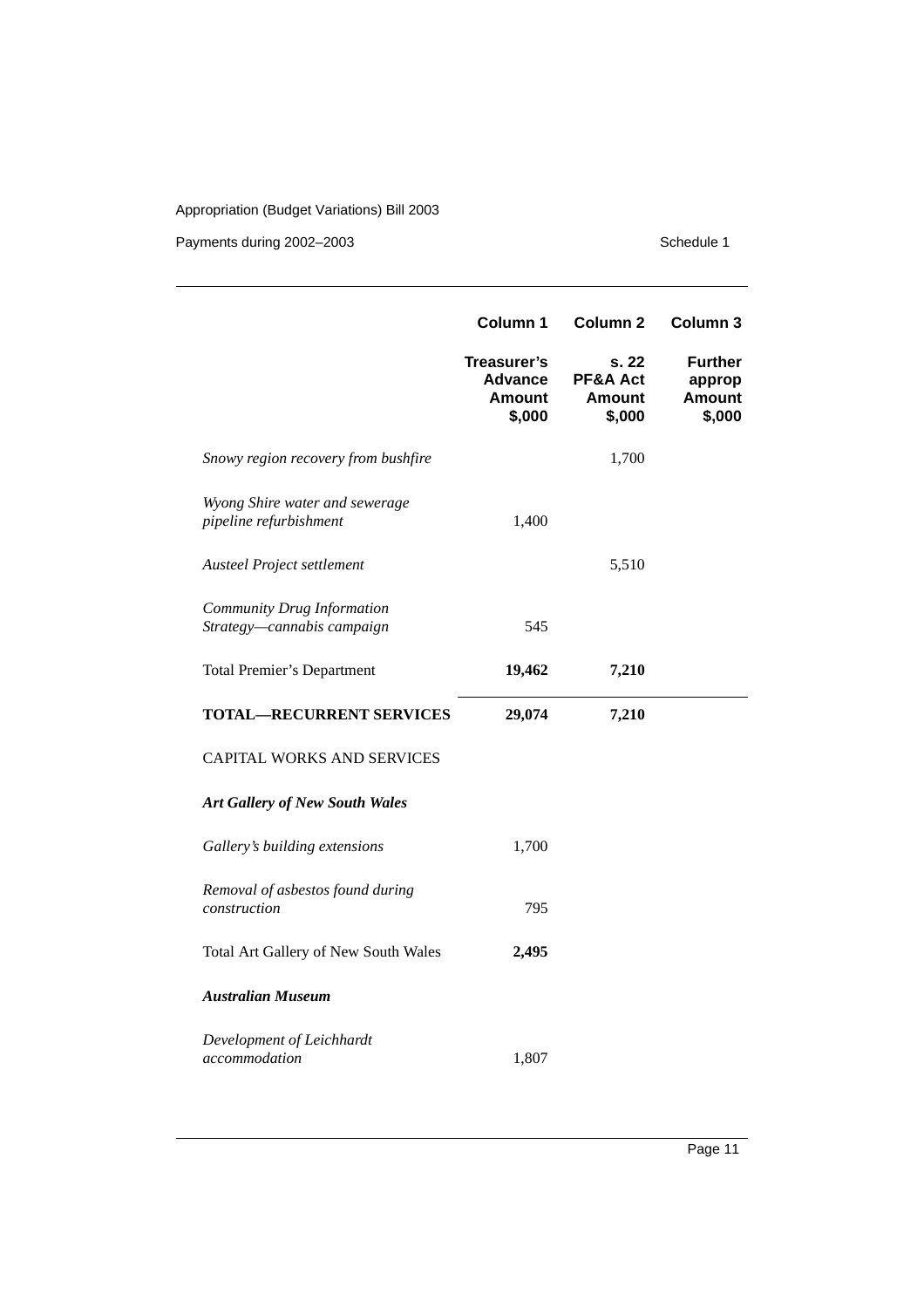Schedule 1 Payments during 2002-2003

|                                                              | Column 1                                                 | Column <sub>2</sub>                          | Column 3                                     |
|--------------------------------------------------------------|----------------------------------------------------------|----------------------------------------------|----------------------------------------------|
|                                                              | Treasurer's<br><b>Advance</b><br><b>Amount</b><br>\$,000 | s. 22<br>PF&A Act<br><b>Amount</b><br>\$,000 | Further<br>approp<br><b>Amount</b><br>\$,000 |
| <b>Integrated Collection Management</b><br>System project    | 270                                                      |                                              |                                              |
| <b>Total Australian Museum</b>                               | 2,077                                                    |                                              |                                              |
| <b>Independent Pricing and Regulatory</b><br><b>Tribunal</b> |                                                          |                                              |                                              |
| Regulation of greenhouse gas emission<br>targets             | 108                                                      |                                              |                                              |
| Total Independent Pricing and<br><b>Regulatory Tribunal</b>  | 108                                                      |                                              |                                              |
| <b>Ministry for the Arts</b>                                 |                                                          |                                              |                                              |
| Construction of sound proofed studio at<br>Leichhardt        | 725                                                      |                                              |                                              |
| Walsh Bay Redevelopment project-<br>management fees          | 939                                                      |                                              |                                              |
| Total Ministry for the Arts                                  | 1,664                                                    |                                              |                                              |
| <b>Ombudsman's Office</b>                                    |                                                          |                                              |                                              |
| Relocation of the Community Service<br>Commission            | 1,040                                                    |                                              |                                              |
| Total Ombudsman's Office                                     | 1,040                                                    |                                              |                                              |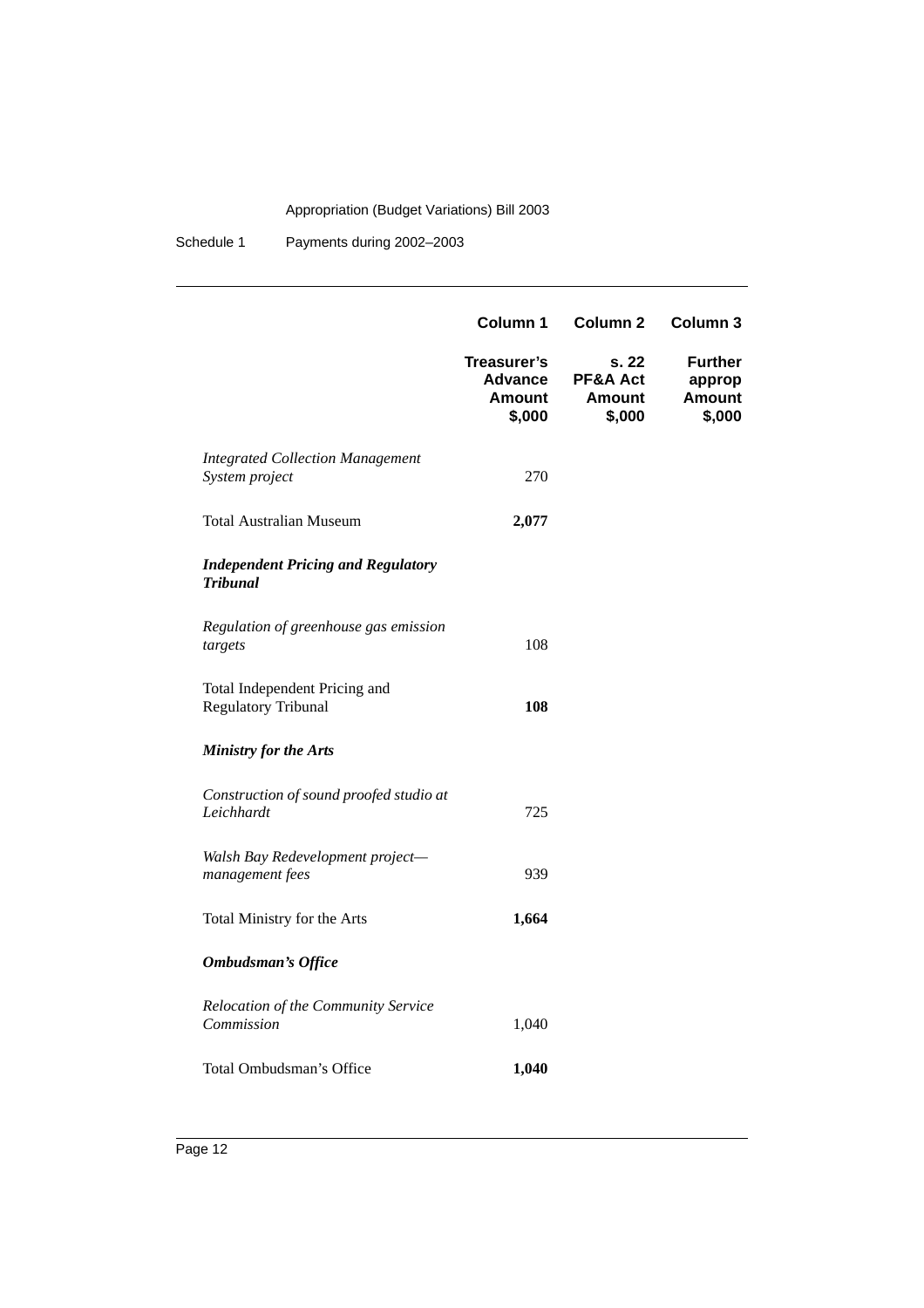|                                                                                              | Column 1                                          | Column <sub>2</sub>                                    | Column <sub>3</sub>                                 |
|----------------------------------------------------------------------------------------------|---------------------------------------------------|--------------------------------------------------------|-----------------------------------------------------|
|                                                                                              | Treasurer's<br><b>Advance</b><br>Amount<br>\$,000 | s.22<br><b>PF&amp;A Act</b><br><b>Amount</b><br>\$,000 | <b>Further</b><br>approp<br><b>Amount</b><br>\$,000 |
| <b>Premier's Department</b>                                                                  |                                                   |                                                        |                                                     |
| Governor Macquarie Tower security<br>upgrade                                                 | 1,000                                             |                                                        |                                                     |
| <b>Total Premier's Department</b>                                                            | 1,000                                             |                                                        |                                                     |
| <b>State Electoral Office</b>                                                                |                                                   |                                                        |                                                     |
| Election system upgrade                                                                      | 517                                               |                                                        |                                                     |
| <b>Total State Electoral Office</b>                                                          | 517                                               |                                                        |                                                     |
| <b>TOTAL—CAPITAL WORKS AND</b><br><b>SERVICES</b>                                            | 8,901                                             |                                                        |                                                     |
| <b>TOTAL-PREMIER, MINISTER</b><br><b>FOR THE ARTS AND MINISTER</b><br><b>FOR CITIZENSHIP</b> | 37,975                                            | 7,210                                                  |                                                     |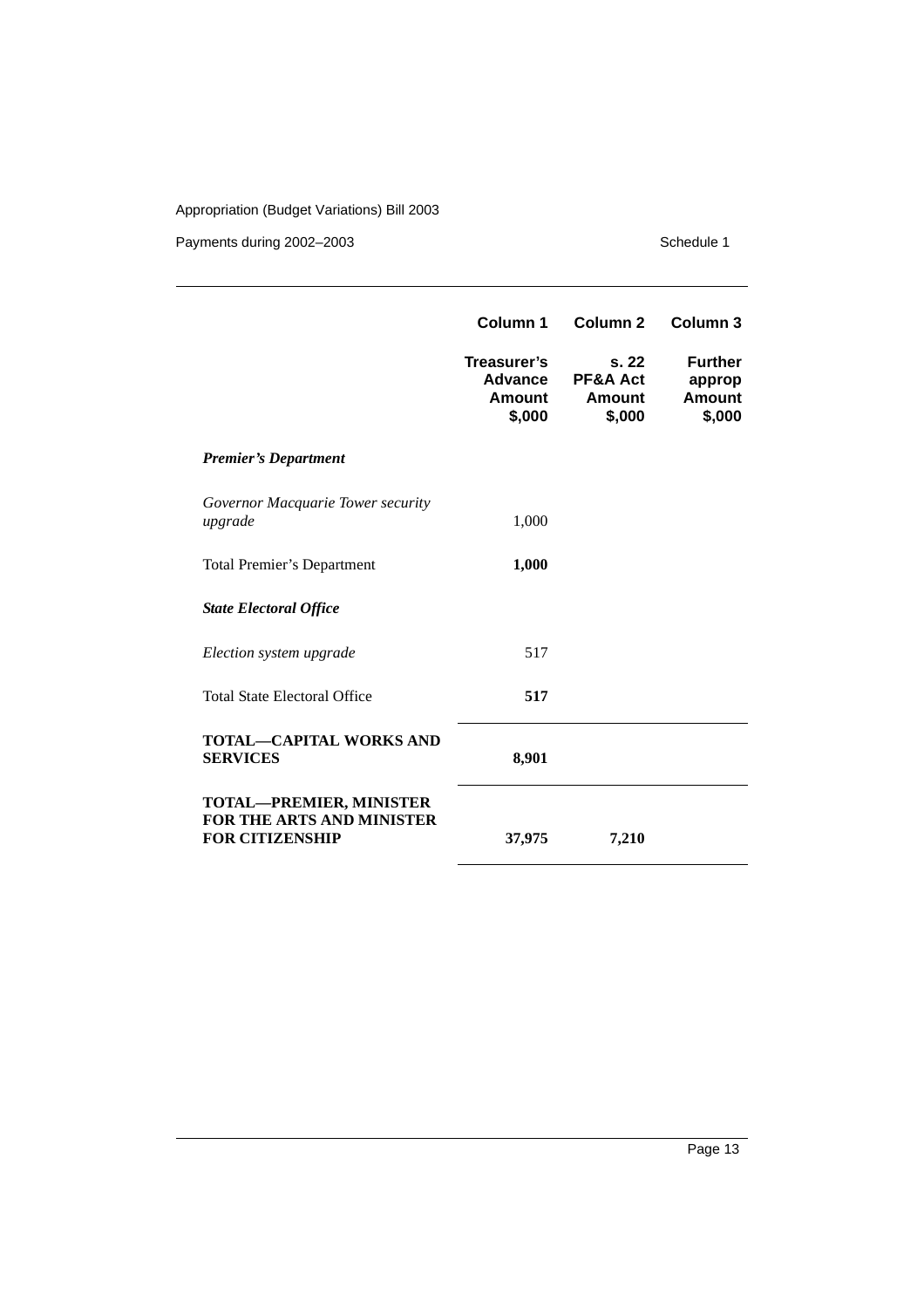Schedule 1 Payments during 2002-2003

|             |                                                                                          | Column 1                                                 | Column <sub>2</sub>                         | Column <sub>3</sub>                                 |
|-------------|------------------------------------------------------------------------------------------|----------------------------------------------------------|---------------------------------------------|-----------------------------------------------------|
|             |                                                                                          | Treasurer's<br><b>Advance</b><br><b>Amount</b><br>\$,000 | s.22<br>PF&A Act<br><b>Amount</b><br>\$,000 | <b>Further</b><br>approp<br><b>Amount</b><br>\$,000 |
| $\mathbf C$ | <b>MINISTER FOR AGRICULTURE</b><br><b>AND MINISTER FOR</b><br><b>CORRECTIVE SERVICES</b> |                                                          |                                             |                                                     |
|             | <b>RECURRENT SERVICES</b>                                                                |                                                          |                                             |                                                     |
|             | <b>Department of Agriculture</b>                                                         |                                                          |                                             |                                                     |
|             | Drought assistance package                                                               | 12,768                                                   | 16,500                                      |                                                     |
|             | Establish NSW Game Council                                                               | 500                                                      |                                             |                                                     |
|             | <b>Fire Ant Eradication Program</b>                                                      | 7,250                                                    |                                             |                                                     |
|             | Grant to RSPCA-Drought affected<br>animals                                               | 500                                                      |                                             |                                                     |
|             | New South Wales Grains Board<br>payment to growers                                       | 230                                                      |                                             |                                                     |
|             | <b>Total Department of Agriculture</b>                                                   | 21,248                                                   | 16,500                                      |                                                     |
|             | <b>Department of Corrective Services</b>                                                 |                                                          |                                             |                                                     |
|             | <b>Extension of Parramatta Drug Court</b>                                                | 198                                                      |                                             |                                                     |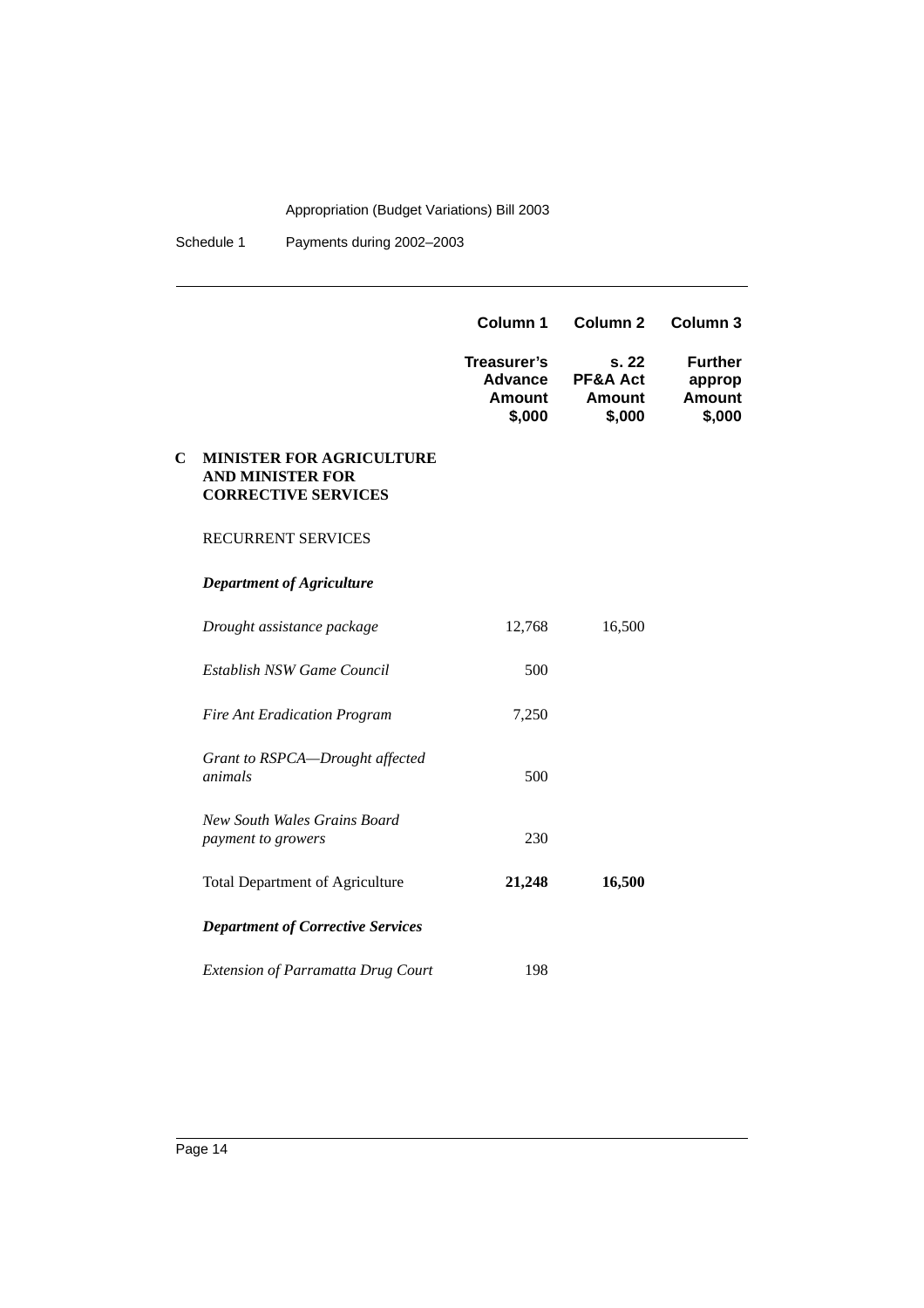|                                                                                                | Column 1                                   | <b>Column 2</b>                              | Column <sub>3</sub>                                 |
|------------------------------------------------------------------------------------------------|--------------------------------------------|----------------------------------------------|-----------------------------------------------------|
|                                                                                                | Treasurer's<br>Advance<br>Amount<br>\$,000 | s. 22<br>PF&A Act<br><b>Amount</b><br>\$,000 | <b>Further</b><br>approp<br><b>Amount</b><br>\$,000 |
| Social and Community Services (SACS)<br>Award increase                                         | 57                                         |                                              |                                                     |
| <b>Total Department of Corrective</b><br><b>Services</b>                                       | 255                                        |                                              |                                                     |
| <b>TOTAL—RECURRENT SERVICES</b>                                                                | 21,503                                     | 16,500                                       |                                                     |
| <b>CAPITAL WORKS AND SERVICES</b>                                                              |                                            |                                              |                                                     |
| <b>Department of Agriculture</b>                                                               |                                            |                                              |                                                     |
| Upgrade information technology<br>systems                                                      | 753                                        |                                              |                                                     |
| <b>Total Department of Agriculture</b>                                                         | 753                                        |                                              |                                                     |
| <b>TOTAL-CAPITAL WORKS AND</b><br><b>SERVICES</b>                                              | 753                                        |                                              |                                                     |
| <b>TOTAL-MINISTER FOR</b><br><b>AGRICULTURE AND MINISTER</b><br><b>FOR CORRECTIVE SERVICES</b> | 22,256                                     | 16,500                                       |                                                     |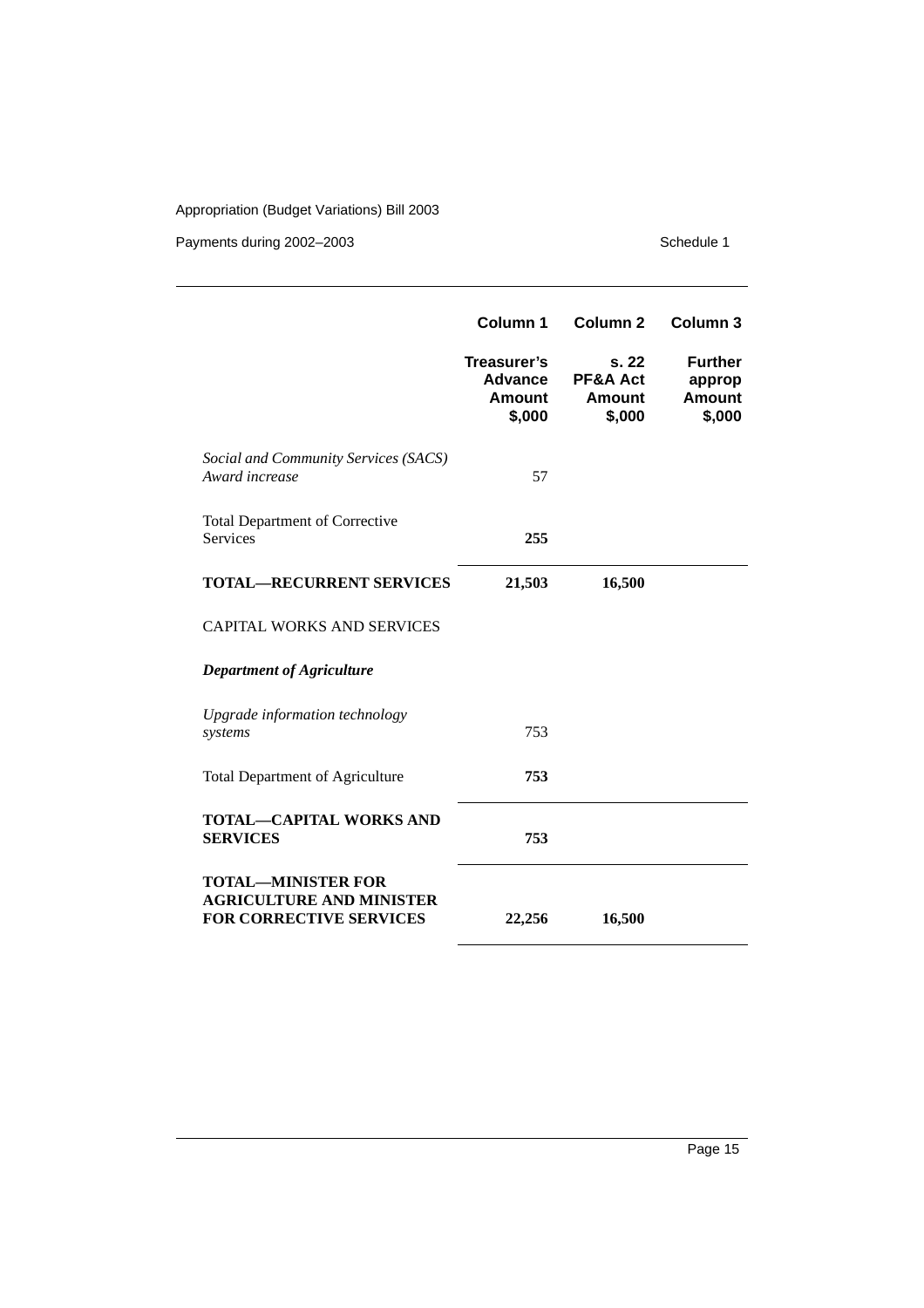Schedule 1 Payments during 2002-2003

|   |                                                                                                                                               | Column 1                                          | Column <sub>2</sub>                                    | Column <sub>3</sub>                                 |
|---|-----------------------------------------------------------------------------------------------------------------------------------------------|---------------------------------------------------|--------------------------------------------------------|-----------------------------------------------------|
|   |                                                                                                                                               | Treasurer's<br>Advance<br><b>Amount</b><br>\$,000 | s.22<br><b>PF&amp;A Act</b><br><b>Amount</b><br>\$,000 | <b>Further</b><br>approp<br><b>Amount</b><br>\$,000 |
| D | ATTORNEY GENERAL,<br><b>MINISTER FOR THE</b><br><b>ENVIRONMENT AND MINISTER</b><br>FOR EMERGENCY SERVICES                                     |                                                   |                                                        |                                                     |
|   | <b>RECURRENT SERVICES</b>                                                                                                                     |                                                   |                                                        |                                                     |
|   | <b>Attorney General's Department</b>                                                                                                          |                                                   |                                                        |                                                     |
|   | <b>Extension of Parramatta Drug Court</b>                                                                                                     | 489                                               |                                                        |                                                     |
|   | <b>Implement Community Services</b><br><b>Legislation Amendment Bill 2002</b>                                                                 | 350                                               |                                                        |                                                     |
|   | Judges and related officers salary<br>increase                                                                                                | 1,707                                             |                                                        |                                                     |
|   | Representation by the Crown Solicitor's<br>Office on behalf of NSW agencies in<br>relation to the HIH Royal Commission<br>and Murraylink case |                                                   | 2,150                                                  |                                                     |
|   | Shortfall in operational funding for the<br>Office of the Protective Commissioner                                                             | 3,560                                             |                                                        |                                                     |
|   | <b>Total Attorney General's Department</b>                                                                                                    | 6,106                                             | 2,150                                                  |                                                     |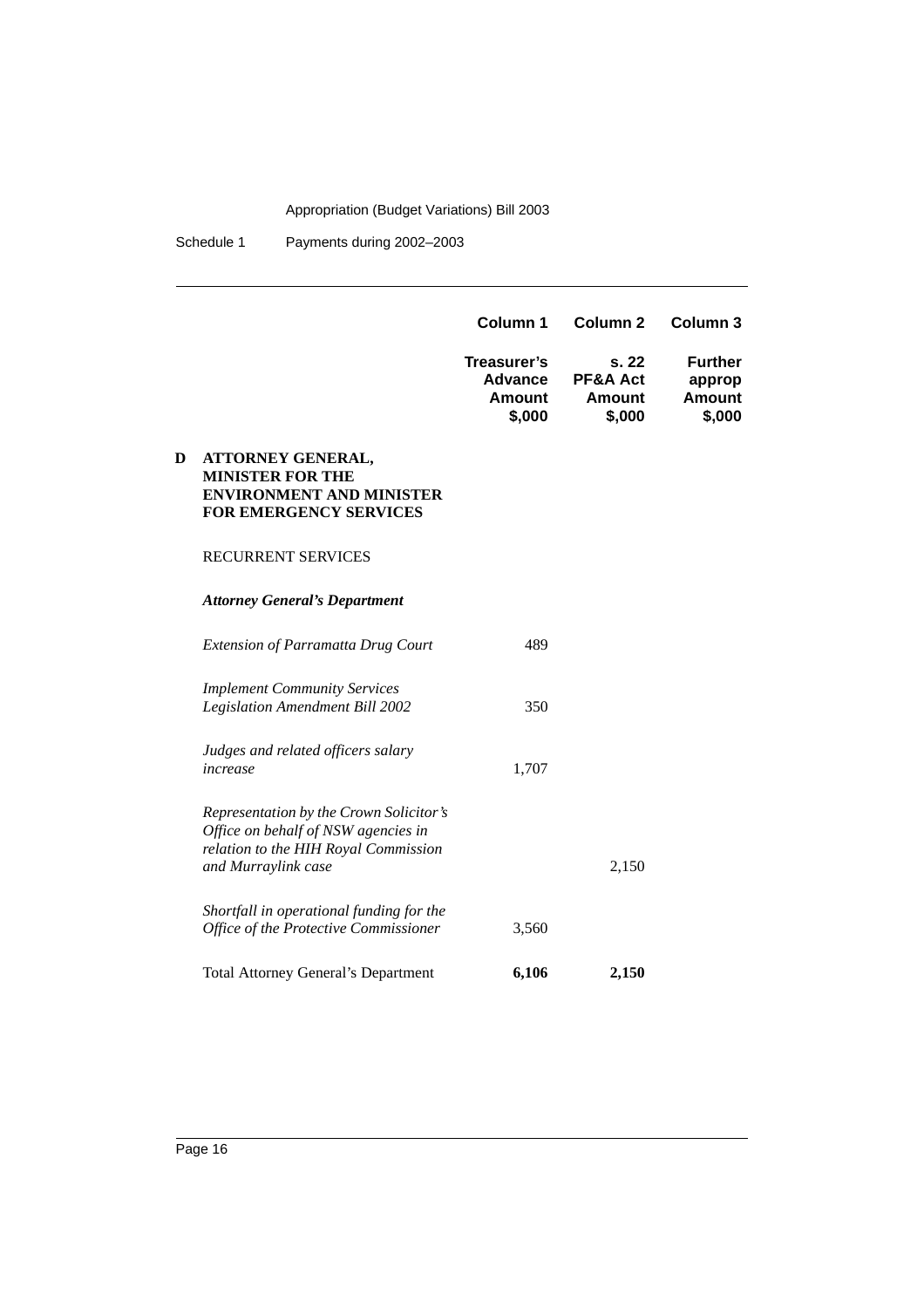|                                                                                      | Column 1                                                 | Column <sub>2</sub>                          | Column 3                                            |
|--------------------------------------------------------------------------------------|----------------------------------------------------------|----------------------------------------------|-----------------------------------------------------|
|                                                                                      | Treasurer's<br><b>Advance</b><br><b>Amount</b><br>\$,000 | s. 22<br>PF&A Act<br><b>Amount</b><br>\$,000 | <b>Further</b><br>approp<br><b>Amount</b><br>\$,000 |
| <b>Department of Rural Fire Service</b>                                              |                                                          |                                              |                                                     |
| Emergency management planning for<br>terrorist threats to critical<br>infrastructure | 645                                                      |                                              |                                                     |
| Total Department of Rural Fire Service                                               | 645                                                      |                                              |                                                     |
| <b>Environment Protection Authority</b>                                              |                                                          |                                              |                                                     |
| New Ministerial responsibility-<br><b>Attorney General</b>                           | 307                                                      |                                              |                                                     |
| <b>Total Environment Protection Authority</b>                                        | 307                                                      |                                              |                                                     |
| Judicial Commission of New South<br>Wales                                            |                                                          |                                              |                                                     |
| <b>Conduct Division Inquiry</b>                                                      | 365                                                      |                                              |                                                     |
| Total Judicial Commission of New<br><b>South Wales</b>                               | 365                                                      |                                              |                                                     |
| <b>Legal Aid Commission of New South</b><br>Wales                                    |                                                          |                                              |                                                     |
| <b>Extension of Parramatta Drug Court</b>                                            | 56                                                       |                                              |                                                     |
| Total Legal Aid Commission of New<br>South Wales                                     | 56                                                       |                                              |                                                     |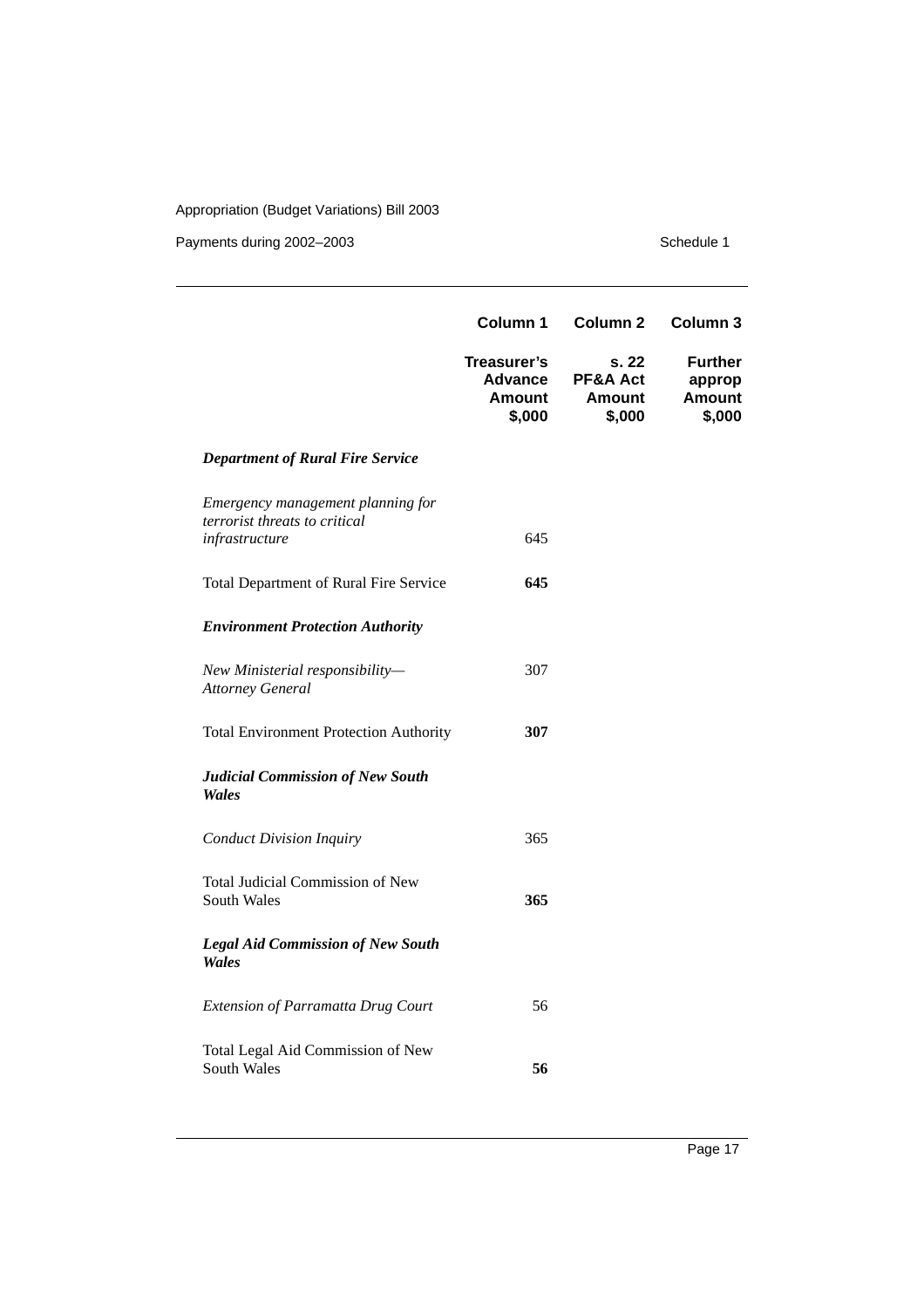Schedule 1 Payments during 2002-2003

|                                                                                 | Column 1                                          | Column <sub>2</sub>                          | Column 3                                            |
|---------------------------------------------------------------------------------|---------------------------------------------------|----------------------------------------------|-----------------------------------------------------|
|                                                                                 | Treasurer's<br><b>Advance</b><br>Amount<br>\$,000 | s. 22<br>PF&A Act<br><b>Amount</b><br>\$,000 | <b>Further</b><br>approp<br><b>Amount</b><br>\$,000 |
| <b>National Parks and Wildlife Service</b>                                      |                                                   |                                              |                                                     |
| Rehabilitation following bushfires in<br>Snowy region                           |                                                   | 500                                          |                                                     |
| Stand-by generator for Lord Howe<br><b>Island</b>                               | 90                                                |                                              |                                                     |
| Negotiations for Aboriginal Co-<br>management of Warrell Creek National<br>Park | 80                                                |                                              |                                                     |
| <b>Total National Parks and Wildlife</b><br>Service                             | 170                                               | 500                                          |                                                     |
| <b>New South Wales Fire Brigades</b>                                            |                                                   |                                              |                                                     |
| Implement additional counter-terrorism<br>measures                              | 370                                               |                                              |                                                     |
| <b>Total New South Wales Fire Brigades</b>                                      | 370                                               |                                              |                                                     |
| <b>Office of the Director of Public</b><br><b>Prosecutions</b>                  |                                                   |                                              |                                                     |
| Crown Prosecutors salary increase                                               | 648                                               |                                              |                                                     |
| Extension of Parramatta Drug Court                                              | 81                                                |                                              |                                                     |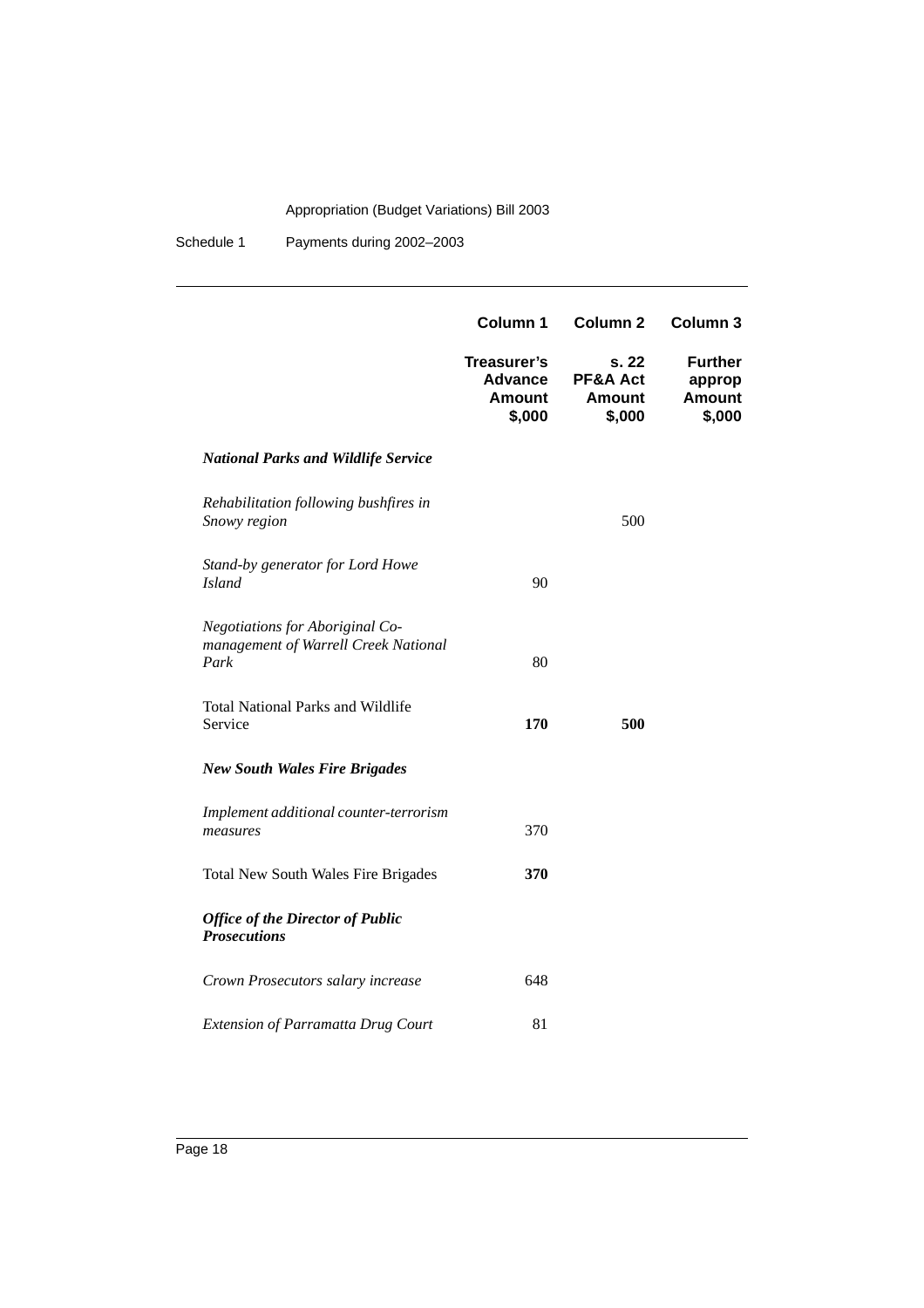|                                                                      | Column 1                                                 | Column <sub>2</sub>                          | Column 3                                            |
|----------------------------------------------------------------------|----------------------------------------------------------|----------------------------------------------|-----------------------------------------------------|
|                                                                      | Treasurer's<br><b>Advance</b><br><b>Amount</b><br>\$,000 | s. 22<br>PF&A Act<br><b>Amount</b><br>\$,000 | <b>Further</b><br>approp<br><b>Amount</b><br>\$,000 |
| Shortfall in operational funding                                     | 2,000                                                    |                                              |                                                     |
| Total Office of the Director of Public<br>Prosecutions               | 2,729                                                    |                                              |                                                     |
| <b>Royal Botanic Gardens and Domain</b><br><b>Trust</b>              |                                                          |                                              |                                                     |
| Settlement of Domain Car Park legal<br>dispute                       | 1,376                                                    |                                              |                                                     |
| Shortfall in operational funding                                     | 1,474                                                    |                                              |                                                     |
| Total Royal Botanic Gardens and<br>Domain Trust                      | 2,850                                                    |                                              |                                                     |
| <b>TOTAL-RECURRENT SERVICES</b>                                      | 13,598                                                   | 2,650                                        |                                                     |
| <b>CAPITAL WORKS AND SERVICES</b>                                    |                                                          |                                              |                                                     |
| <b>Department of Rural Fire Service</b>                              |                                                          |                                              |                                                     |
| Emergency aspects of terrorist threats<br>to critical infrastructure | 75                                                       |                                              |                                                     |
| <b>Total Department of Rural Fire Service</b>                        | 75                                                       |                                              |                                                     |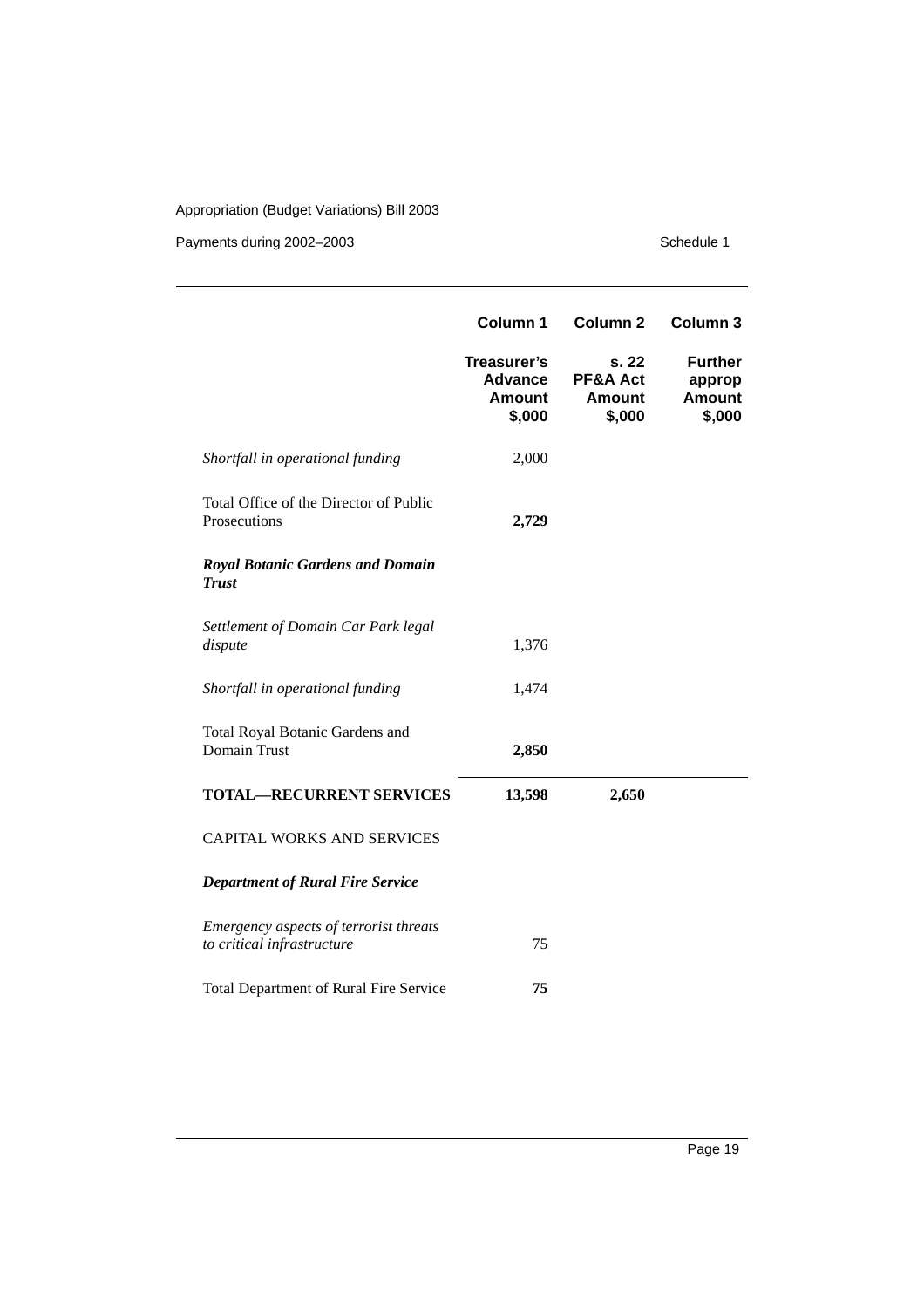Schedule 1 Payments during 2002–2003

|                                                                                                                        | Column 1                                          | Column <sub>2</sub>                          | Column <sub>3</sub>                                 |
|------------------------------------------------------------------------------------------------------------------------|---------------------------------------------------|----------------------------------------------|-----------------------------------------------------|
|                                                                                                                        | Treasurer's<br>Advance<br><b>Amount</b><br>\$,000 | s. 22<br>PF&A Act<br><b>Amount</b><br>\$,000 | <b>Further</b><br>approp<br><b>Amount</b><br>\$,000 |
| <b>Environment Protection Authority</b>                                                                                |                                                   |                                              |                                                     |
| Complete construction of Lidcombe<br>laboratory facility                                                               | 1,711                                             |                                              |                                                     |
| <b>Total Environment Protection Authority</b>                                                                          | 1,711                                             |                                              |                                                     |
| <b>Office of the Director of Public</b><br><b>Prosecutions</b>                                                         |                                                   |                                              |                                                     |
| Head Office refurbishment program                                                                                      | 740                                               |                                              |                                                     |
| Total Office of the Director of Public<br>Prosecutions                                                                 | 740                                               |                                              |                                                     |
| <b>TOTAL-CAPITAL WORKS AND</b><br><b>SERVICES</b>                                                                      | 2,526                                             |                                              |                                                     |
| TOTAL-ATTORNEY GENERAL,<br><b>MINISTER FOR THE</b><br><b>ENVIRONMENT AND MINISTER</b><br><b>FOR EMERGENCY SERVICES</b> | 16,124                                            | 2,650                                        |                                                     |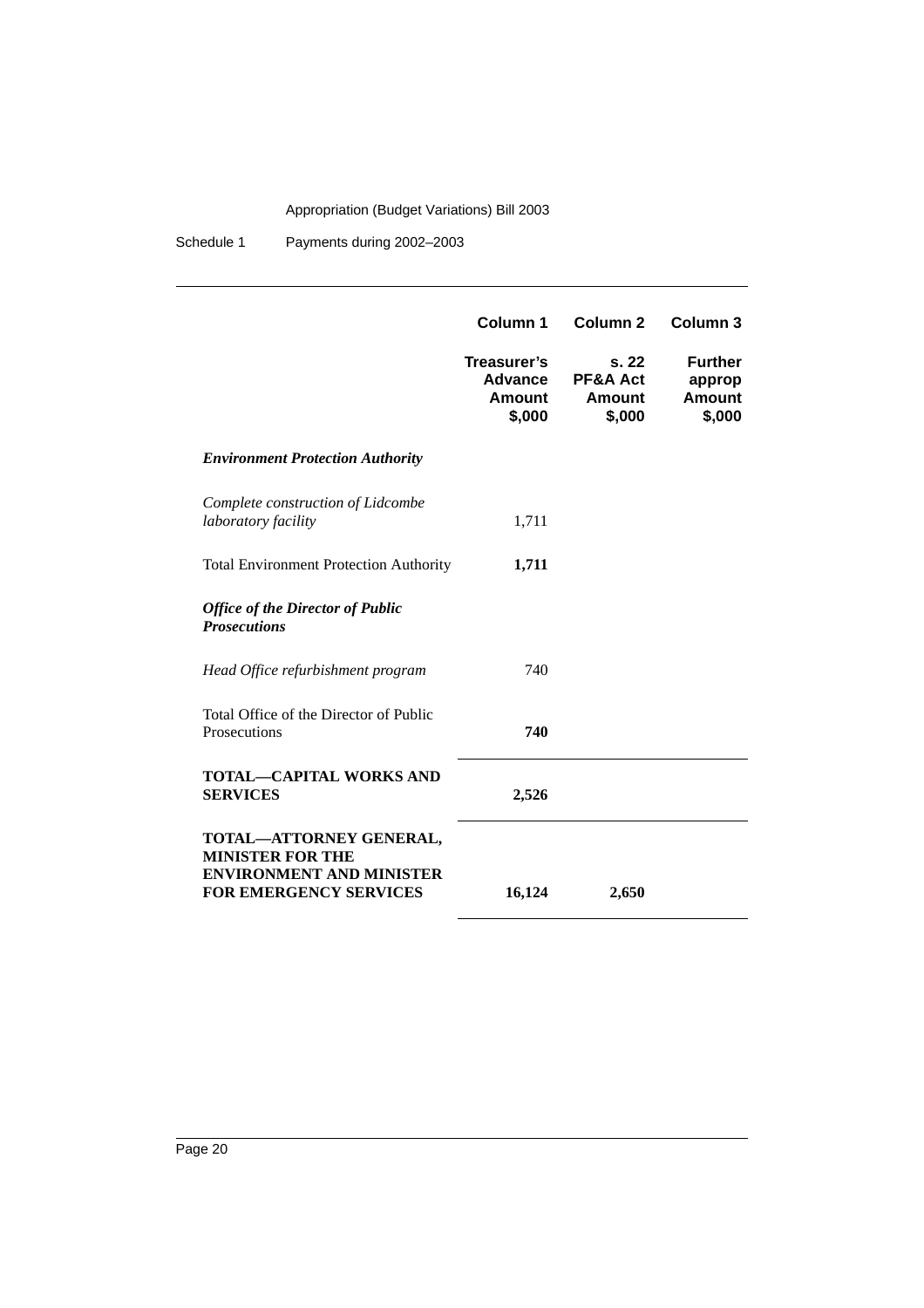Payments during 2002–2003 Schedule 1

|   |                                                                                                                                                       | Column 1                                          | Column <sub>2</sub>                          | Column <sub>3</sub>                                 |
|---|-------------------------------------------------------------------------------------------------------------------------------------------------------|---------------------------------------------------|----------------------------------------------|-----------------------------------------------------|
|   |                                                                                                                                                       | Treasurer's<br>Advance<br><b>Amount</b><br>\$,000 | s. 22<br>PF&A Act<br><b>Amount</b><br>\$,000 | <b>Further</b><br>approp<br><b>Amount</b><br>\$,000 |
| E | MINISTER FOR COMMUNITY<br><b>SERVICES, MINISTER FOR</b><br><b>AGEING, MINISTER FOR</b><br><b>DISABILITY SERVICES AND</b><br><b>MINISTER FOR WOMEN</b> |                                                   |                                              |                                                     |
|   | RECURRENT SERVICES                                                                                                                                    |                                                   |                                              |                                                     |
|   | <b>Department for Women</b>                                                                                                                           |                                                   |                                              |                                                     |
|   | Social and Community Services (SACS)<br>Award increase                                                                                                | 10                                                |                                              |                                                     |
|   | <b>Total Department for Women</b>                                                                                                                     | 10                                                |                                              |                                                     |
|   | Department of Ageing, Disability and<br><b>Home Care</b>                                                                                              |                                                   |                                              |                                                     |
|   | Shortfall in operational funding                                                                                                                      | 10,400                                            |                                              |                                                     |
|   | Home and Community Care NSW State<br>component                                                                                                        | 3,000                                             |                                              |                                                     |
|   | Total Department of Ageing, Disability<br>and Home Care                                                                                               | 13,400                                            |                                              |                                                     |
|   | <b>Department of Community Services</b>                                                                                                               |                                                   |                                              |                                                     |
|   | Community Disaster Relief Fund-<br><b>Bushfires</b>                                                                                                   |                                                   | 1.500                                        |                                                     |

Page 21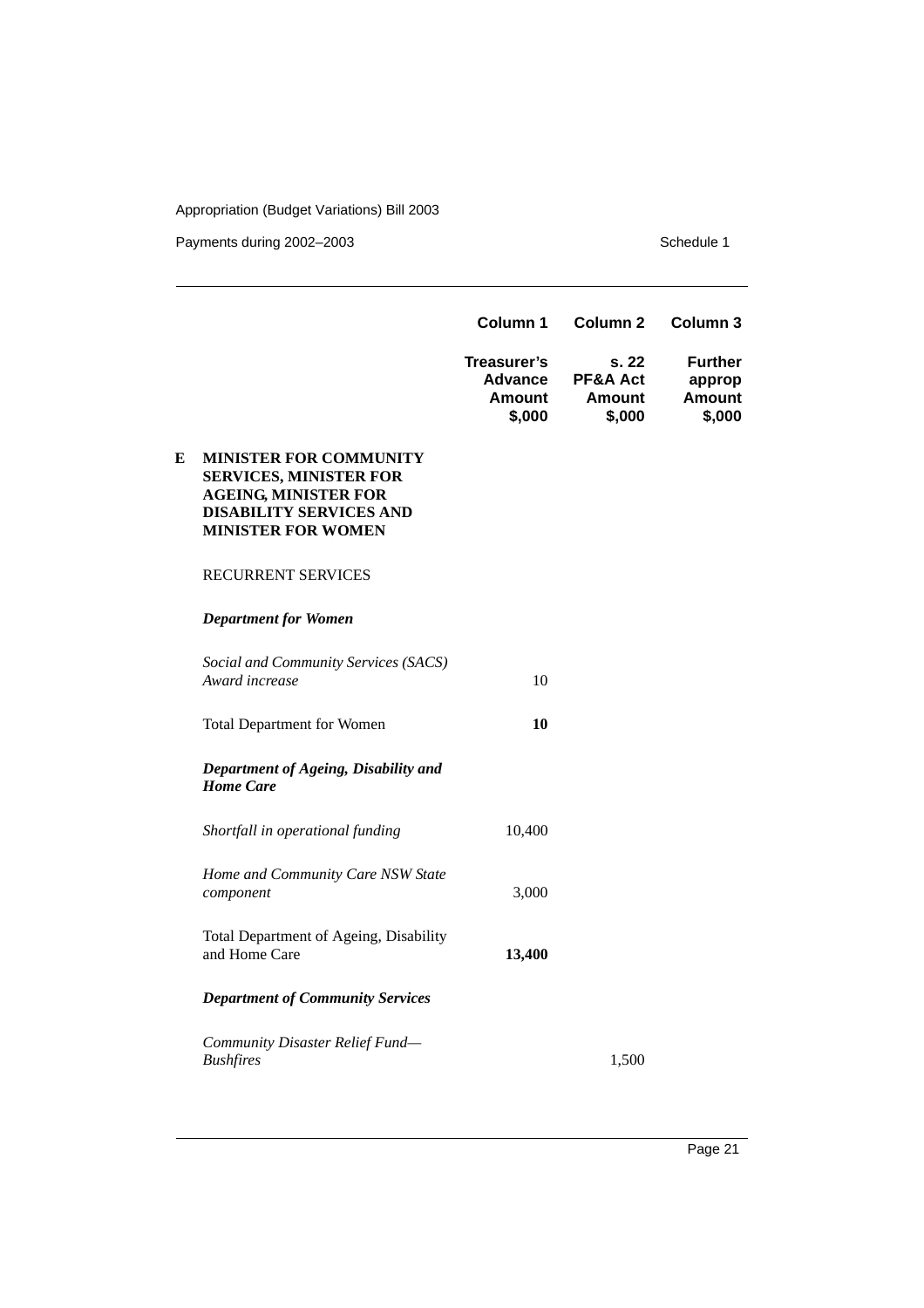Schedule 1 Payments during 2002–2003

|                                                        | Column 1                                          | <b>Column 2</b>                             | Column <sub>3</sub>                                 |
|--------------------------------------------------------|---------------------------------------------------|---------------------------------------------|-----------------------------------------------------|
|                                                        | Treasurer's<br>Advance<br><b>Amount</b><br>\$,000 | s.22<br>PF&A Act<br><b>Amount</b><br>\$,000 | <b>Further</b><br>approp<br><b>Amount</b><br>\$,000 |
| Community Disaster Relief Fund-<br>Drought             |                                                   | 4,060                                       |                                                     |
| Employment of additional 100<br>caseworkers            | 5,883                                             |                                             |                                                     |
| Maintain information and management<br>systems         | 2,164                                             |                                             |                                                     |
| Social and Community Services (SACS)<br>Award increase | 11,585                                            |                                             |                                                     |
| Community Based Residential Care                       |                                                   | 24,000                                      |                                                     |
| Increase in Foster Care payments                       |                                                   | 7,000                                       |                                                     |
| Build capacity and replace systems                     |                                                   | 20,403                                      |                                                     |
| <b>Total Department of Community</b><br>Services       | 19,632                                            | 56,963                                      |                                                     |
| <b>TOTAL-RECURRENT SERVICES</b>                        | 33,042                                            | 56,963                                      |                                                     |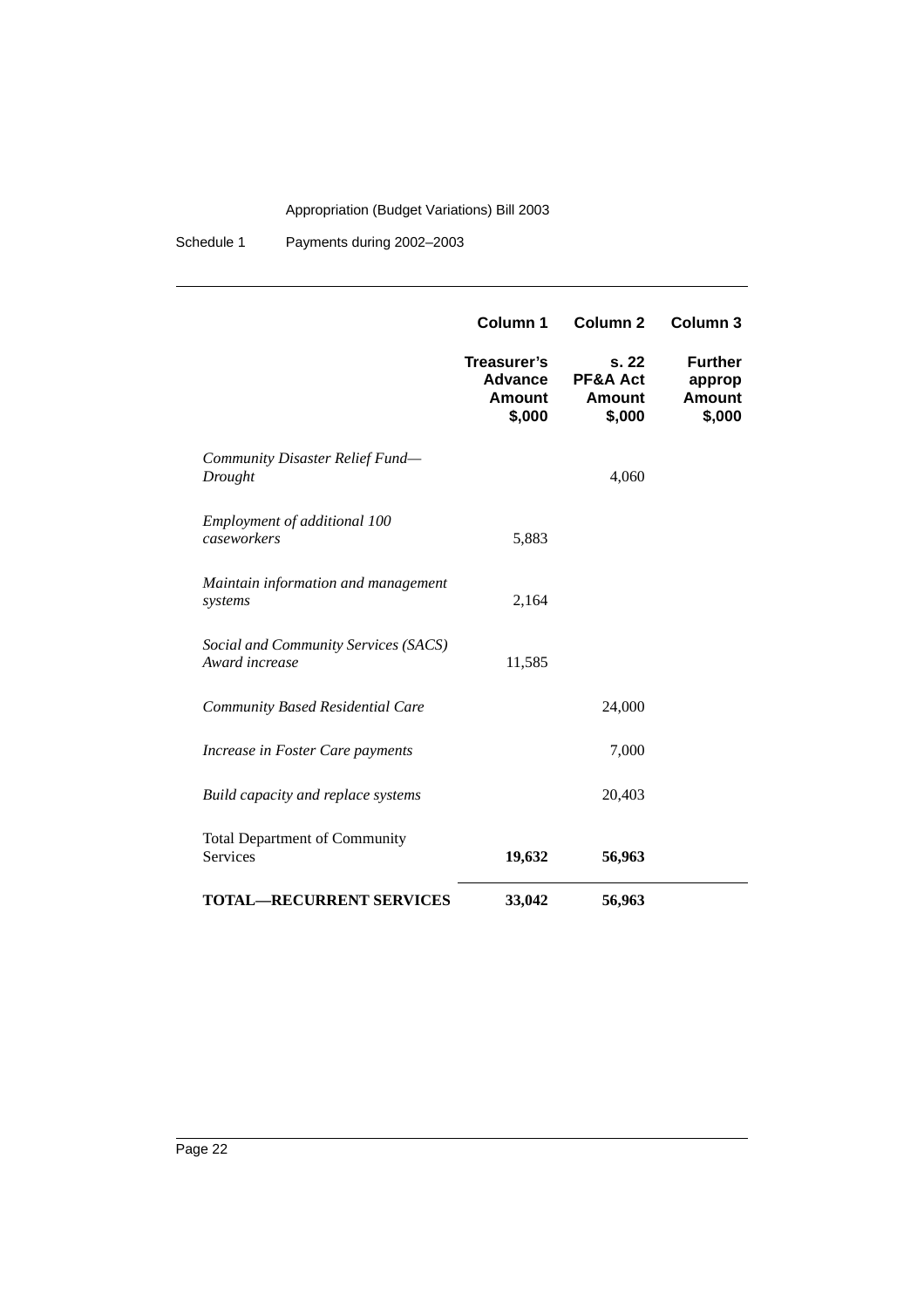|                                                                                                                                                                | Column 1                                          | Column <sub>2</sub>                  | Column 3                                            |
|----------------------------------------------------------------------------------------------------------------------------------------------------------------|---------------------------------------------------|--------------------------------------|-----------------------------------------------------|
|                                                                                                                                                                | Treasurer's<br><b>Advance</b><br>Amount<br>\$,000 | s.22<br>PF&A Act<br>Amount<br>\$,000 | <b>Further</b><br>approp<br><b>Amount</b><br>\$,000 |
| <b>CAPITAL WORKS AND SERVICES</b>                                                                                                                              |                                                   |                                      |                                                     |
| <b>Department of Community Services</b>                                                                                                                        |                                                   |                                      |                                                     |
| Employment of additional 100<br>caseworkers                                                                                                                    | 5,880                                             |                                      |                                                     |
| <b>Total Department of Community</b><br><b>Services</b>                                                                                                        | 5,880                                             |                                      |                                                     |
| TOTAL— CAPITAL WORKS AND<br><b>SERVICES</b>                                                                                                                    | 5,880                                             |                                      |                                                     |
| <b>TOTAL-MINISTER FOR</b><br><b>COMMUNITY SERVICES,</b><br>MINISTER FOR AGEING,<br><b>MINISTER FOR DISABILITY</b><br>SERVICES AND MINISTER FOR<br><b>WOMEN</b> | 38,922                                            | 56,963                               |                                                     |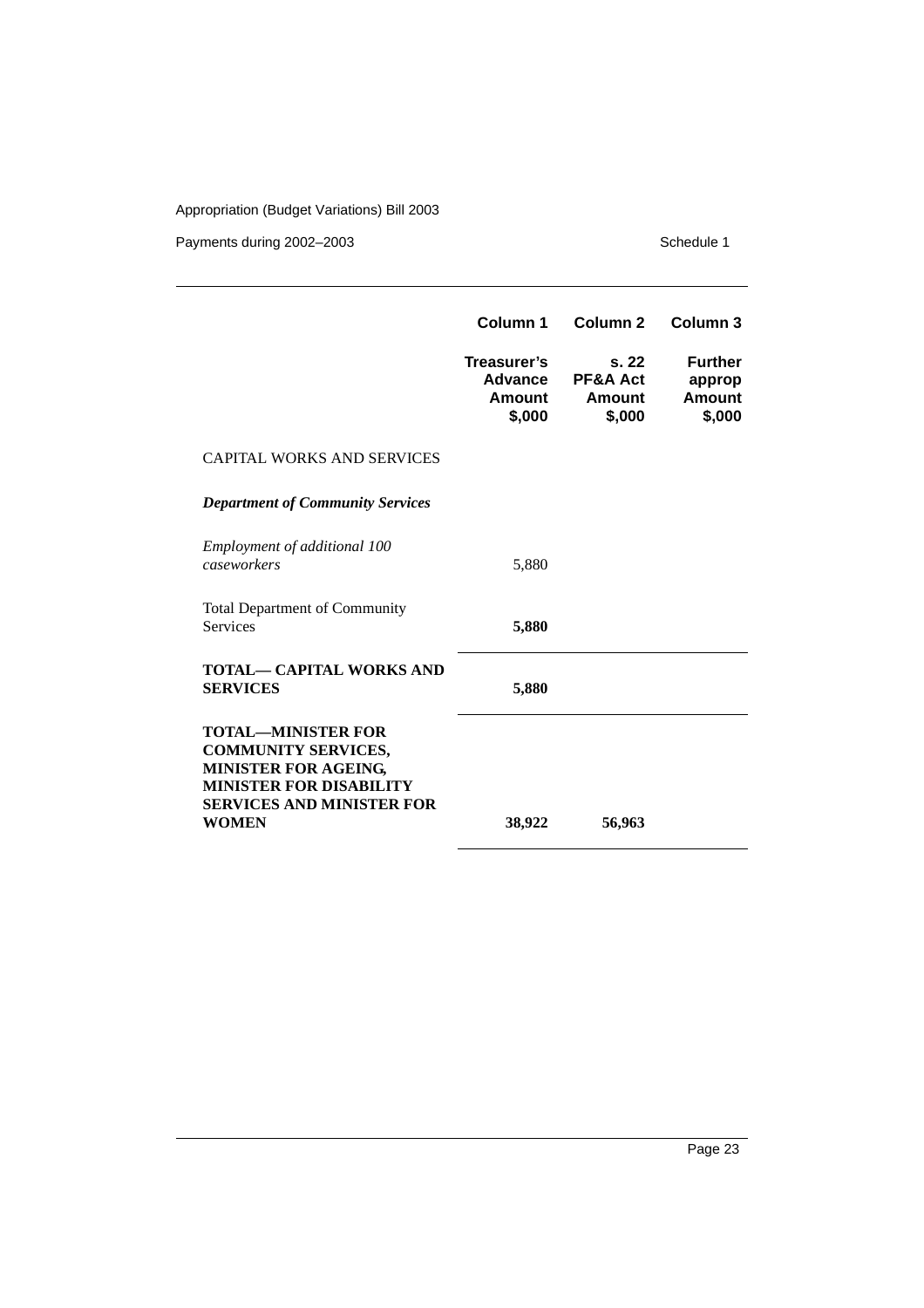Schedule 1 Payments during 2002–2003

|   |                                                                          | Column 1                                   | Column <sub>2</sub>                         | Column 3                                     |
|---|--------------------------------------------------------------------------|--------------------------------------------|---------------------------------------------|----------------------------------------------|
|   |                                                                          | Treasurer's<br>Advance<br>Amount<br>\$,000 | s.22<br>PF&A Act<br><b>Amount</b><br>\$,000 | <b>Further</b><br>approp<br>Amount<br>\$,000 |
| F | <b>MINISTER FOR EDUCATION</b><br><b>AND TRAINING</b>                     |                                            |                                             |                                              |
|   | <b>RECURRENT SERVICES</b>                                                |                                            |                                             |                                              |
|   | <b>Department of Education and</b><br><b>Training</b>                    |                                            |                                             |                                              |
|   | Social and Community Services (SACS)<br>Award increase                   | 230                                        |                                             |                                              |
|   | Underestimation of school student<br>enrolment                           |                                            | 25,000                                      |                                              |
|   | Cleaning contract, grants to non-<br>government schools and other grants | 27,699                                     |                                             |                                              |
|   | Total Department of Education and<br>Training                            | 27,929                                     | 25,000                                      |                                              |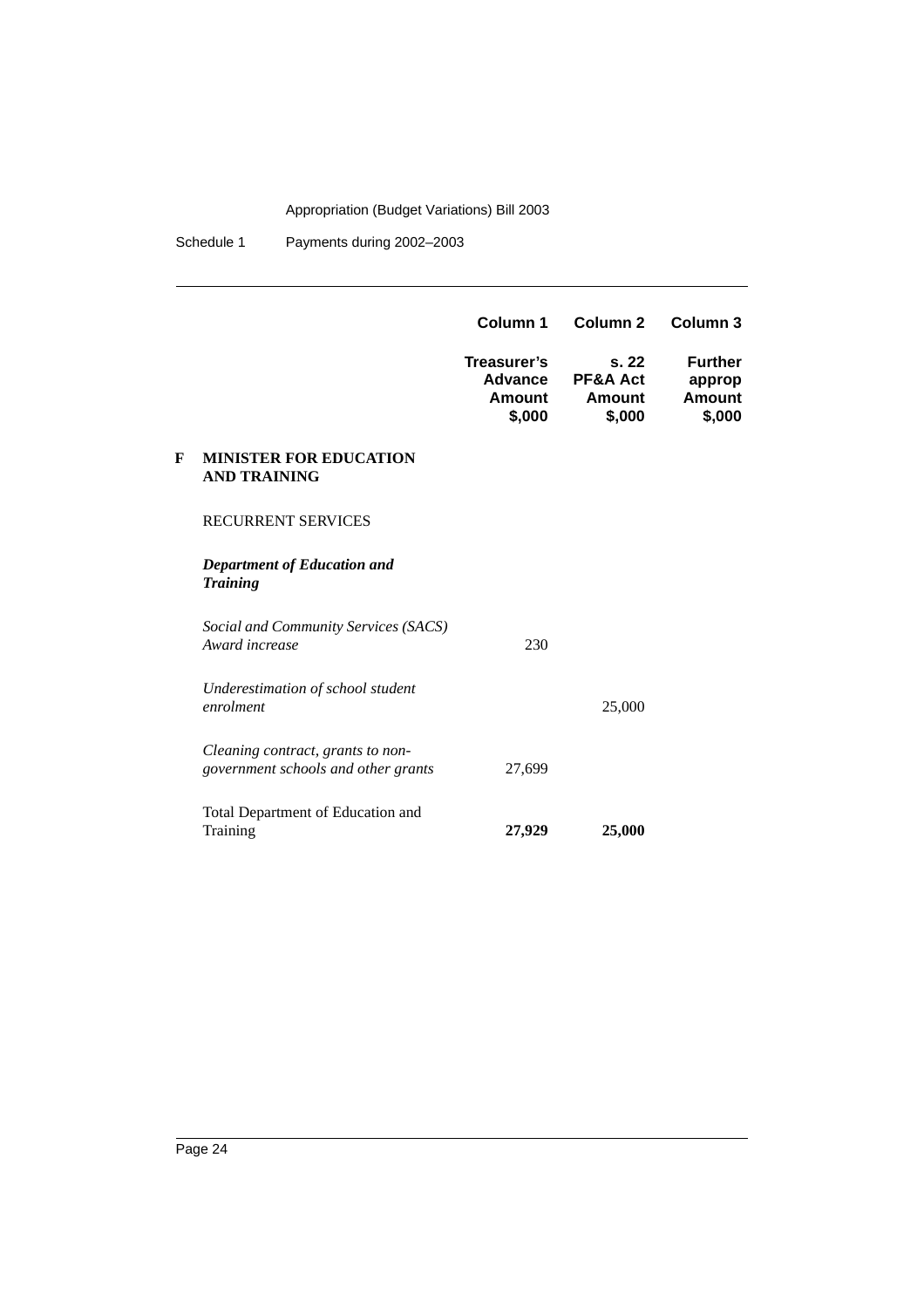|                                                                                                            | Column 1                                   | Column <sub>2</sub>                             | Column <sub>3</sub>                                 |
|------------------------------------------------------------------------------------------------------------|--------------------------------------------|-------------------------------------------------|-----------------------------------------------------|
|                                                                                                            | Treasurer's<br>Advance<br>Amount<br>\$,000 | s.22<br><b>PF&amp;A Act</b><br>Amount<br>\$,000 | <b>Further</b><br>approp<br><b>Amount</b><br>\$,000 |
| <b>Office of the Board of Studies</b>                                                                      |                                            |                                                 |                                                     |
| Additional funding for marking HSC<br>and SC due to change of World Trade<br>Organisation Conference venue |                                            | 700                                             |                                                     |
| Total Office of the Board of Studies                                                                       |                                            | 700                                             |                                                     |
| <b>TOTAL-RECURRENT SERVICES</b>                                                                            | 27,929                                     | 25,700                                          |                                                     |
| <b>TOTAL—MINISTER FOR</b><br><b>EDUCATION AND TRAINING</b>                                                 | 27,929                                     | 25,700                                          |                                                     |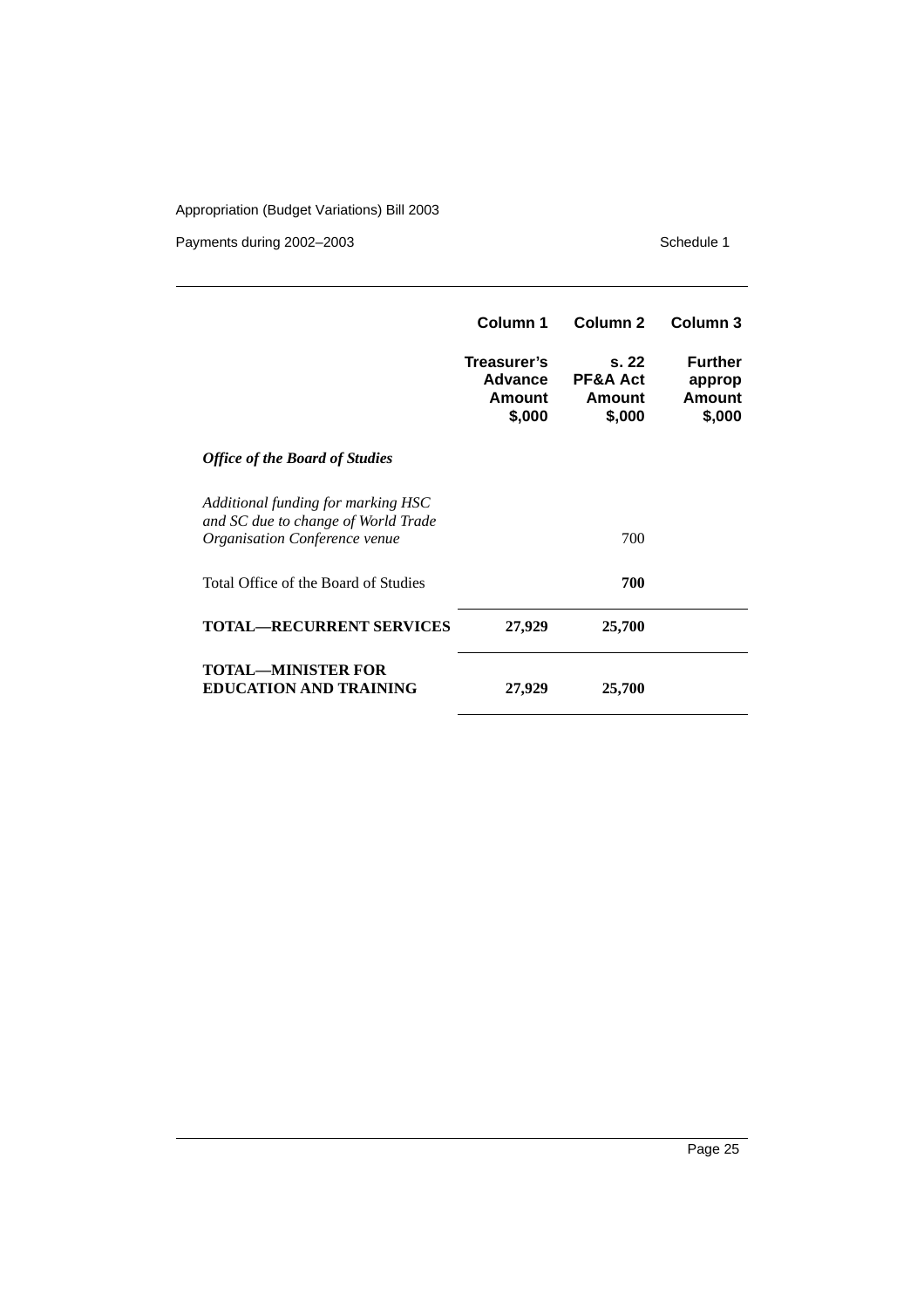Schedule 1 Payments during 2002-2003

|    |                                                       | Column 1                                   | Column <sub>2</sub>                  | Column 3                                     |
|----|-------------------------------------------------------|--------------------------------------------|--------------------------------------|----------------------------------------------|
|    |                                                       | Treasurer's<br>Advance<br>Amount<br>\$,000 | S.22<br>PF&A Act<br>Amount<br>\$,000 | <b>Further</b><br>approp<br>Amount<br>\$,000 |
| G. | <b>MINISTER FOR GAMING AND</b><br><b>RACING</b>       |                                            |                                      |                                              |
|    | <b>CAPITAL WORKS AND SERVICES</b>                     |                                            |                                      |                                              |
|    | <b>Casino Control Authority</b>                       |                                            |                                      |                                              |
|    | Office refurbishment                                  | 400                                        |                                      |                                              |
|    | <b>Total Casino Control Authority</b>                 | 400                                        |                                      |                                              |
|    | <b>TOTAL-CAPITAL WORKS AND</b><br><b>SERVICES</b>     | 400                                        |                                      |                                              |
|    | <b>TOTAL-MINISTER FOR</b><br><b>GAMING AND RACING</b> | 400                                        |                                      |                                              |
|    |                                                       |                                            |                                      |                                              |

#### **H MINISTER FOR HEALTH**

RECURRENT SERVICES

*Department of Health*

*Extend medically supervised injecting centre trial* 1,547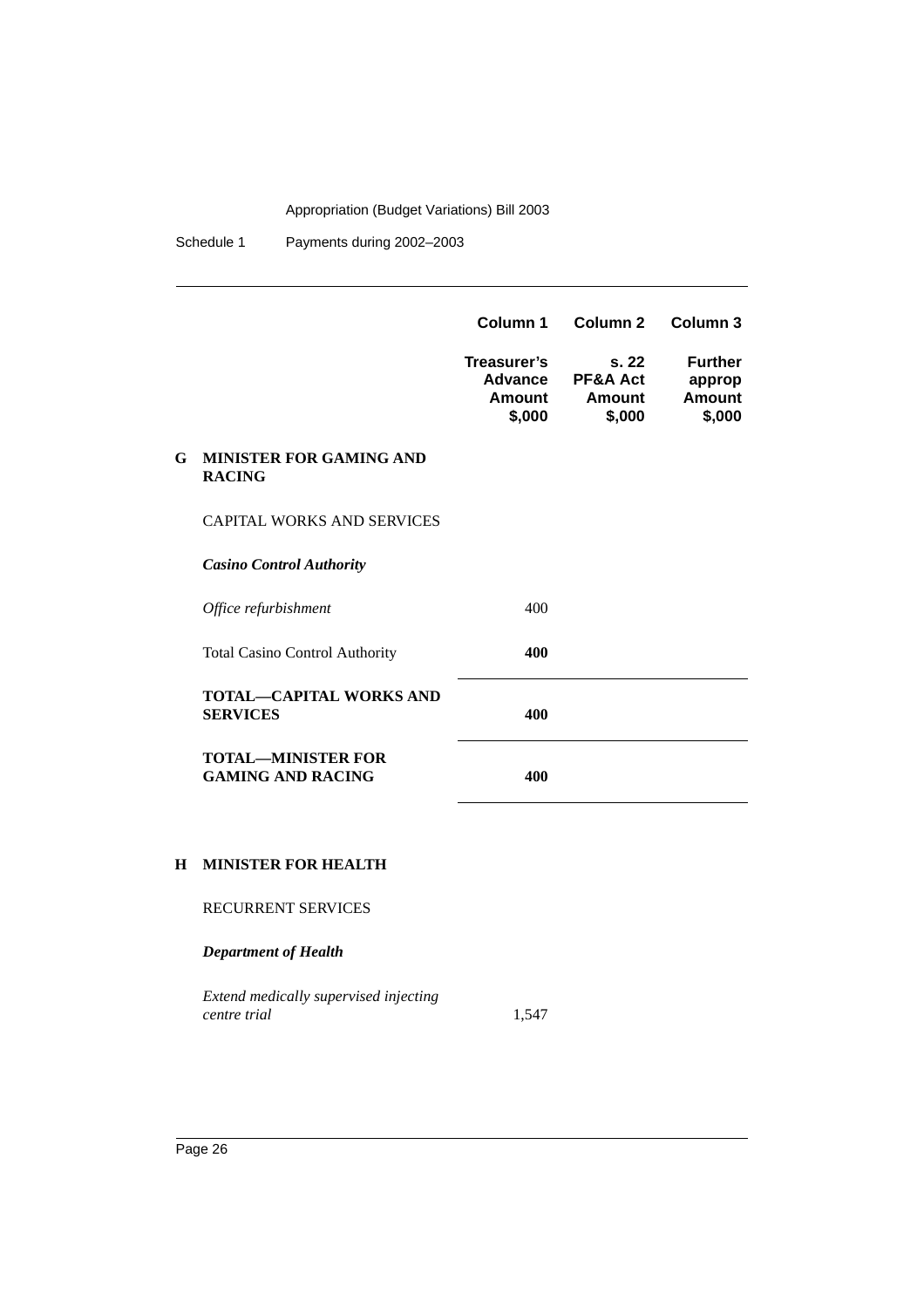|                                                                                  | Column 1                                                 | Column <sub>2</sub>                          | Column <sub>3</sub>                                 |
|----------------------------------------------------------------------------------|----------------------------------------------------------|----------------------------------------------|-----------------------------------------------------|
|                                                                                  | Treasurer's<br><b>Advance</b><br><b>Amount</b><br>\$,000 | s. 22<br>PF&A Act<br><b>Amount</b><br>\$,000 | <b>Further</b><br>approp<br><b>Amount</b><br>\$,000 |
| Management of lead contamination in<br><b>Broken Hill</b>                        | 500                                                      |                                              |                                                     |
| Measures to reduce waiting times for<br>emergency services and elective surgery  |                                                          | 20,000                                       |                                                     |
| Nurses 6% award increase                                                         |                                                          | 57,500                                       |                                                     |
| Superannuation transferred to<br>Australian Red Cross Services for<br>employees  | 2,720                                                    |                                              |                                                     |
| <b>Implement the Operational Review</b><br>Reform Strategy in Ambulance Services | 4,100                                                    |                                              |                                                     |
| <b>Total Department of Health</b>                                                | 8,867                                                    | 77,500                                       |                                                     |
| <b>Health Care Complaints Commission</b>                                         |                                                          |                                              |                                                     |
| Relocate Commission's offices                                                    | 410                                                      |                                              |                                                     |
| <b>Total Health Care Complaints</b><br>Commission                                | 410                                                      |                                              |                                                     |
| <b>TOTAL-RECURRENT SERVICES</b>                                                  | 9,277                                                    | 77,500                                       |                                                     |
| <b>TOTAL-MINISTER FOR</b><br><b>HEALTH</b>                                       | 9,277                                                    | 77,500                                       |                                                     |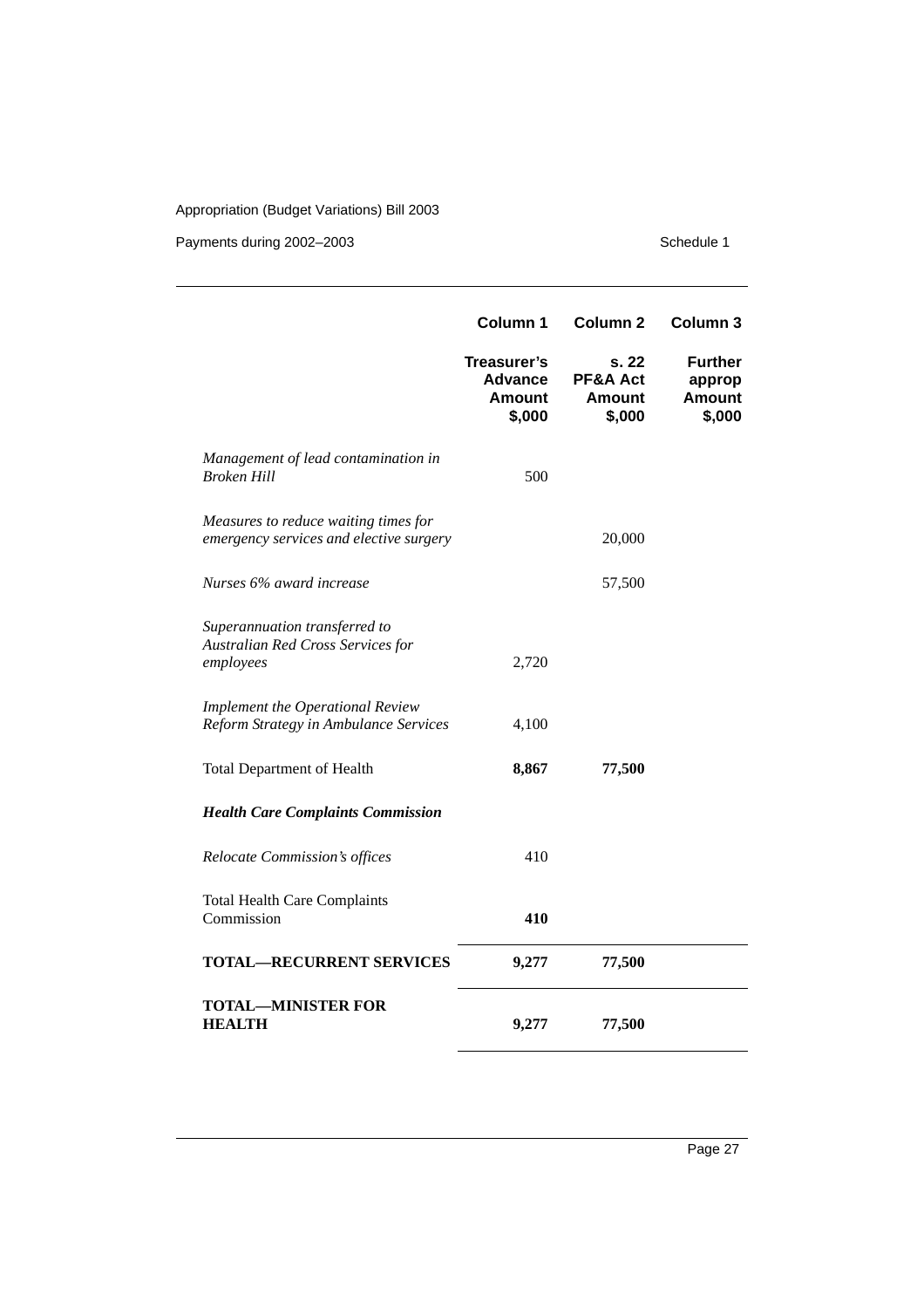Schedule 1 Payments during 2002–2003

|   |                                                                                                                                                         | Column 1                                          | Column <sub>2</sub>                         | Column <sub>3</sub>                          |
|---|---------------------------------------------------------------------------------------------------------------------------------------------------------|---------------------------------------------------|---------------------------------------------|----------------------------------------------|
|   |                                                                                                                                                         | Treasurer's<br>Advance<br><b>Amount</b><br>\$,000 | s.22<br>PF&A Act<br><b>Amount</b><br>\$,000 | <b>Further</b><br>approp<br>Amount<br>\$,000 |
| I | <b>MINISTER FOR INFORMATION</b><br>TECHNOLOGY, MINISTER FOR<br><b>ENERGY, MINISTER FOR</b><br><b>FORESTRY AND MINISTER FOR</b><br><b>WESTERN SYDNEY</b> |                                                   |                                             |                                              |
|   | <b>RECURRENT SERVICES</b>                                                                                                                               |                                                   |                                             |                                              |
|   | <b>Department of Information</b><br><b>Technology and Management</b>                                                                                    |                                                   |                                             |                                              |
|   | Extension of freight subsidy for<br>Bombala softwood logs                                                                                               | 1,200                                             |                                             |                                              |
|   | <b>Information Communications</b><br>Technology Centre of Excellence                                                                                    | 2,000                                             |                                             |                                              |
|   | Surplus revenue repaid to Board of<br>Surveyors                                                                                                         | 265                                               |                                             |                                              |
|   | <b>Total Department of Information</b><br><b>Technology and Management</b>                                                                              | 3,465                                             |                                             |                                              |
|   | <b>Ministry of Energy and Utilities</b>                                                                                                                 |                                                   |                                             |                                              |
|   | Implementing the National Electricity<br><b>Market Ministers Forum initiatives</b>                                                                      | 316                                               |                                             |                                              |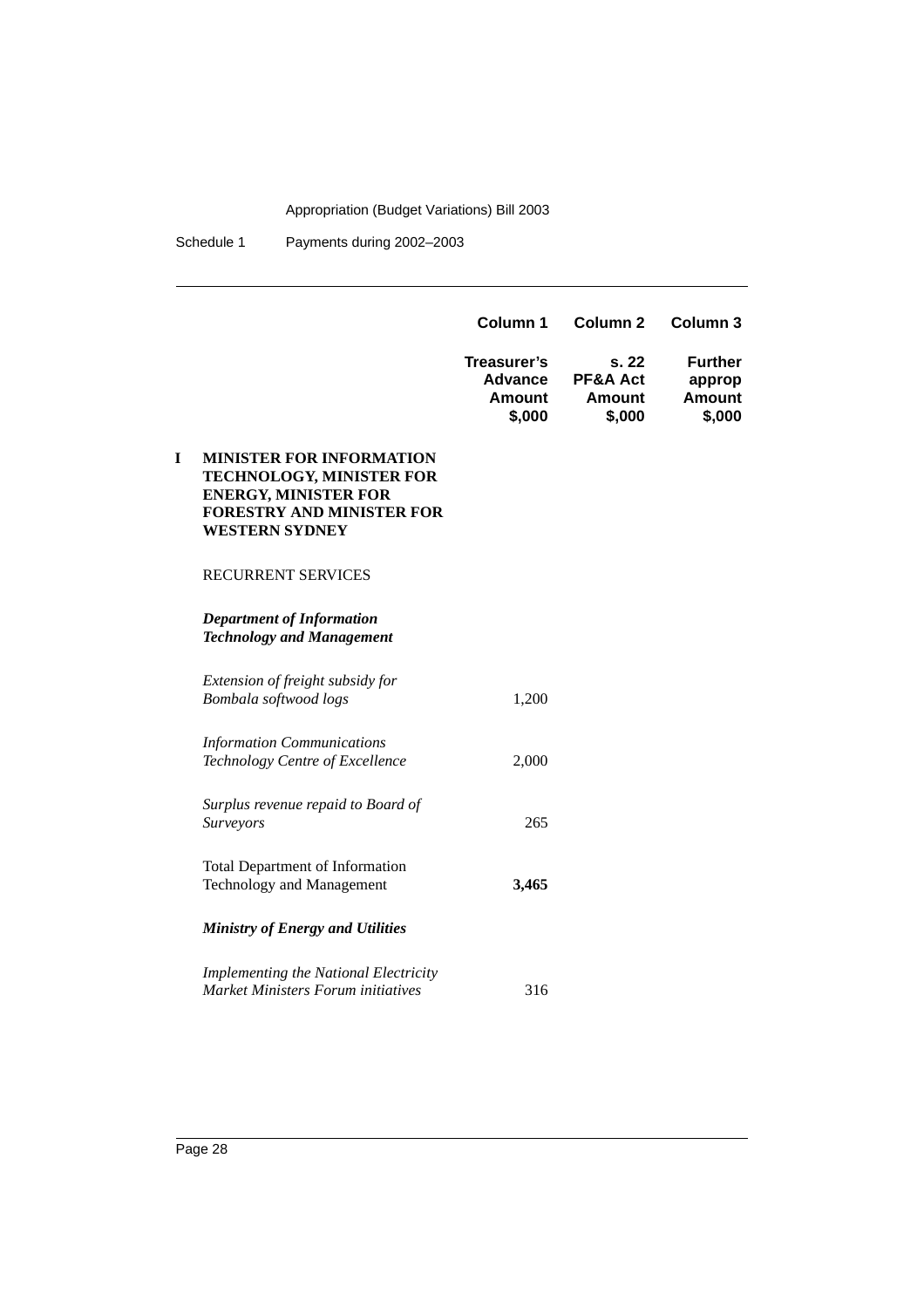|                                                                                                                                                                         | Column 1                                   | Column <sub>2</sub>                             | Column 3                                     |
|-------------------------------------------------------------------------------------------------------------------------------------------------------------------------|--------------------------------------------|-------------------------------------------------|----------------------------------------------|
|                                                                                                                                                                         | Treasurer's<br>Advance<br>Amount<br>\$,000 | s.22<br><b>PF&amp;A Act</b><br>Amount<br>\$,000 | <b>Further</b><br>approp<br>Amount<br>\$,000 |
| Voluntary redundancy and displaced<br>staff                                                                                                                             | 584                                        |                                                 |                                              |
| Total Ministry of Energy and Utilities                                                                                                                                  | 900                                        |                                                 |                                              |
| <b>TOTAL—RECURRENT SERVICES</b>                                                                                                                                         | 4,365                                      |                                                 |                                              |
| <b>TOTAL—MINISTER FOR</b><br><b>INFORMATION TECHNOLOGY,</b><br><b>MINISTER FOR ENERGY,</b><br><b>MINISTER FOR FORESTRY AND</b><br><b>MINISTER FOR WESTERN</b><br>SYDNEY | 4,365                                      |                                                 |                                              |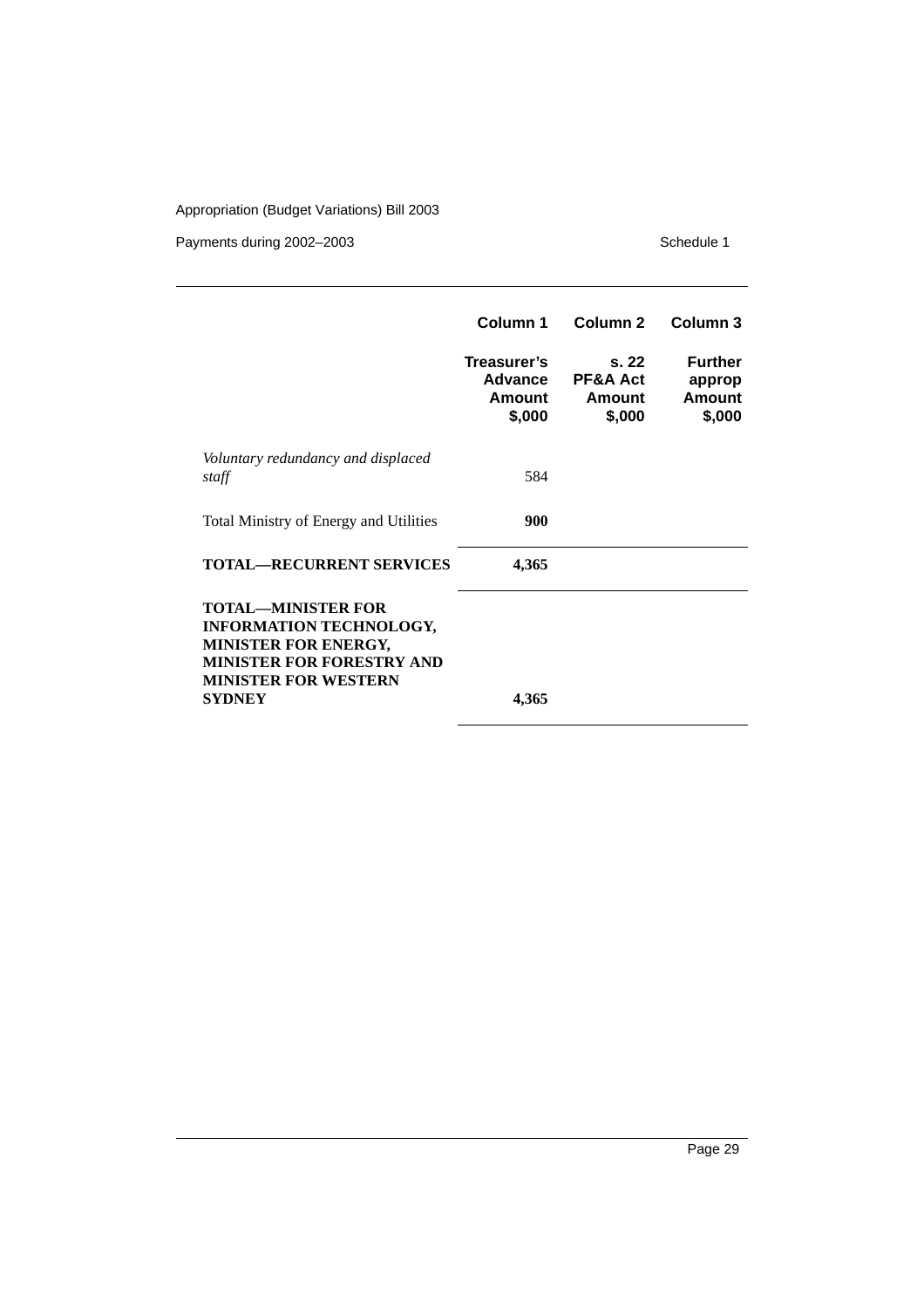Schedule 1 Payments during 2002-2003

|   |                                                        | Column 1                                          | Column <sub>2</sub>                  | Column <sub>3</sub>                          |
|---|--------------------------------------------------------|---------------------------------------------------|--------------------------------------|----------------------------------------------|
|   |                                                        | Treasurer's<br><b>Advance</b><br>Amount<br>\$,000 | s.22<br>PF&A Act<br>Amount<br>\$,000 | <b>Further</b><br>approp<br>Amount<br>\$,000 |
| J | <b>MINISTER FOR JUVENILE</b><br><b>JUSTICE</b>         |                                                   |                                      |                                              |
|   | <b>RECURRENT SERVICES</b>                              |                                                   |                                      |                                              |
|   | <b>Department of Juvenile Justice</b>                  |                                                   |                                      |                                              |
|   | Social and Community Services (SACS)<br>Award increase | 120                                               |                                      |                                              |
|   | Total Department of Juvenile Justice                   | <b>120</b>                                        |                                      |                                              |
|   | <b>TOTAL—RECURRENT SERVICES</b>                        | <b>120</b>                                        |                                      |                                              |
|   | <b>TOTAL—MINISTER FOR</b><br><b>JUVENILE JUSTICE</b>   | 120                                               |                                      |                                              |

#### **K MINISTER FOR LAND AND WATER CONSERVATION AND MINISTER FOR FAIR TRADING**

#### RECURRENT SERVICES

#### *Department of Fair Trading*

*Consumers compensation due to collapse of Ansett and Traveland* 1,703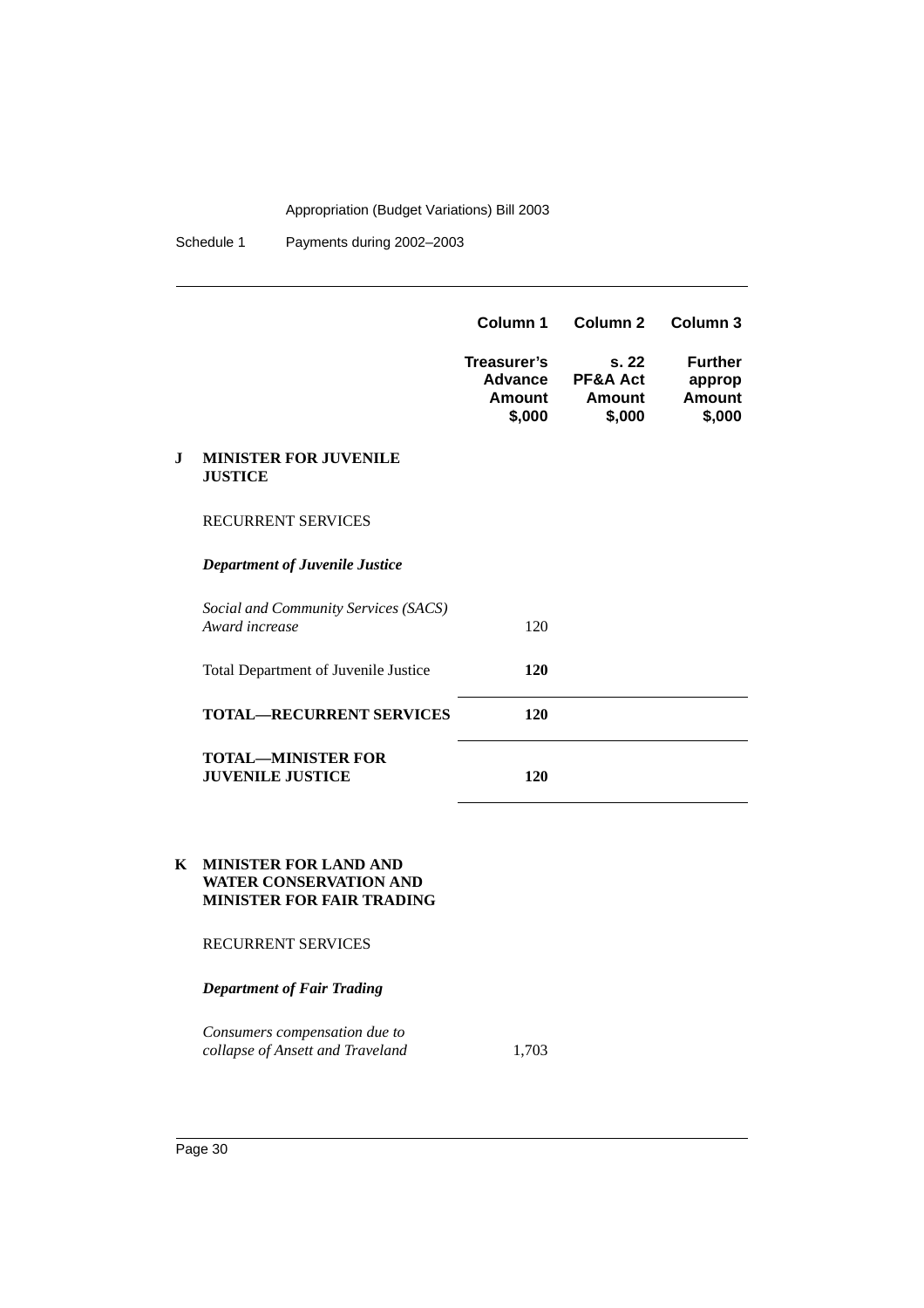|                                                                                       | Column 1                                          | Column <sub>2</sub>                  | <b>Column 3</b>                              |
|---------------------------------------------------------------------------------------|---------------------------------------------------|--------------------------------------|----------------------------------------------|
|                                                                                       | Treasurer's<br><b>Advance</b><br>Amount<br>\$,000 | s.22<br>PF&A Act<br>Amount<br>\$,000 | <b>Further</b><br>approp<br>Amount<br>\$,000 |
| Liabilities of former Statutory<br>Insurance Schemes for residential<br>building work |                                                   | 13,500                               |                                              |
| Social and Community Services (SACS)<br>Award increase                                | 67                                                |                                      |                                              |
| <b>Total Department of Fair Trading</b>                                               | 1,770                                             | 13,500                               |                                              |
| <b>Department of Land and Water</b><br><b>Conservation</b>                            |                                                   |                                      |                                              |
| Drought assistance package                                                            | 670                                               | 7,685                                |                                              |
| Namoi Valley Groundwater Structural<br>Adjustment program                             | 15,000                                            |                                      |                                              |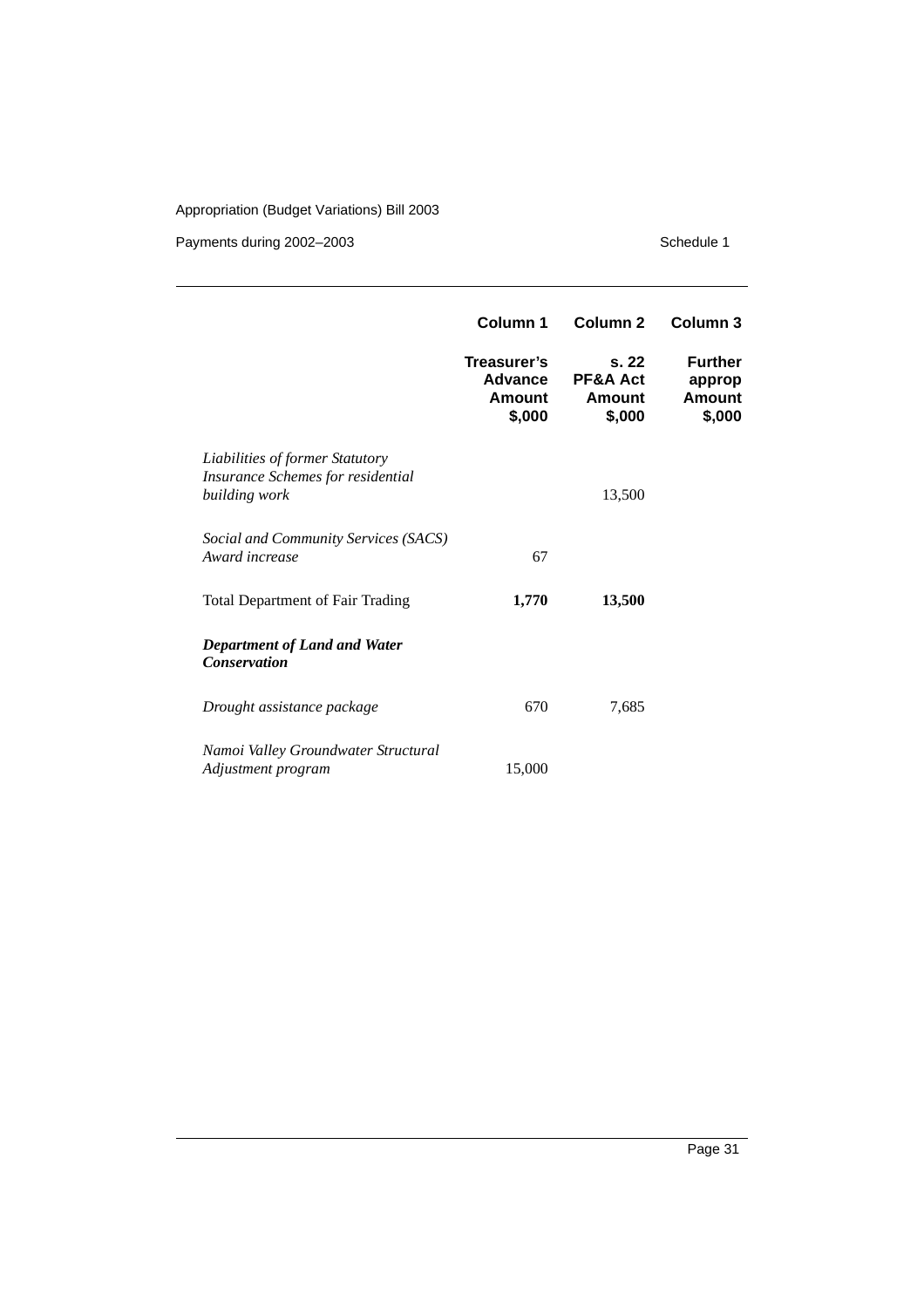Schedule 1 Payments during 2002–2003

|   |                                                                                                            | Column 1<br>Treasurer's<br><b>Advance</b><br><b>Amount</b><br>\$,000 | Column <sub>2</sub><br>s. 22<br>PF&A Act<br><b>Amount</b><br>\$,000 | Column 3<br><b>Further</b><br>approp<br><b>Amount</b><br>\$,000 |
|---|------------------------------------------------------------------------------------------------------------|----------------------------------------------------------------------|---------------------------------------------------------------------|-----------------------------------------------------------------|
|   | Wollongong Sportsground Trust<br>operational subsidy                                                       | 325                                                                  |                                                                     |                                                                 |
|   | Total Department of Land and Water<br>Conservation                                                         | 15,995                                                               | 7,685                                                               |                                                                 |
|   | <b>TOTAL-RECURRENT SERVICES</b>                                                                            | 17,765                                                               | 21,185                                                              |                                                                 |
|   | <b>TOTAL-MINISTER FOR LAND</b><br>AND WATER CONSERVATION<br><b>AND MINISTER FOR FAIR</b><br><b>TRADING</b> | 17,765                                                               | 21,185                                                              |                                                                 |
| L | <b>MINISTER FOR MINERAL</b><br><b>RESOURCES AND MINISTER</b><br><b>FOR FISHERIES</b>                       |                                                                      |                                                                     |                                                                 |
|   | RECURRENT SERVICES                                                                                         |                                                                      |                                                                     |                                                                 |
|   | <b>Department of Mineral Resources</b>                                                                     |                                                                      |                                                                     |                                                                 |
|   | Mine safety prosecutions                                                                                   | 1,169                                                                |                                                                     |                                                                 |
|   | Relocate accommodation                                                                                     | 1,650                                                                |                                                                     |                                                                 |
|   | <b>Total Department of Mineral Resources</b>                                                               | 2,819                                                                |                                                                     |                                                                 |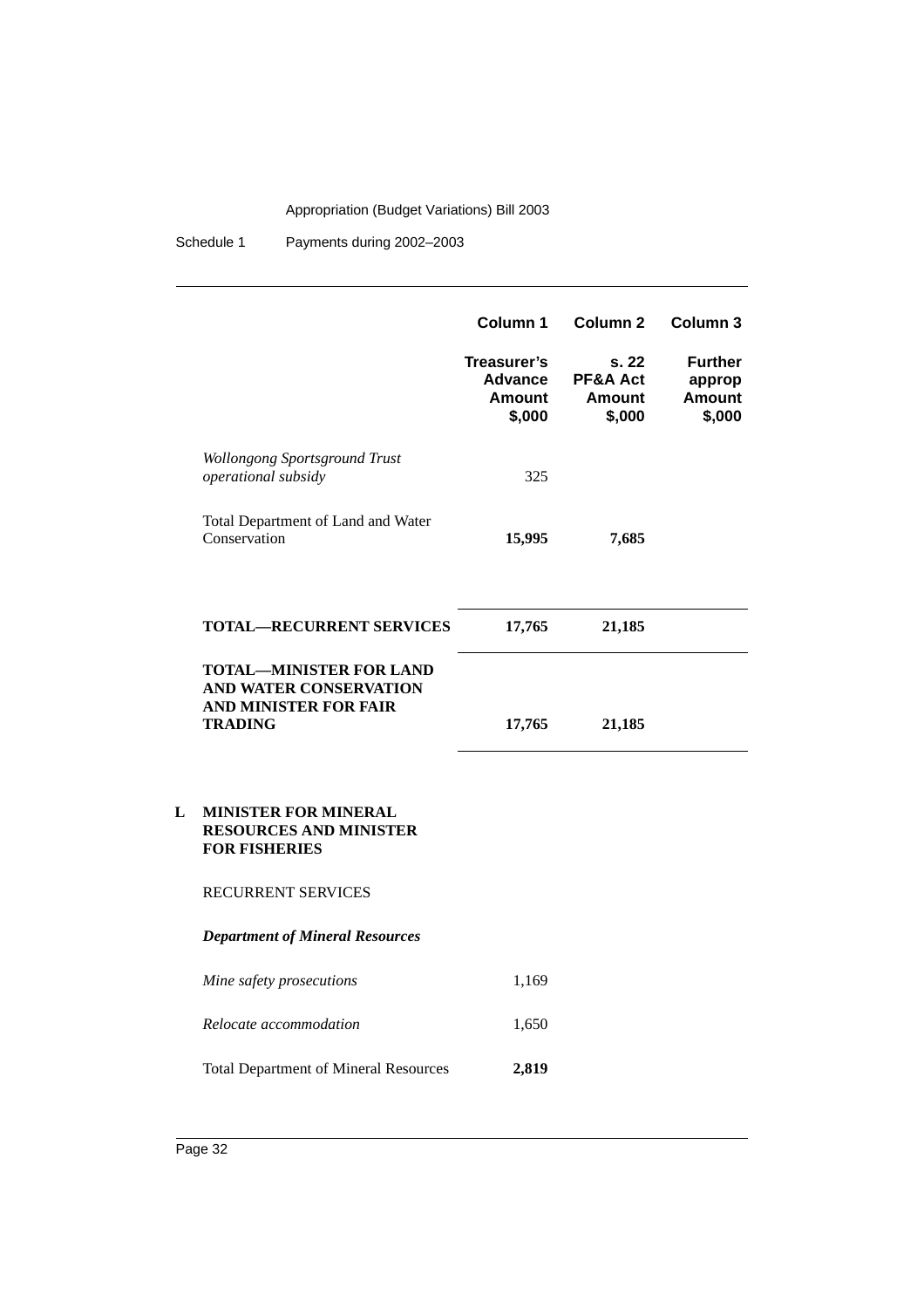|                                                     | Column 1                                   | Column <sub>2</sub>                         | Column <sub>3</sub>                                 |
|-----------------------------------------------------|--------------------------------------------|---------------------------------------------|-----------------------------------------------------|
|                                                     | Treasurer's<br>Advance<br>Amount<br>\$,000 | s.22<br>PF&A Act<br><b>Amount</b><br>\$,000 | <b>Further</b><br>approp<br><b>Amount</b><br>\$,000 |
| <b>New South Wales Fisheries</b>                    |                                            |                                             |                                                     |
| Information on rules and regulations<br>for anglers | 355                                        |                                             |                                                     |
| Shark Meshing (beach safety) program                | 130                                        |                                             |                                                     |
| <b>Total New South Wales Fisheries</b>              | 485                                        |                                             |                                                     |
| <b>TOTAL-RECURRENT SERVICES</b>                     | 3,304                                      |                                             |                                                     |
| <b>CAPITAL WORKS AND SERVICES</b>                   |                                            |                                             |                                                     |
| <b>Coal Compensation Board</b>                      |                                            |                                             |                                                     |
| <b>Upgrade Information Technology</b>               | 125                                        |                                             |                                                     |
| <b>Total Coal Compensation Board</b>                | 125                                        |                                             |                                                     |
| <b>New South Wales Fisheries</b>                    |                                            |                                             |                                                     |
| Cape Byron Marine Park                              | 395                                        |                                             |                                                     |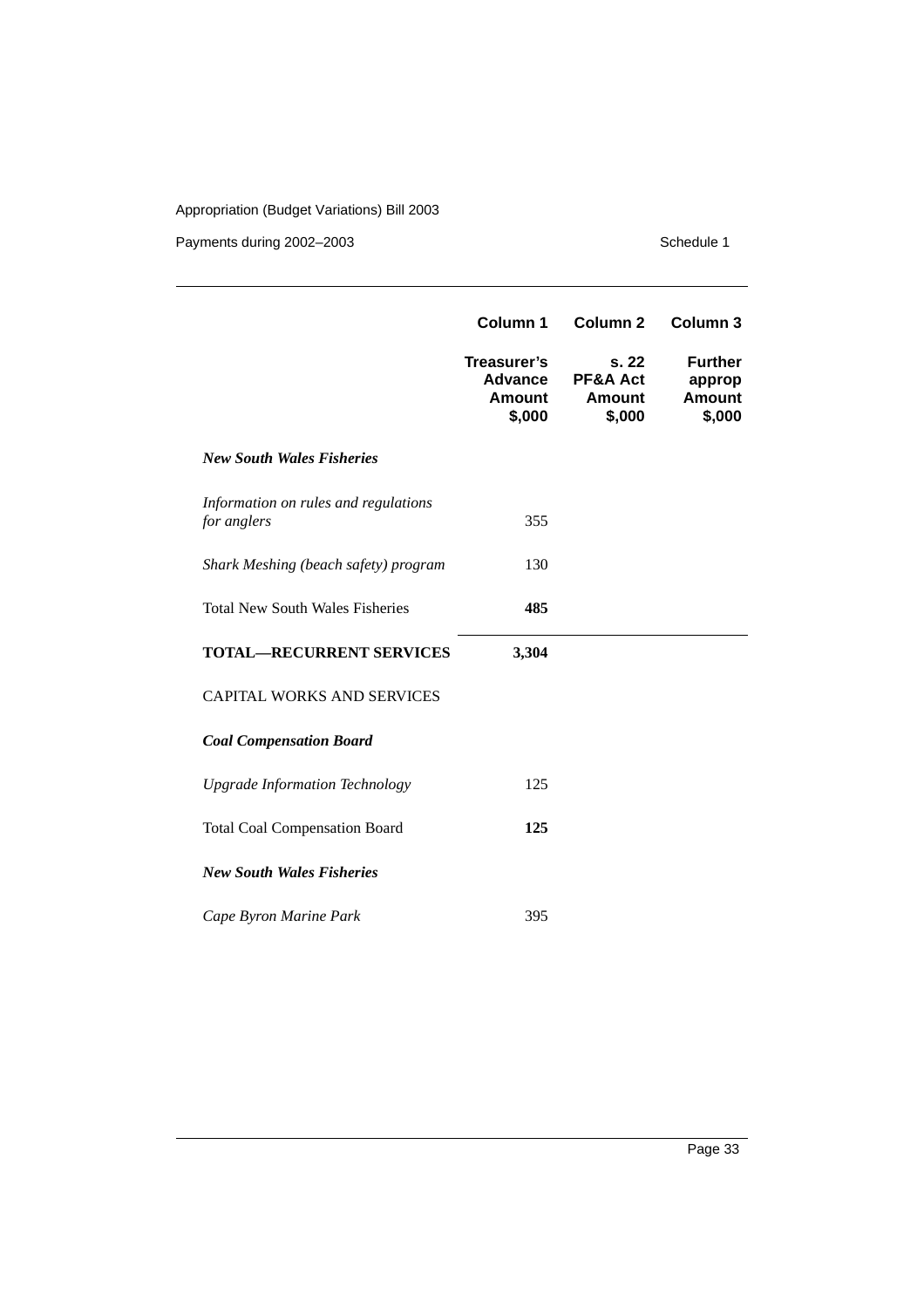Schedule 1 Payments during 2002-2003

|                                                                                            | Column 1                                   | Column 2                                        | Column 3                                     |
|--------------------------------------------------------------------------------------------|--------------------------------------------|-------------------------------------------------|----------------------------------------------|
|                                                                                            | Treasurer's<br>Advance<br>Amount<br>\$,000 | s.22<br><b>PF&amp;A Act</b><br>Amount<br>\$,000 | <b>Further</b><br>approp<br>Amount<br>\$,000 |
| Jervis Bay Marine Science Centre                                                           | 1,503                                      |                                                 |                                              |
| <b>Total New South Wales Fisheries</b>                                                     | 1,898                                      |                                                 |                                              |
| <b>TOTAL—CAPITAL WORKS AND</b><br><b>SERVICES</b>                                          | 2,023                                      |                                                 |                                              |
| <b>TOTAL—MINISTER FOR</b><br><b>MINERAL RESOURCES AND</b><br><b>MINISTER FOR FISHERIES</b> | 5,327                                      |                                                 |                                              |

#### **M MINISTER FOR PLANNING, MINISTER FOR ABORIGINAL AFFAIRS AND MINISTER FOR HOUSING**

RECURRENT SERVICES

#### *Department of Planning*

| Comprehensive Coastal Assessment<br>package            | 2,500 |
|--------------------------------------------------------|-------|
| Social and Community Services (SACS)<br>Award increase | 183   |
| <b>Total Department of Planning</b>                    | 2,683 |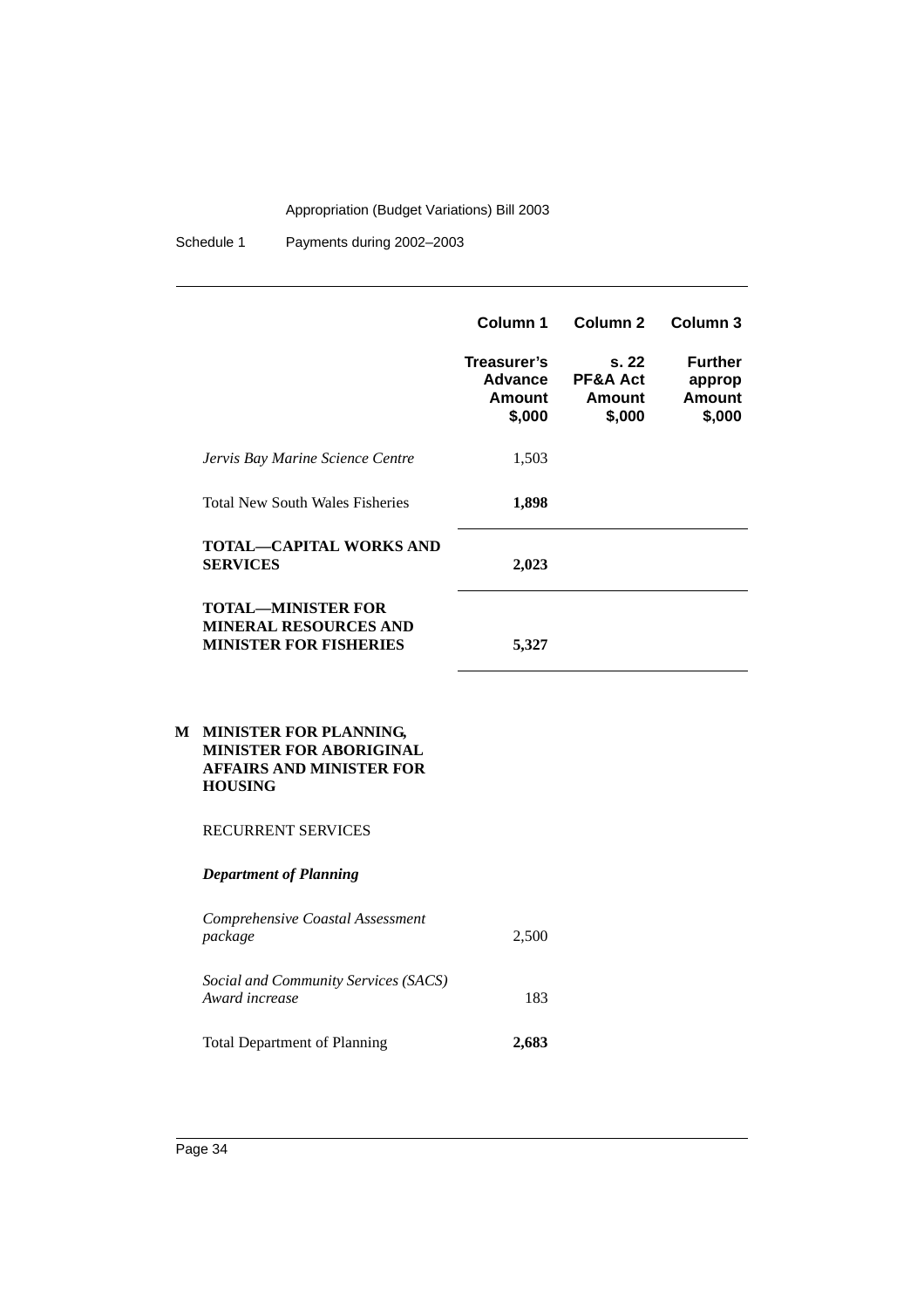|                                                                                          | Column 1                                                 | Column <sub>2</sub>                          | Column <sub>3</sub>                                 |
|------------------------------------------------------------------------------------------|----------------------------------------------------------|----------------------------------------------|-----------------------------------------------------|
|                                                                                          | Treasurer's<br><b>Advance</b><br><b>Amount</b><br>\$,000 | s. 22<br>PF&A Act<br><b>Amount</b><br>\$,000 | <b>Further</b><br>approp<br><b>Amount</b><br>\$,000 |
| Heritage Office                                                                          |                                                          |                                              |                                                     |
| Maintenance and security for Linnwood<br>Hall                                            | 100                                                      |                                              |                                                     |
| <b>Total Heritage Office</b>                                                             | 100                                                      |                                              |                                                     |
| <b>Payments to Other Government Bodies</b><br><b>Under the Control of the Minister</b>   |                                                          |                                              |                                                     |
| Social and Community Services (SACS)<br>Award increase                                   | 256                                                      |                                              |                                                     |
| <b>Total Payments to Other Government</b><br>Bodies Under the Control of the<br>Minister | 256                                                      |                                              |                                                     |
| <b>TOTAL-RECURRENT SERVICES</b>                                                          | 3,039                                                    |                                              |                                                     |
| <b>CAPITAL WORKS AND SERVICES</b>                                                        |                                                          |                                              |                                                     |
| <b>Department of Aboriginal Affairs</b>                                                  |                                                          |                                              |                                                     |
| Relocate accommodation                                                                   |                                                          | 665                                          |                                                     |
| <b>Total Department of Aboriginal Affairs</b>                                            |                                                          | 665                                          |                                                     |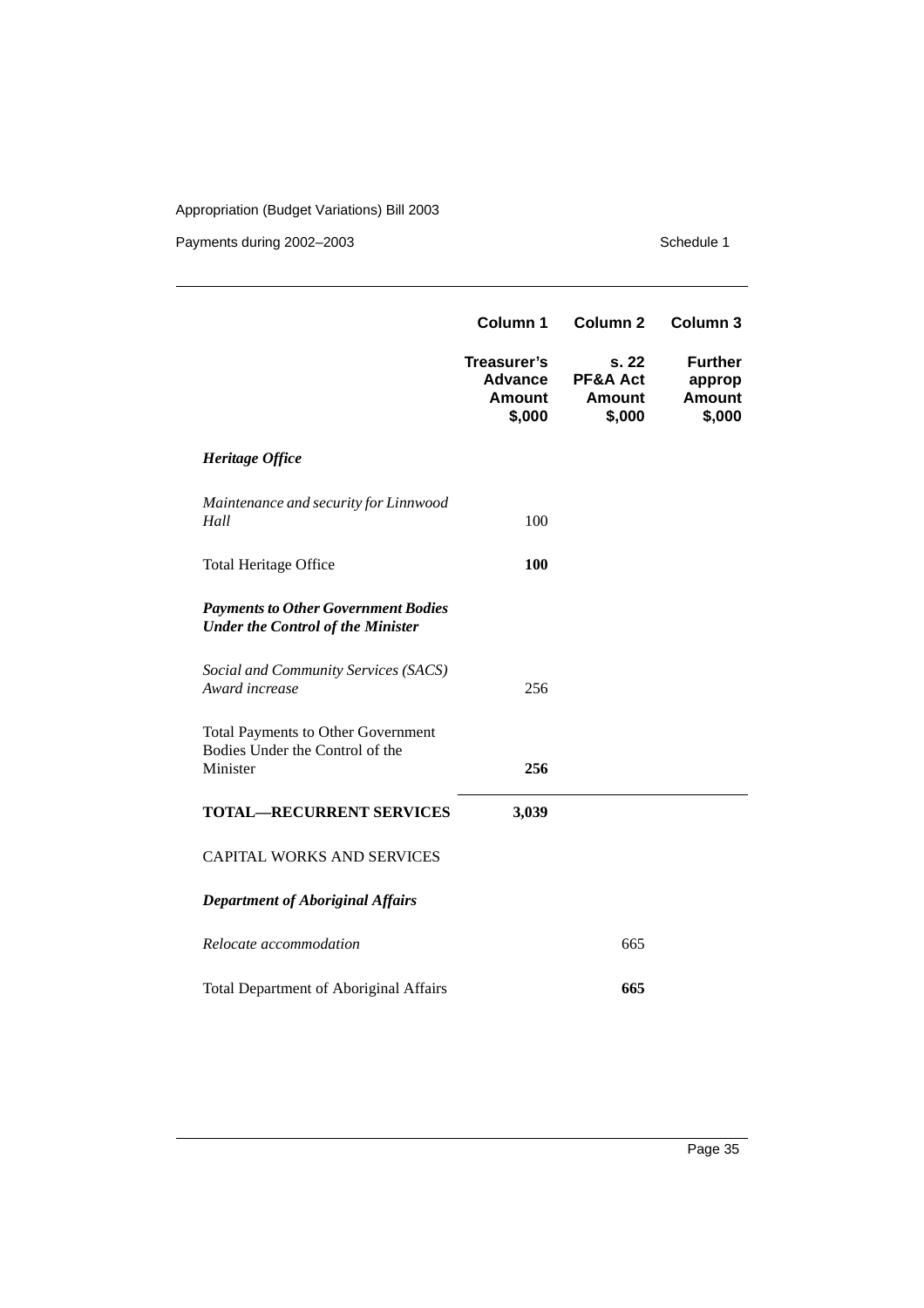Schedule 1 Payments during 2002–2003

|                                                                                                                     | Column 1                                          | Column <sub>2</sub>                         | Column <sub>3</sub>                                 |
|---------------------------------------------------------------------------------------------------------------------|---------------------------------------------------|---------------------------------------------|-----------------------------------------------------|
|                                                                                                                     | Treasurer's<br>Advance<br><b>Amount</b><br>\$,000 | s.22<br>PF&A Act<br><b>Amount</b><br>\$,000 | <b>Further</b><br>approp<br><b>Amount</b><br>\$,000 |
| <b>Department of Planning</b>                                                                                       |                                                   |                                             |                                                     |
| Acquisition of coastal land-Macauleys<br>Headland                                                                   |                                                   | 2,400                                       |                                                     |
| Acquisition of coastal land-Red Rock                                                                                |                                                   | 2,200                                       |                                                     |
| <b>Total Department of Planning</b>                                                                                 |                                                   | 4,600                                       |                                                     |
| Heritage Office                                                                                                     |                                                   |                                             |                                                     |
| Funding to refurbish Kings School site                                                                              | 682                                               |                                             |                                                     |
| <b>Total Heritage Office</b>                                                                                        | 682                                               |                                             |                                                     |
| <b>TOTAL-CAPITAL WORKS AND</b><br><b>SERVICES</b>                                                                   | 682                                               | 5,265                                       |                                                     |
| <b>TOTAL-MINISTER FOR</b><br>PLANNING, MINISTER FOR<br><b>ABORIGINAL AFFAIRS AND</b><br><b>MINISTER FOR HOUSING</b> | 3,721                                             | 5,265                                       |                                                     |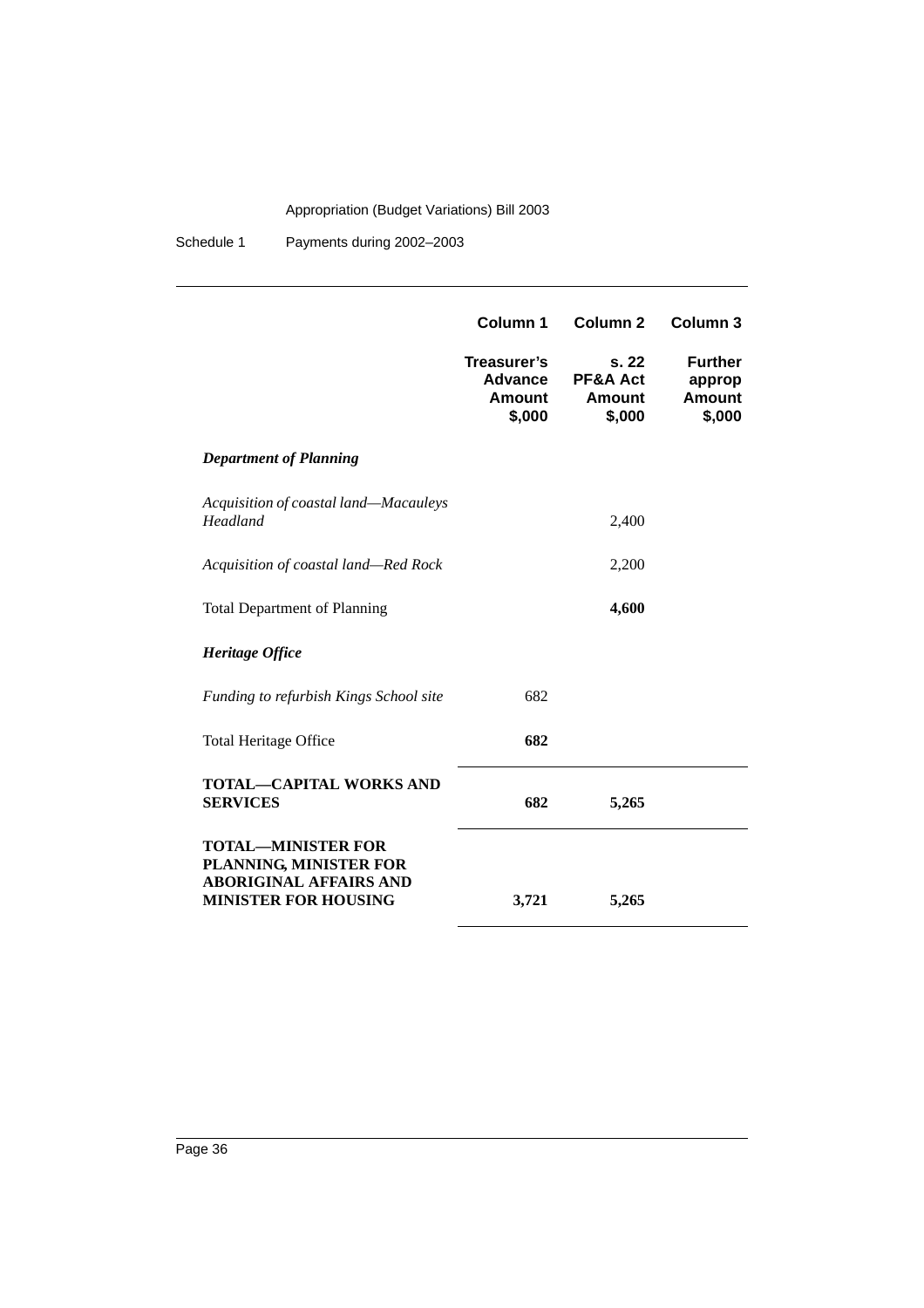|   |                                                                              | Column 1                                                 | Column <sub>2</sub>                          | Column 3                                            |
|---|------------------------------------------------------------------------------|----------------------------------------------------------|----------------------------------------------|-----------------------------------------------------|
|   |                                                                              | Treasurer's<br><b>Advance</b><br><b>Amount</b><br>\$,000 | s. 22<br>PF&A Act<br><b>Amount</b><br>\$,000 | <b>Further</b><br>approp<br><b>Amount</b><br>\$,000 |
| N | <b>MINISTER FOR POLICE</b>                                                   |                                                          |                                              |                                                     |
|   | <b>RECURRENT SERVICES</b>                                                    |                                                          |                                              |                                                     |
|   | <b>New South Wales Police Service</b>                                        |                                                          |                                              |                                                     |
|   | Establish a new Police counter-<br>terrorism command                         |                                                          | 1,300                                        |                                                     |
|   | Extended operations Streetsafe/Vikings                                       | 4,400                                                    |                                              |                                                     |
|   | <b>Firearms and Security Industry</b><br>Licences-increased production costs | 1,979                                                    |                                              |                                                     |
|   | <b>Total New South Wales Police Service</b>                                  | 6,379                                                    | 1,300                                        |                                                     |
|   | <b>TOTAL-RECURRENT SERVICES</b>                                              | 6,379                                                    | 1,300                                        |                                                     |
|   | <b>CAPITAL WORKS AND SERVICES</b>                                            |                                                          |                                              |                                                     |
|   | <b>New South Wales Police Service</b>                                        |                                                          |                                              |                                                     |
|   | Additional counter-terrorism equipment                                       |                                                          | 8,100                                        |                                                     |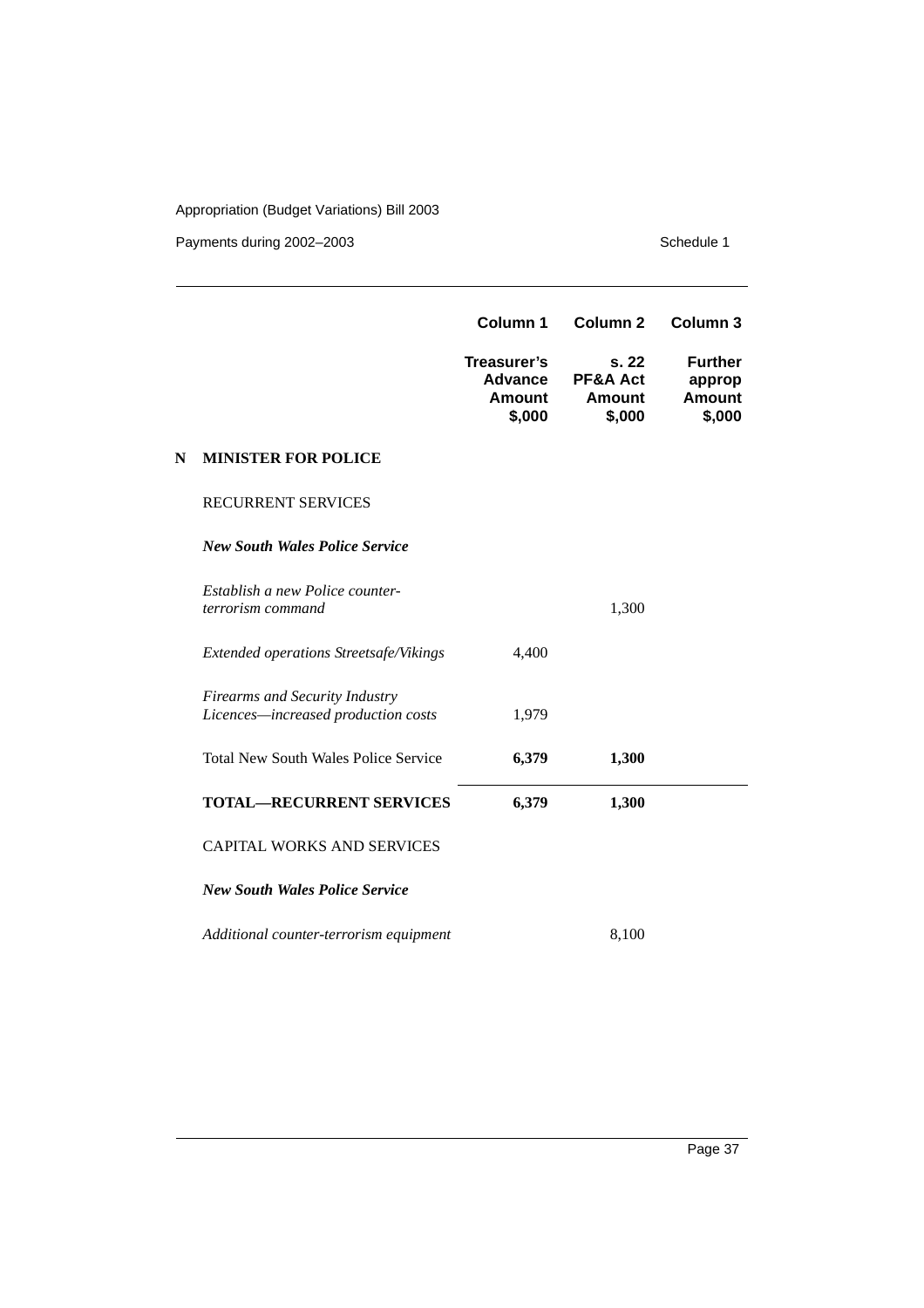Schedule 1 Payments during 2002-2003

|                                                   | Column 1                                          | Column <sub>2</sub>                              | Column <sub>3</sub>                          |
|---------------------------------------------------|---------------------------------------------------|--------------------------------------------------|----------------------------------------------|
|                                                   | Treasurer's<br><b>Advance</b><br>Amount<br>\$,000 | s. 22<br><b>PF&amp;A Act</b><br>Amount<br>\$,000 | <b>Further</b><br>approp<br>Amount<br>\$,000 |
| Purchase helicopter for counter-<br>terrorism     |                                                   | 3,900                                            |                                              |
| <b>Total New South Wales Police Service</b>       |                                                   | 12,000                                           |                                              |
| <b>TOTAL—CAPITAL WORKS AND</b><br><b>SERVICES</b> |                                                   | 12,000                                           |                                              |
| TOTAL—MINISTER FOR POLICE                         | 6,379                                             | 13,300                                           |                                              |

#### **O MINISTER FOR PUBLIC WORKS AND SERVICES AND MINISTER FOR SPORT AND RECREATION**

#### RECURRENT SERVICES

*Department of Sport and Recreation*

| Business Park development at Eastern |     |
|--------------------------------------|-----|
| Creek                                | 955 |
| Wollongong Sportsground Trust        |     |
| <i>operational subsidy</i>           | 100 |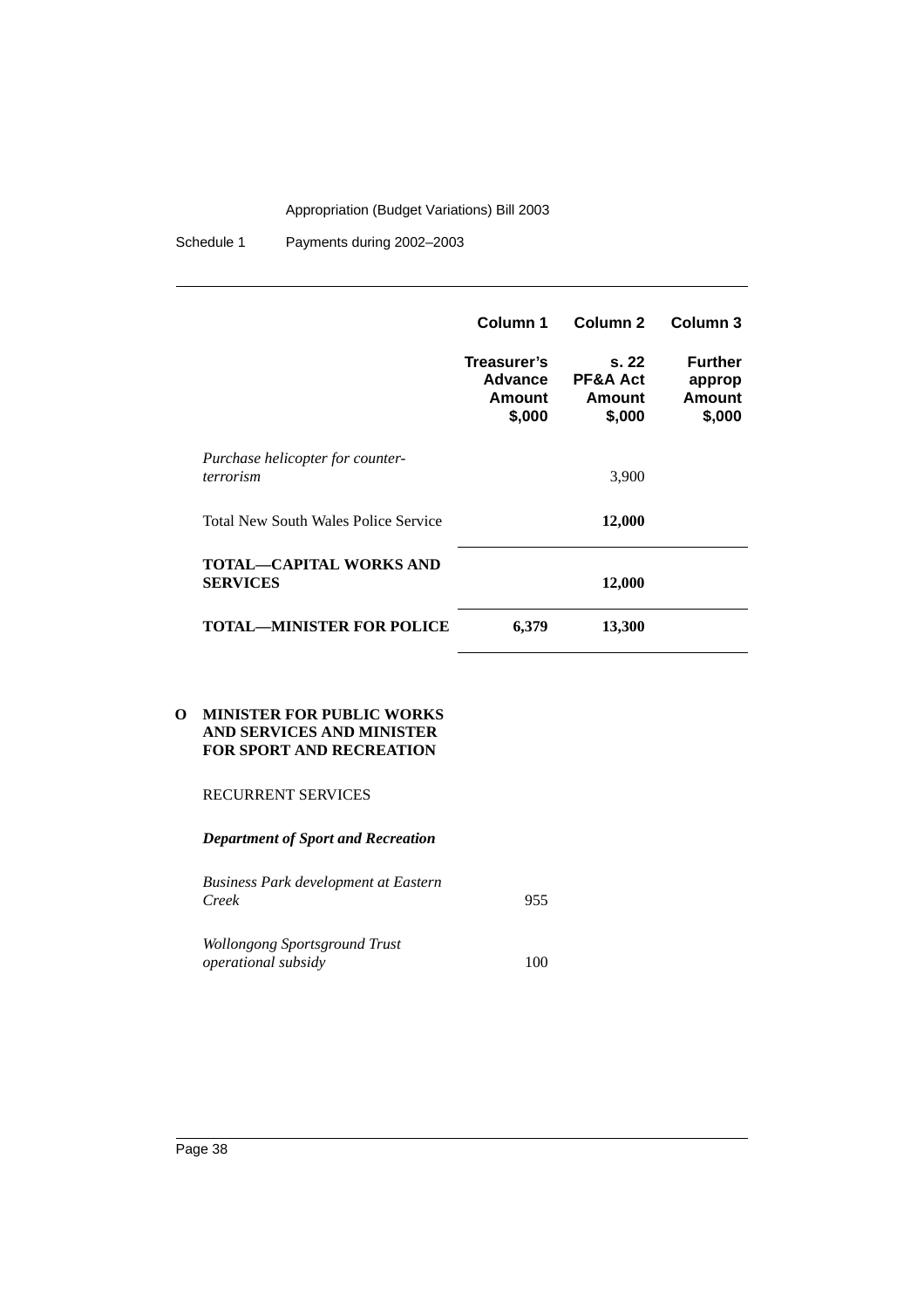|                                                                                                                         | Column 1                                                 | Column <sub>2</sub>                          | Column 3                                            |
|-------------------------------------------------------------------------------------------------------------------------|----------------------------------------------------------|----------------------------------------------|-----------------------------------------------------|
|                                                                                                                         | Treasurer's<br><b>Advance</b><br><b>Amount</b><br>\$,000 | s. 22<br>PF&A Act<br><b>Amount</b><br>\$,000 | <b>Further</b><br>approp<br><b>Amount</b><br>\$,000 |
| NSW Institute of Sport salaries funding                                                                                 | 82                                                       |                                              |                                                     |
| Total Department of Sport and<br>Recreation                                                                             | 1,137                                                    |                                              |                                                     |
| <b>TOTAL-RECURRENT SERVICES</b>                                                                                         | 1,137                                                    |                                              |                                                     |
| <b>CAPITAL WORKS AND SERVICES</b>                                                                                       |                                                          |                                              |                                                     |
| <b>Department of Sport and Recreation</b>                                                                               |                                                          |                                              |                                                     |
| Completion of dragstrip at Eastern<br>Creek                                                                             | 3,300                                                    |                                              |                                                     |
| Shotgun range remediation at<br>Narrabeen                                                                               | 1,472                                                    |                                              |                                                     |
| Total Department of Sport and<br>Recreation                                                                             | 4,772                                                    |                                              |                                                     |
| <b>TOTAL-CAPITAL WORKS AND</b><br><b>SERVICES</b>                                                                       | 4,772                                                    |                                              |                                                     |
| <b>TOTAL-MINISTER FOR PUBLIC</b><br><b>WORKS AND SERVICES AND</b><br><b>MINISTER FOR SPORT AND</b><br><b>RECREATION</b> | 5,909                                                    |                                              |                                                     |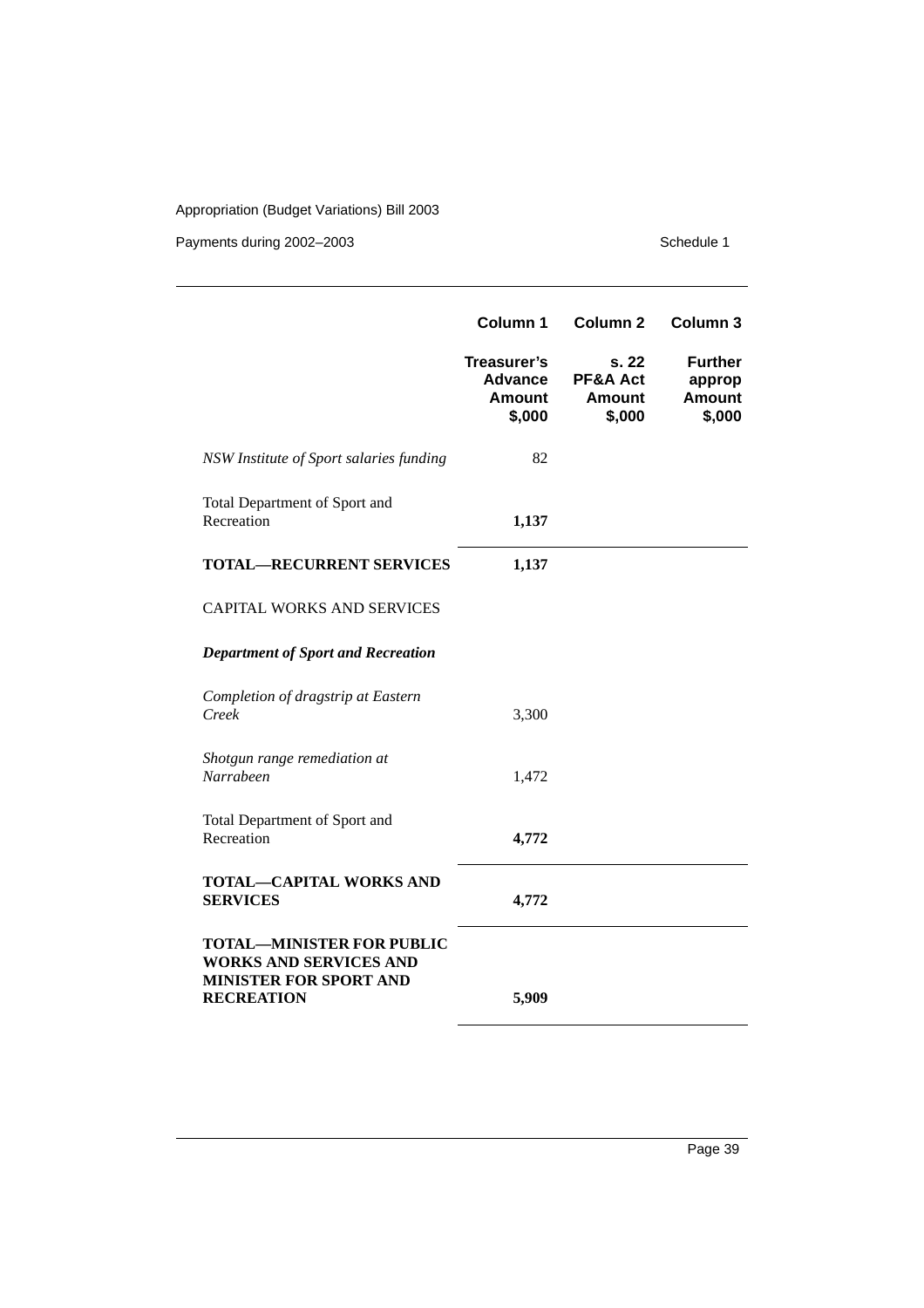Schedule 1 Payments during 2002-2003

|   |                                                                                       | Column 1                                          | Column 2                                        | Column 3                                     |
|---|---------------------------------------------------------------------------------------|---------------------------------------------------|-------------------------------------------------|----------------------------------------------|
|   |                                                                                       | Treasurer's<br><b>Advance</b><br>Amount<br>\$,000 | s.22<br><b>PF&amp;A Act</b><br>Amount<br>\$,000 | <b>Further</b><br>approp<br>Amount<br>\$,000 |
| P | <b>MINISTER FOR SMALL</b><br><b>BUSINESS AND MINISTER FOR</b><br><b>TOURISM</b>       |                                                   |                                                 |                                              |
|   | <b>RECURRENT SERVICES</b>                                                             |                                                   |                                                 |                                              |
|   | <b>Tourism New South Wales</b>                                                        |                                                   |                                                 |                                              |
|   | Sponsoring the Australian Safari Rally                                                | 250                                               |                                                 |                                              |
|   | <b>Total Tourism New South Wales</b>                                                  | 250                                               |                                                 |                                              |
|   | <b>TOTAL—RECURRENT SERVICES</b>                                                       | 250                                               |                                                 |                                              |
|   | <b>TOTAL-MINISTER FOR SMALL</b><br><b>BUSINESS AND MINISTER FOR</b><br><b>TOURISM</b> | 250                                               |                                                 |                                              |

#### **Q MINISTER FOR TRANSPORT AND MINISTER FOR ROADS**

RECURRENT SERVICES

*Department of Transport*

*Bus driver criminal record checks* 660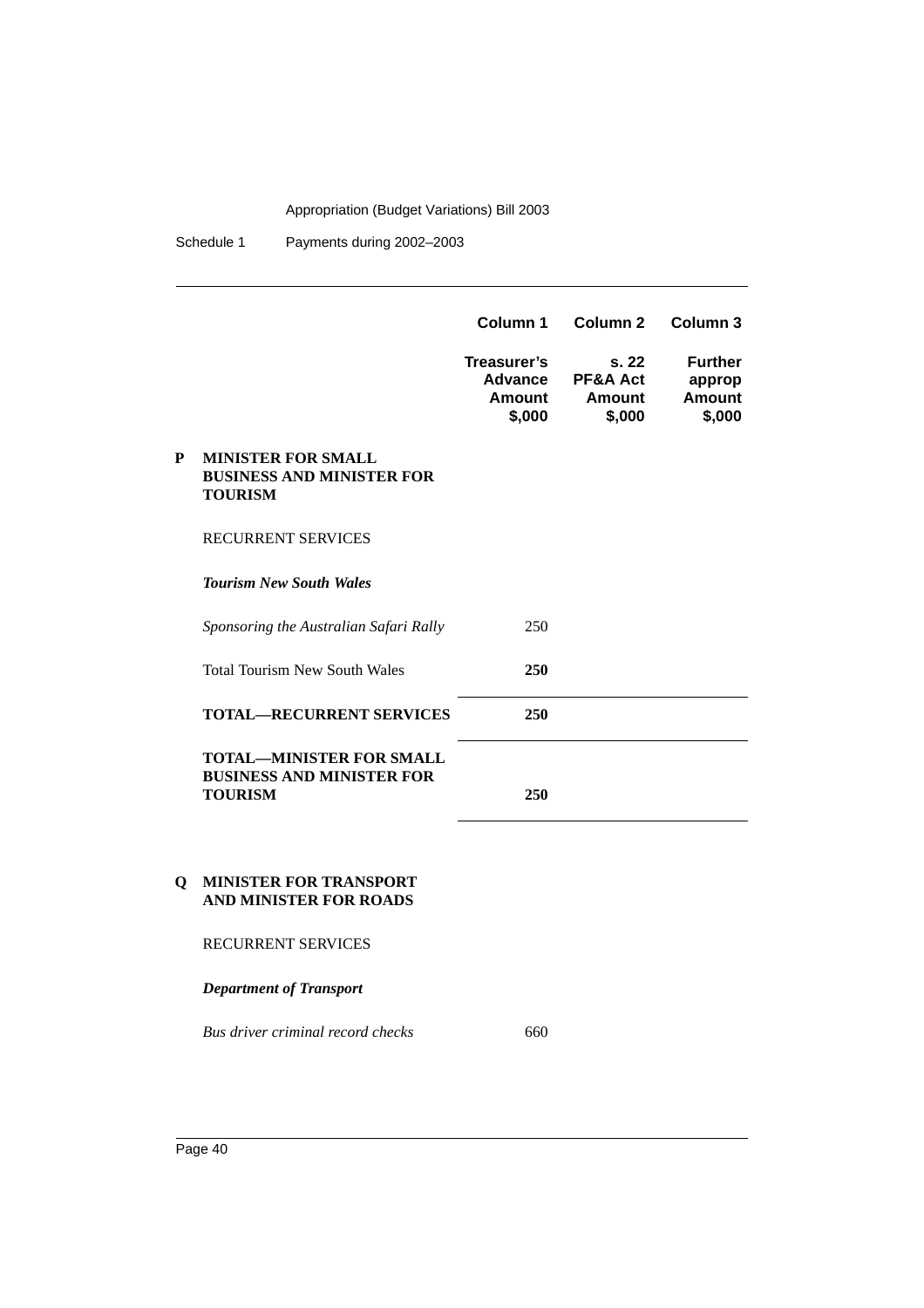|                                                                | Column 1                                                 | Column <sub>2</sub>                                     | Column 3                                            |
|----------------------------------------------------------------|----------------------------------------------------------|---------------------------------------------------------|-----------------------------------------------------|
|                                                                | Treasurer's<br><b>Advance</b><br><b>Amount</b><br>\$,000 | s. 22<br><b>PF&amp;A Act</b><br><b>Amount</b><br>\$,000 | <b>Further</b><br>approp<br><b>Amount</b><br>\$,000 |
| Manage Freight Rail contracts                                  | 350                                                      |                                                         |                                                     |
| Social and Community Services (SACS)<br>Award increase         | 121                                                      |                                                         |                                                     |
| Increase in spending on metropolitan<br>rail track maintenance | 50,000                                                   |                                                         |                                                     |
| Additional funding for Parramatta Rail<br>Link project         | 17,400                                                   |                                                         |                                                     |
| Redundancies-Rail Infrastructure<br>Corporation                | 300                                                      |                                                         |                                                     |
| <b>Total Department of Transport</b>                           | 68,831                                                   |                                                         |                                                     |
| <b>Office of Co-ordinator General of Rail</b>                  |                                                          |                                                         |                                                     |
| Evaluating the Australian Rail Track<br>Corporation proposal   | 1,025                                                    |                                                         |                                                     |
| Total Office of Co-ordinator General of<br>Rail                | 1,025                                                    |                                                         |                                                     |
| <b>TOTAL-RECURRENT SERVICES</b>                                | 69,856                                                   |                                                         |                                                     |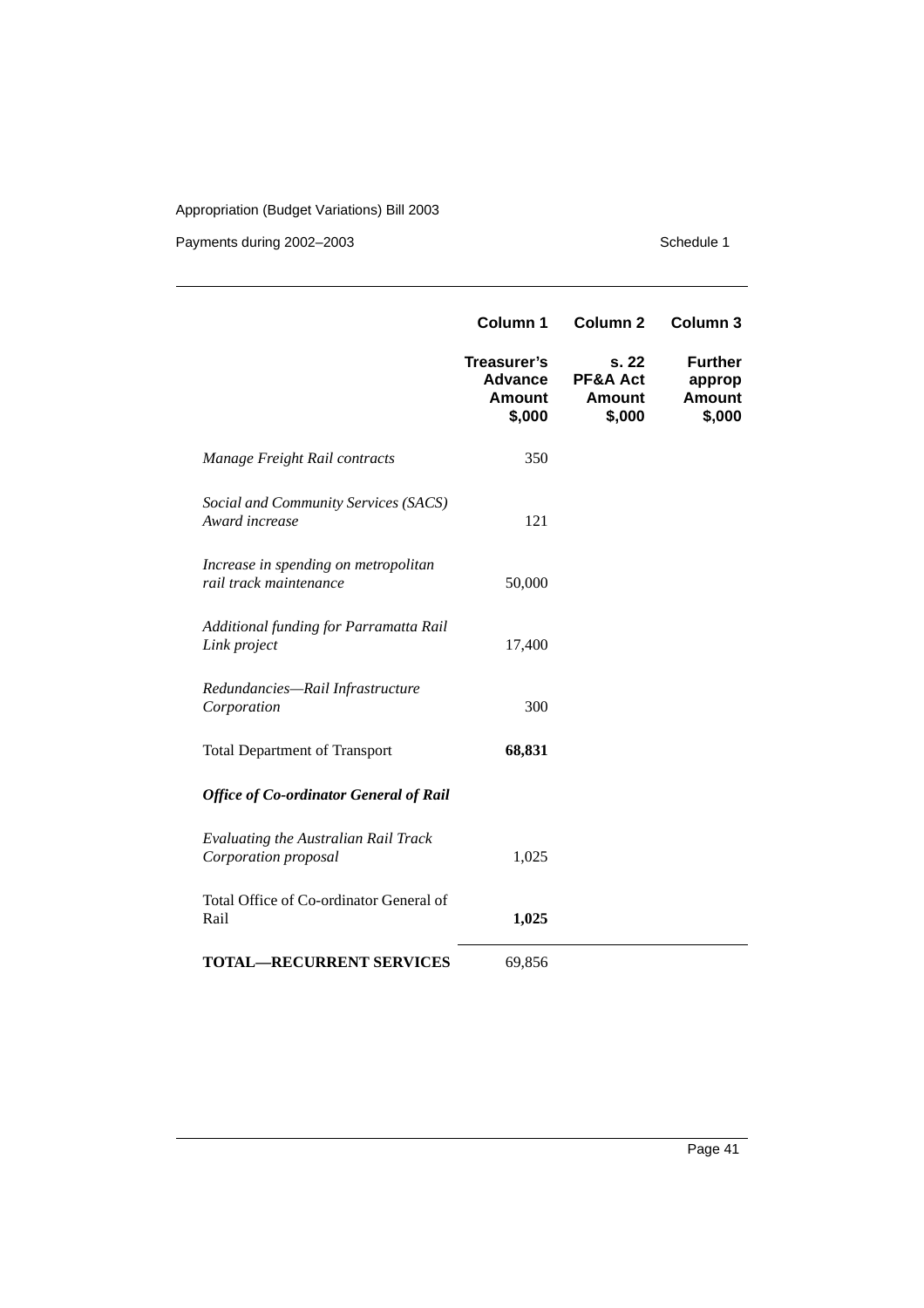Schedule 1 Payments during 2002–2003

|   |                                                                                | Column 1                                                 | Column <sub>2</sub>                          | Column <sub>3</sub>                                 |
|---|--------------------------------------------------------------------------------|----------------------------------------------------------|----------------------------------------------|-----------------------------------------------------|
|   |                                                                                | Treasurer's<br><b>Advance</b><br><b>Amount</b><br>\$,000 | s. 22<br>PF&A Act<br><b>Amount</b><br>\$,000 | <b>Further</b><br>approp<br><b>Amount</b><br>\$,000 |
|   | <b>CAPITAL WORKS AND SERVICES</b>                                              |                                                          |                                              |                                                     |
|   | <b>Roads and Traffic Authority</b>                                             |                                                          |                                              |                                                     |
|   | Fixed digital speed cameras                                                    | 4,000                                                    |                                              |                                                     |
|   | Total Roads and Traffic Authority                                              | 4,000                                                    |                                              |                                                     |
|   | <b>TOTAL-CAPITAL WORKS AND</b><br><b>SERVICES</b>                              | 4,000                                                    |                                              |                                                     |
|   | <b>TOTAL-MINISTER FOR</b><br><b>TRANSPORT AND MINISTER</b><br><b>FOR ROADS</b> | 73,856                                                   |                                              |                                                     |
| R | <b>TREASURER AND MINISTER</b><br><b>FOR STATE DEVELOPMENT</b>                  |                                                          |                                              |                                                     |
|   | <b>RECURRENT SERVICES</b>                                                      |                                                          |                                              |                                                     |
|   | <b>Crown Finance Entity</b>                                                    |                                                          |                                              |                                                     |
|   | FreightCorp sale agreement retention<br>payments                               | 979                                                      |                                              |                                                     |

*Insurance to extend Medically Supervised Injecting Centre trial* 602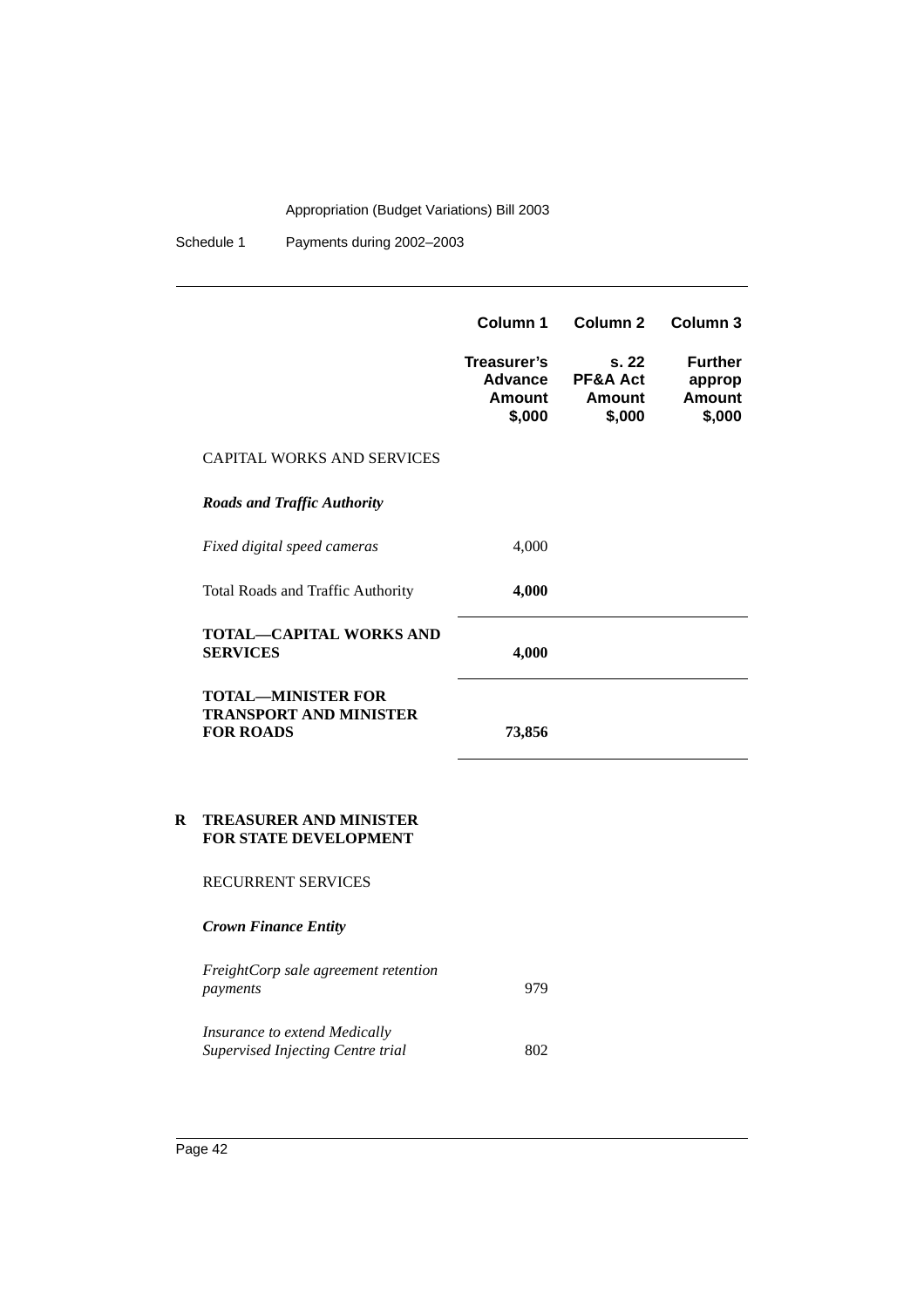|                                                                                      | Column 1                                                 | Column <sub>2</sub>                          | Column 3                                            |
|--------------------------------------------------------------------------------------|----------------------------------------------------------|----------------------------------------------|-----------------------------------------------------|
|                                                                                      | Treasurer's<br><b>Advance</b><br><b>Amount</b><br>\$,000 | s. 22<br>PF&A Act<br><b>Amount</b><br>\$,000 | <b>Further</b><br>approp<br><b>Amount</b><br>\$,000 |
| Natural Disasters Relief funding-<br><b>Bushfires</b>                                |                                                          | 100,000                                      |                                                     |
| Additional contribution to the Treasury<br>Managed Fund                              |                                                          |                                              | 305,000                                             |
| Contribution towards additional<br>liability for the Treasury Managed<br><b>Fund</b> |                                                          | 519,000                                      |                                                     |
| <b>Total Crown Finance Entity</b>                                                    | 1,781                                                    | 619,000                                      | 305,000                                             |
| <b>Sydney Olympic Park Authority</b>                                                 |                                                          |                                              |                                                     |
| Sydney Aquatic and Athletic Centres<br>operating shortfall                           | 1,500                                                    |                                              |                                                     |
| Total Sydney Olympic Park Authority                                                  | 1,500                                                    |                                              |                                                     |
| <b>Treasury</b>                                                                      |                                                          |                                              |                                                     |
| Additional GST offset payments for<br><b>bookmakers</b>                              | 300                                                      |                                              |                                                     |
| <b>Total Treasury</b>                                                                | 300                                                      |                                              |                                                     |
| <b>TOTAL-RECURRENT SERVICES</b>                                                      | 3,581                                                    | 619,000                                      | 305,000                                             |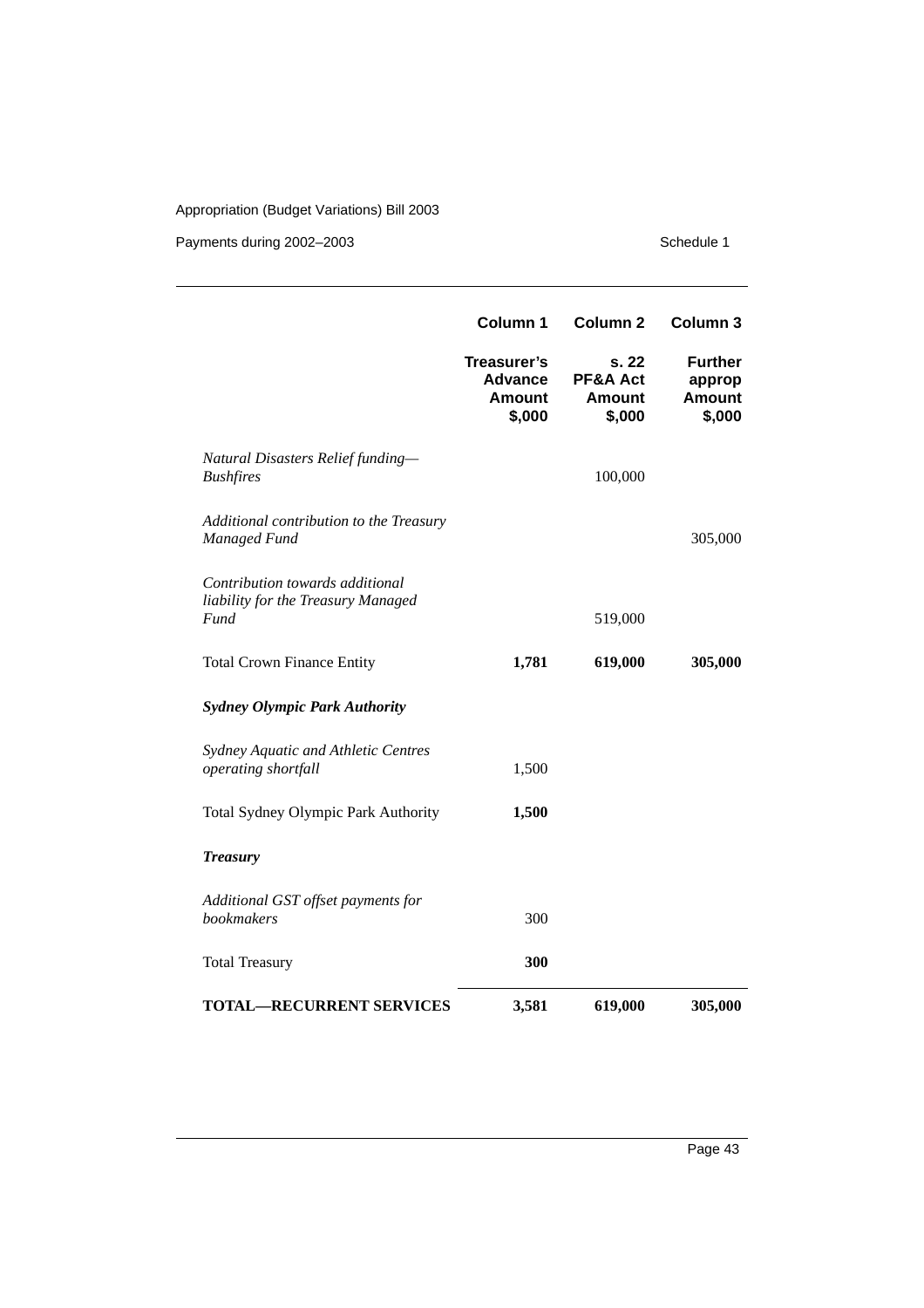Schedule 1 Payments during 2002–2003

|                                                                               | <b>Column 1</b>                                          | Column <sub>2</sub>                                     | Column <sub>3</sub>                                 |
|-------------------------------------------------------------------------------|----------------------------------------------------------|---------------------------------------------------------|-----------------------------------------------------|
|                                                                               | Treasurer's<br><b>Advance</b><br><b>Amount</b><br>\$,000 | s. 22<br><b>PF&amp;A Act</b><br><b>Amount</b><br>\$,000 | <b>Further</b><br>approp<br><b>Amount</b><br>\$,000 |
| <b>CAPITAL WORKS AND SERVICES</b>                                             |                                                          |                                                         |                                                     |
| <b>Crown Finance Entity</b>                                                   |                                                          |                                                         |                                                     |
| Retirement of Crown borrowings                                                |                                                          |                                                         | 120,000                                             |
| <b>Total Crown Finance Entity</b>                                             |                                                          |                                                         | 120,000                                             |
| <b>Sydney Olympic Park Authority</b>                                          |                                                          |                                                         |                                                     |
| Sydney Olympic Park Excursion<br><b>Briefing Centre</b>                       | 1,138                                                    |                                                         |                                                     |
| Sydney Olympic Park development and<br>essential works                        | 8,590                                                    |                                                         |                                                     |
| Total Sydney Olympic Park Authority                                           | 9,728                                                    |                                                         |                                                     |
| <b>TOTAL-CAPITAL WORKS AND</b><br><b>SERVICES</b>                             | 9,728                                                    |                                                         | 120,000                                             |
| <b>TOTAL-TREASURER AND</b><br><b>MINISTER FOR STATE</b><br><b>DEVELOPMENT</b> | 13,309                                                   | 619,000                                                 | 425,000                                             |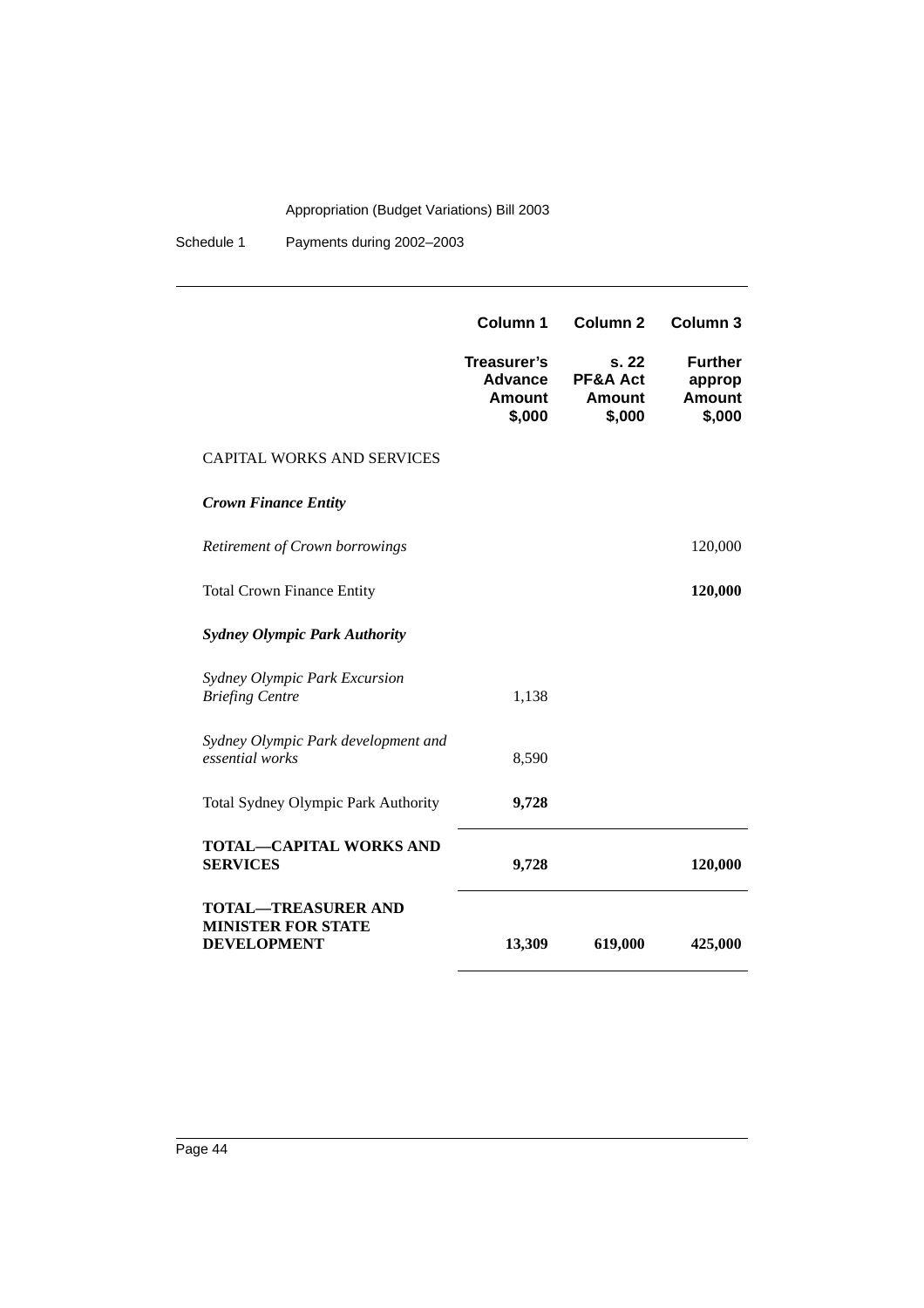|                                                                               | Column 1                                          | Column <sub>2</sub>                                     | Column 3                                     |
|-------------------------------------------------------------------------------|---------------------------------------------------|---------------------------------------------------------|----------------------------------------------|
|                                                                               | Treasurer's<br><b>Advance</b><br>Amount<br>\$,000 | s. 22<br><b>PF&amp;A Act</b><br><b>Amount</b><br>\$,000 | <b>Further</b><br>approp<br>Amount<br>\$,000 |
| <b>TREASURER'S ADVANCE FOR</b><br><b>RECURRENT SERVICES</b>                   | 246,602                                           |                                                         |                                              |
| <b>TREASURER'S ADVANCE FOR</b><br><b>CAPITAL WORKS AND</b><br><b>SERVICES</b> | 39,665                                            |                                                         |                                              |
| <b>TOTAL-TREASURER'S</b><br><b>ADVANCE</b>                                    | 286,267                                           |                                                         |                                              |
|                                                                               |                                                   |                                                         |                                              |
| <b>SECTION 22 FOR RECURRENT</b><br><b>SERVICES</b>                            |                                                   | 828,008                                                 |                                              |
| <b>SECTION 22 FOR CAPITAL</b><br><b>WORKS AND SERVICES</b>                    |                                                   | 17,265                                                  |                                              |
| <b>TOTAL—SECTION 22</b>                                                       |                                                   | 845,273                                                 |                                              |
|                                                                               |                                                   |                                                         |                                              |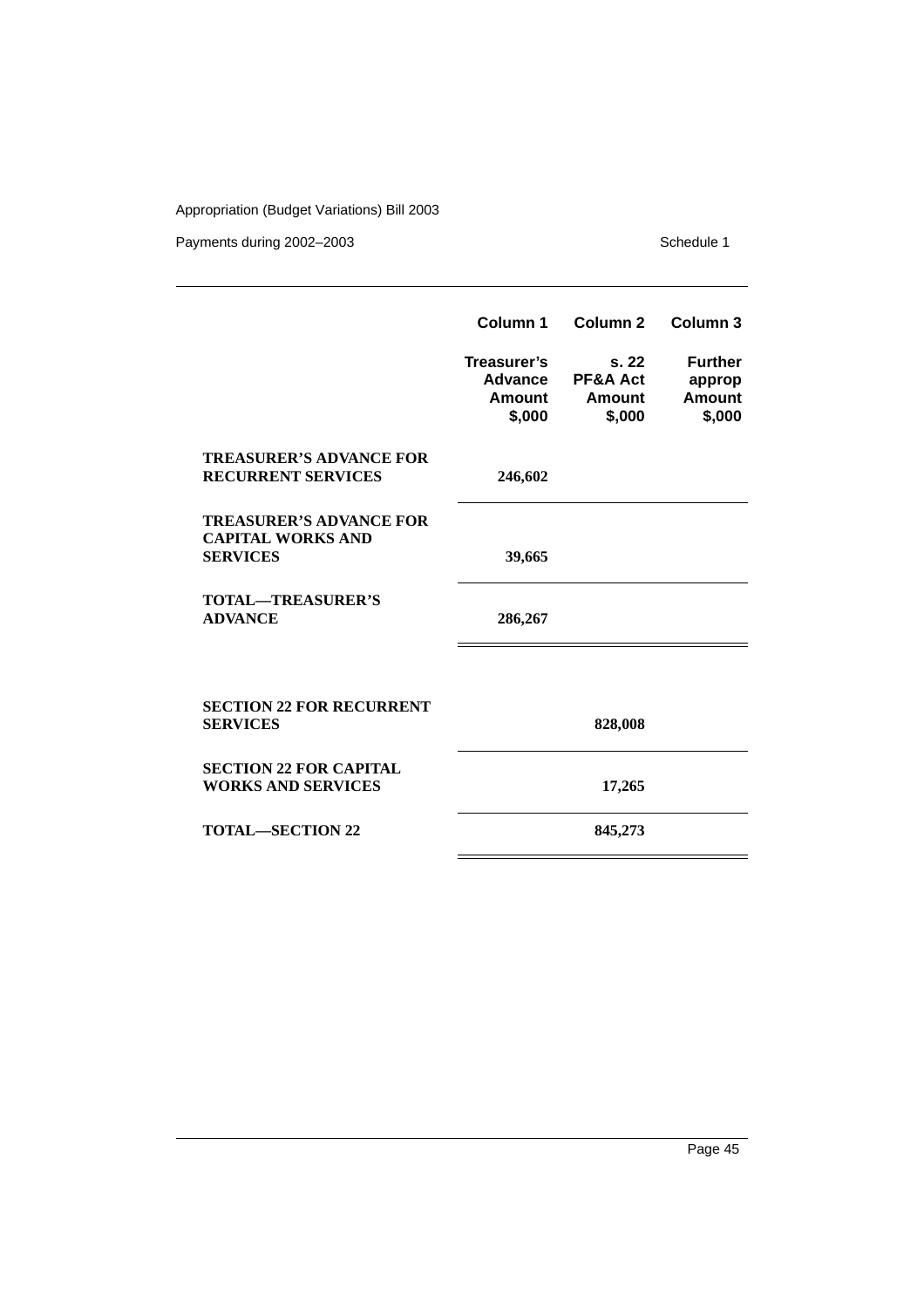Schedule 1 Payments during 2002–2003

|                                                                                     | Column 1                                   | Column 2                                        | Column 3                                     |
|-------------------------------------------------------------------------------------|--------------------------------------------|-------------------------------------------------|----------------------------------------------|
|                                                                                     | Treasurer's<br>Advance<br>Amount<br>\$,000 | s.22<br><b>PF&amp;A Act</b><br>Amount<br>\$,000 | <b>Further</b><br>approp<br>Amount<br>\$,000 |
| <b>ADDITIONAL APPROPRIATIONS</b><br><b>FOR RECURRENT SERVICES</b>                   |                                            |                                                 | 305,000                                      |
| <b>ADDITIONAL APPROPRIATIONS</b><br><b>FOR CAPITAL WORKS AND</b><br><b>SERVICES</b> |                                            |                                                 | 120,000                                      |
| TOTAL—ADDITIONAL<br><b>APPROPRIATIONS</b>                                           |                                            |                                                 | 425,000                                      |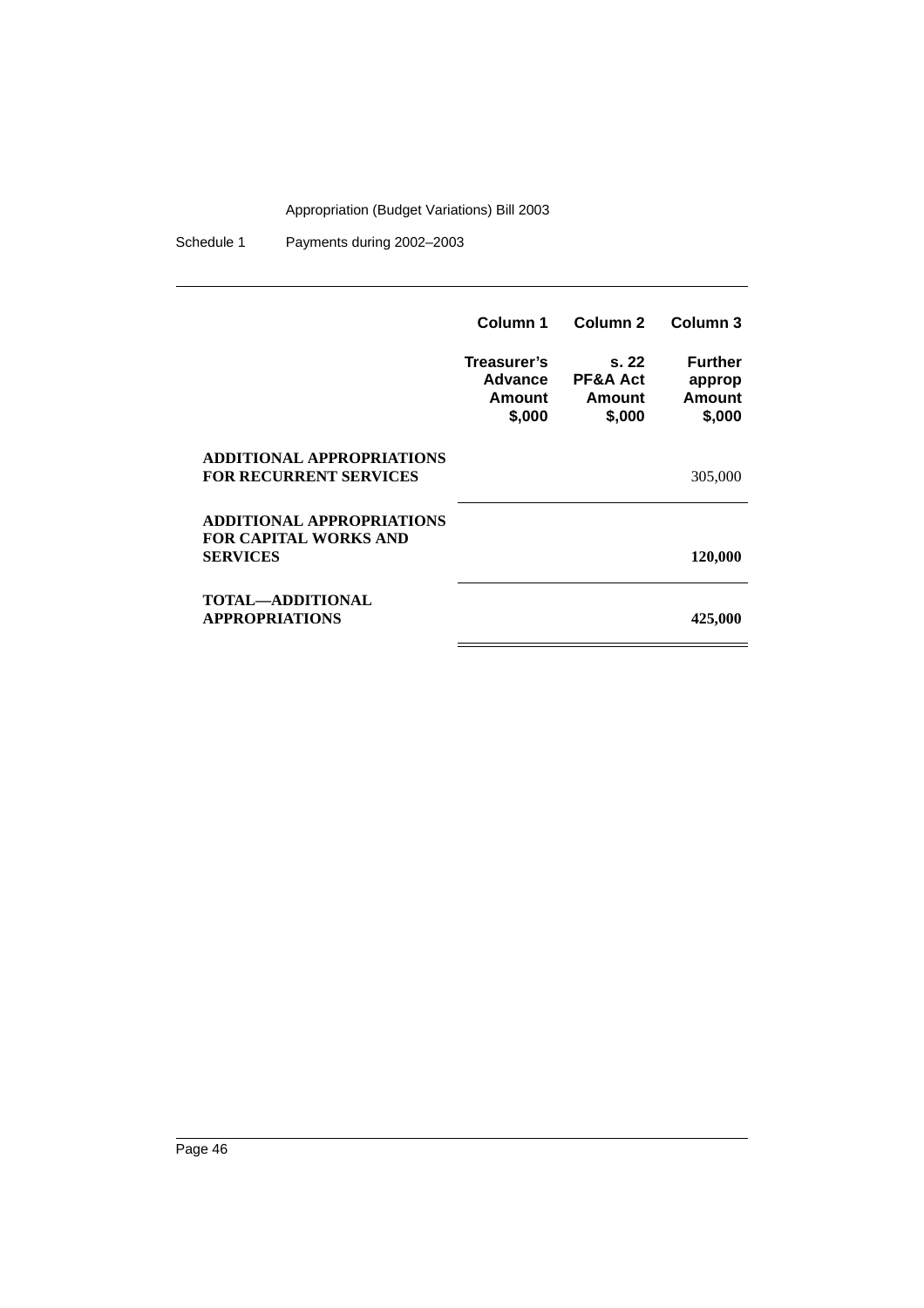Payments during 2001–2002 Schedule 2

## <span id="page-48-0"></span>**Schedule 2 Payments during 2001–2002**

(Sections 6 and 7)

|   |                                                                 | Column 1                                          | Column <sub>2</sub>                                    |
|---|-----------------------------------------------------------------|---------------------------------------------------|--------------------------------------------------------|
|   |                                                                 | Treasurer's<br><b>Advance</b><br>Amount<br>\$,000 | s.22<br><b>PF&amp;A Act</b><br><b>Amount</b><br>\$,000 |
| A | THE LEGISLATURE                                                 |                                                   |                                                        |
|   | <b>RECURRENT SERVICES</b>                                       |                                                   |                                                        |
|   | <b>The Legislature</b>                                          |                                                   |                                                        |
|   | Electorate services                                             | 1,800                                             |                                                        |
|   | Maintenance of office equipment                                 | 763                                               |                                                        |
|   | Total The Legislature                                           | 2,563                                             |                                                        |
|   | <b>TOTAL-RECURRENT SERVICES</b>                                 | 2,563                                             |                                                        |
|   | <b>CAPITAL WORKS AND SERVICES</b>                               |                                                   |                                                        |
|   | The Legislature                                                 |                                                   |                                                        |
|   | Information technology, security upgrading and<br>communication | 1,480                                             |                                                        |
|   |                                                                 |                                                   |                                                        |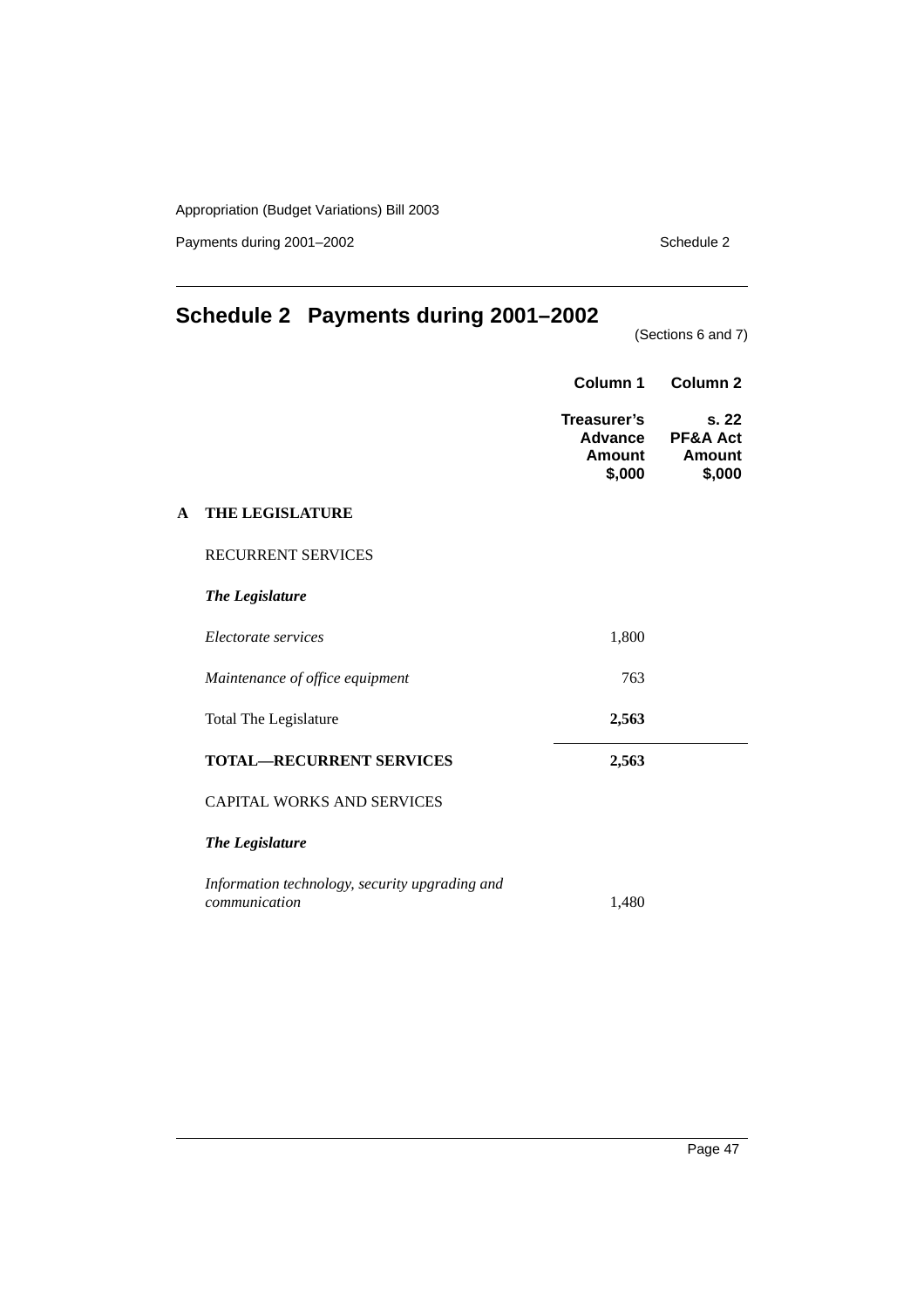Schedule 2 Payments during 2001–2002

|                                         | Column 1                                   | Column <sub>2</sub>                             |
|-----------------------------------------|--------------------------------------------|-------------------------------------------------|
|                                         | Treasurer's<br>Advance<br>Amount<br>\$,000 | s.22<br><b>PF&amp;A Act</b><br>Amount<br>\$,000 |
| Office equipment                        | 2,037                                      |                                                 |
| Total The Legislature                   | 3,517                                      |                                                 |
| <b>TOTAL—CAPITAL WORKS AND SERVICES</b> | 3,517                                      |                                                 |
| <b>TOTAL—THE LEGISLATURE</b>            | 6,080                                      |                                                 |

#### **B PREMIER, MINISTER FOR THE ARTS AND MINISTER FOR CITIZENSHIP**

#### RECURRENT SERVICES

# *Art Gallery of New South Wales Pay Equity Award decision* 22 Total Art Gallery of New South Wales **22** *Australian Museum Pay Equity Award decision* 18

Total Australian Museum **18**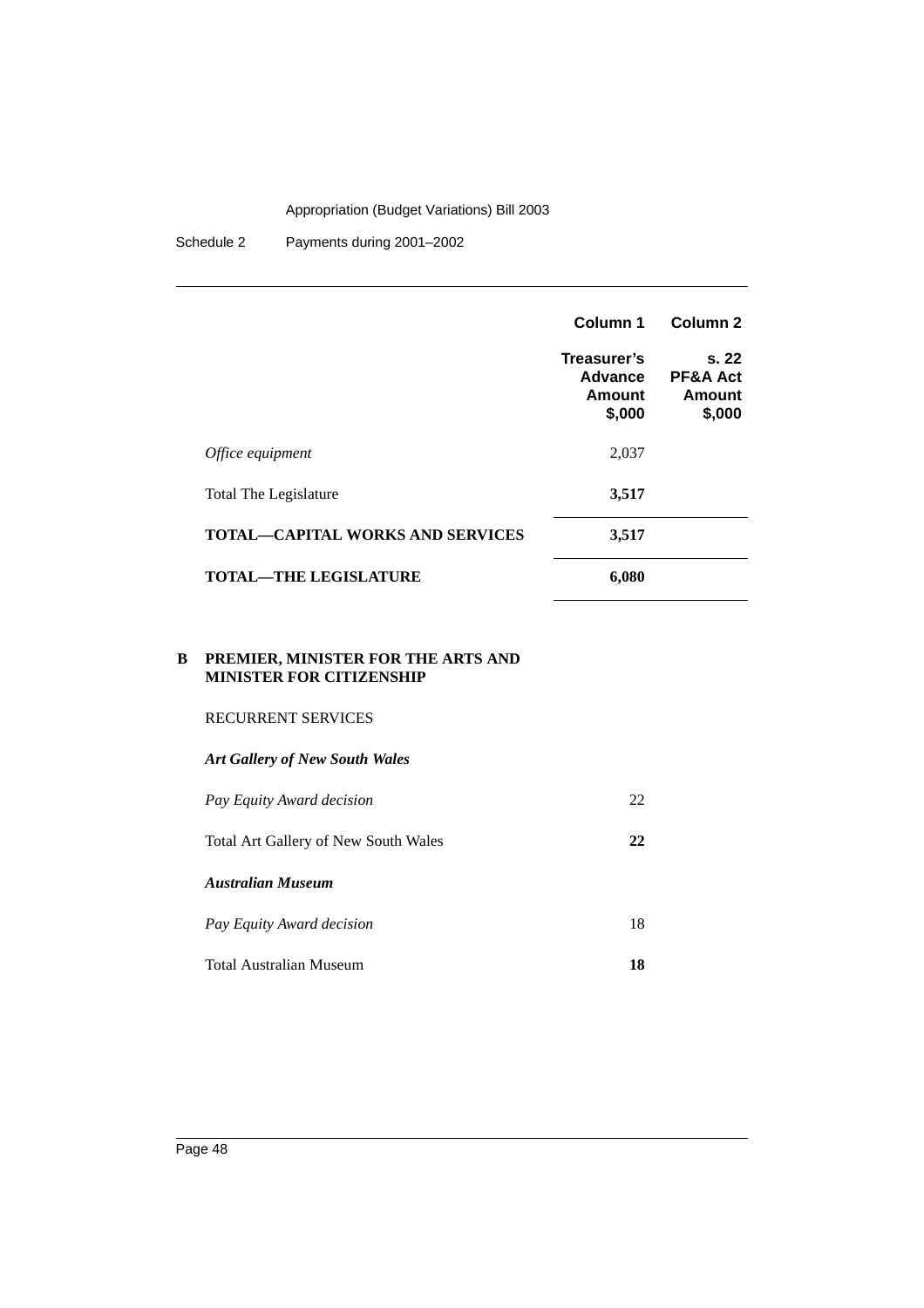|                                                        | Column 1                                          | Column <sub>2</sub>                          |
|--------------------------------------------------------|---------------------------------------------------|----------------------------------------------|
|                                                        | Treasurer's<br>Advance<br><b>Amount</b><br>\$,000 | s. 22<br>PF&A Act<br><b>Amount</b><br>\$,000 |
| <b>Historic Houses Trust of New South Wales</b>        |                                                   |                                              |
| Pay Equity Award decision                              | 5                                                 |                                              |
| <b>Total Historic Houses Trust of New South Wales</b>  | 5                                                 |                                              |
| <b>Independent Commission Against Corruption</b>       |                                                   |                                              |
| Office relocation                                      | 1,400                                             |                                              |
| <b>Total Independent Commission Against Corruption</b> | 1,400                                             |                                              |
| <b>Museum of Applied Arts and Sciences</b>             |                                                   |                                              |
| Pay Equity Award decision                              | 24                                                |                                              |
| Rental increase-collection storage facility            | 200                                               |                                              |
| Total Museum of Applied Arts and Sciences              | 224                                               |                                              |
| <b>State Library of New South Wales</b>                |                                                   |                                              |
| NSW.net project                                        | 502                                               |                                              |
| Pay Equity Award decision                              | 618                                               |                                              |
| <b>Total State Library of New South Wales</b>          | 1,120                                             |                                              |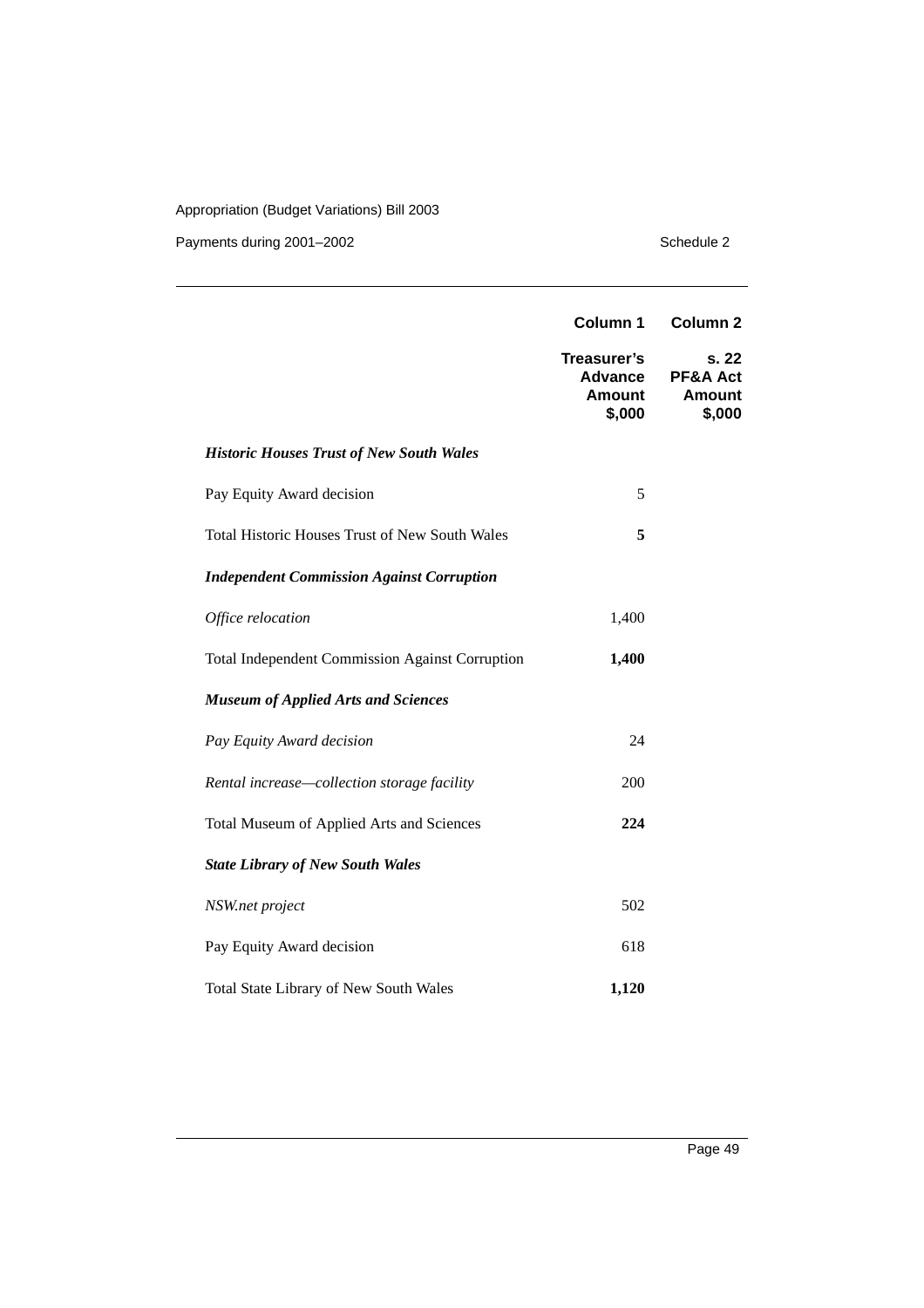Schedule 2 Payments during 2001–2002

|                                                                                    | Column 1<br>Treasurer's<br>Advance<br>Amount<br>\$,000 | Column <sub>2</sub><br>s. 22<br><b>PF&amp;A Act</b><br>Amount<br>\$,000 |
|------------------------------------------------------------------------------------|--------------------------------------------------------|-------------------------------------------------------------------------|
| <b>State Records Authority</b>                                                     |                                                        |                                                                         |
| Pay Equity Award decision                                                          | 94                                                     |                                                                         |
| <b>Total State Records Authority</b>                                               | 94                                                     |                                                                         |
| <b>TOTAL-RECURRENT SERVICES</b>                                                    | 2,883                                                  |                                                                         |
| <b>CAPITAL WORKS AND SERVICES</b>                                                  |                                                        |                                                                         |
| <b>Ministry for the Arts</b>                                                       |                                                        |                                                                         |
| Eveleigh Railwork Workshop                                                         | 5,000                                                  |                                                                         |
| Total Ministry for the Arts                                                        | 5,000                                                  |                                                                         |
| <b>TOTAL—CAPITAL WORKS AND SERVICES</b>                                            | 5,000                                                  |                                                                         |
| <b>TOTAL-PREMIER, MINISTER FOR THE</b><br><b>ARTS AND MINISTER FOR CITIZENSHIP</b> | 7,883                                                  |                                                                         |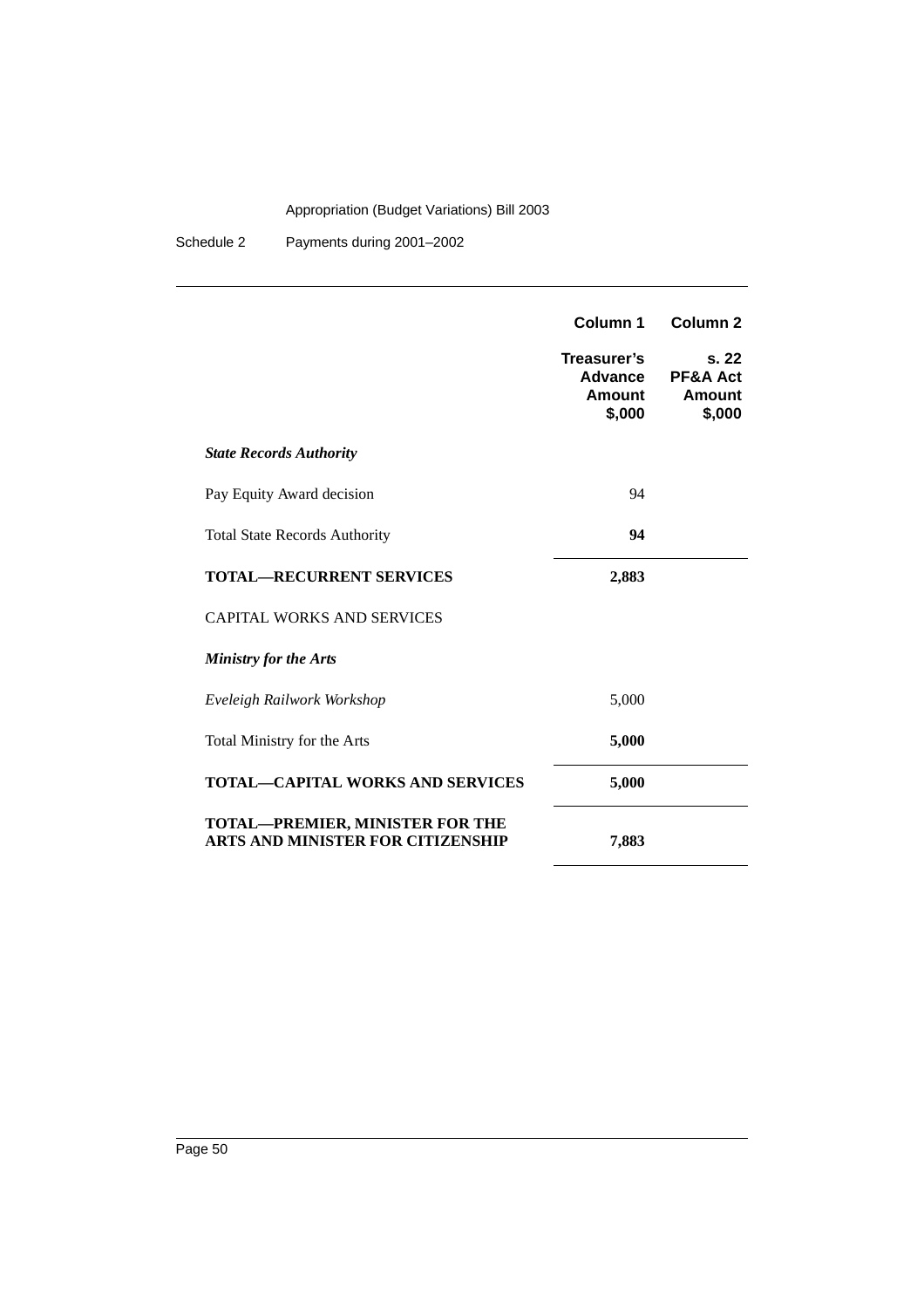Payments during 2001–2002 Schedule 2

|                                                                                      | Column 1                                   | Column <sub>2</sub>                   |
|--------------------------------------------------------------------------------------|--------------------------------------------|---------------------------------------|
|                                                                                      | Treasurer's<br>Advance<br>Amount<br>\$,000 | s. 22<br>PF&A Act<br>Amount<br>\$,000 |
| MINISTER FOR AGRICULTURE AND<br><b>MINISTER FOR CORRECTIVE SERVICES</b>              |                                            |                                       |
| <b>RECURRENT SERVICES</b>                                                            |                                            |                                       |
| <b>Department of Corrective Services</b>                                             |                                            |                                       |
| Social and Community Services (SACS) Award<br>increase                               |                                            | 19                                    |
| <b>Total Department of Corrective Services</b>                                       |                                            | 19                                    |
| <b>TOTAL—RECURRENT SERVICES</b>                                                      |                                            | 19                                    |
| <b>TOTAL—MINISTER FOR AGRICULTURE AND</b><br><b>MINISTER FOR CORRECTIVE SERVICES</b> |                                            | 19                                    |
|                                                                                      |                                            |                                       |

#### **D ATTORNEY GENERAL, MINISTER FOR THE ENVIRONMENT AND MINISTER FOR EMERGENCY SERVICES**

#### RECURRENT SERVICES

*Department of Rural Fire Service*

| Flow on impacts of Christmas 2001 bushfires   | 700 |
|-----------------------------------------------|-----|
| <b>Total Department of Rural Fire Service</b> | 700 |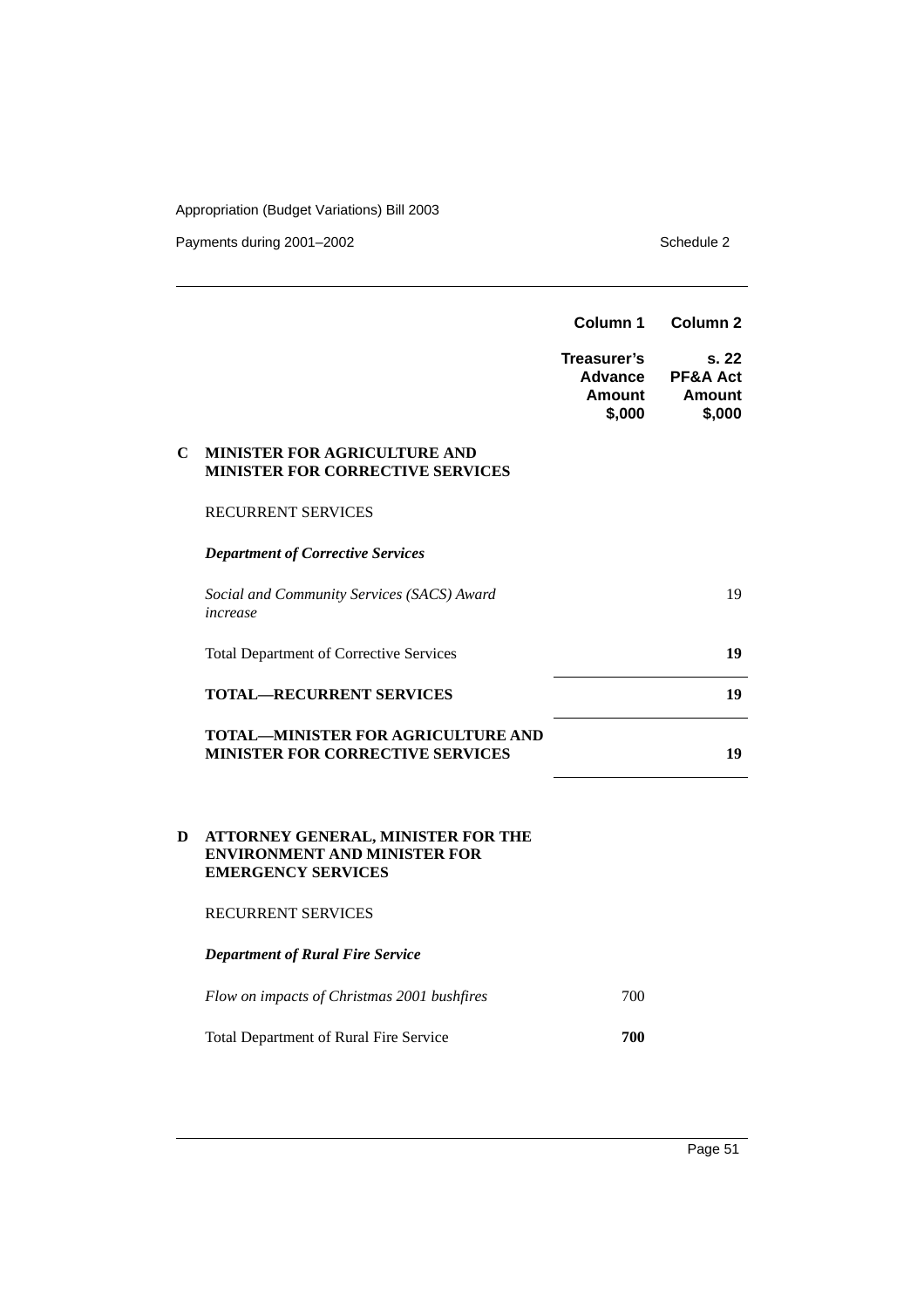Schedule 2 Payments during 2001–2002

|                                                        | Column 1                                                 | <b>Column 2</b>                                         |
|--------------------------------------------------------|----------------------------------------------------------|---------------------------------------------------------|
|                                                        | Treasurer's<br><b>Advance</b><br><b>Amount</b><br>\$,000 | s. 22<br><b>PF&amp;A Act</b><br><b>Amount</b><br>\$,000 |
| <b>Environment Protection Authority</b>                |                                                          |                                                         |
| Coastal Water Quality Management Strategy project      | 70                                                       |                                                         |
| <b>Total Environment Protection Authority</b>          | 70                                                       |                                                         |
| <b>Legal Aid Commission of New South Wales</b>         |                                                          |                                                         |
| Social and Community Services (SACS) Award<br>increase |                                                          | 102                                                     |
| Total Legal Aid Commission of New South Wales          |                                                          | 102                                                     |
| <b>National Parks and Wildlife Service</b>             |                                                          |                                                         |
| Reclassification of capital to recurrent expenditure   | 239                                                      |                                                         |
| <b>Total National Parks and Wildlife Service</b>       | 239                                                      |                                                         |
| <b>Office of the Director of Public Prosecutions</b>   |                                                          |                                                         |
| Additional witness expenses                            | 499                                                      |                                                         |
| Crown Prosecutors salary increase                      | 220                                                      |                                                         |
| Total Office of the Director of Public Prosecutions    | 719                                                      |                                                         |
| <b>TOTAL—RECURRENT SERVICES</b>                        | 1,728                                                    | 102                                                     |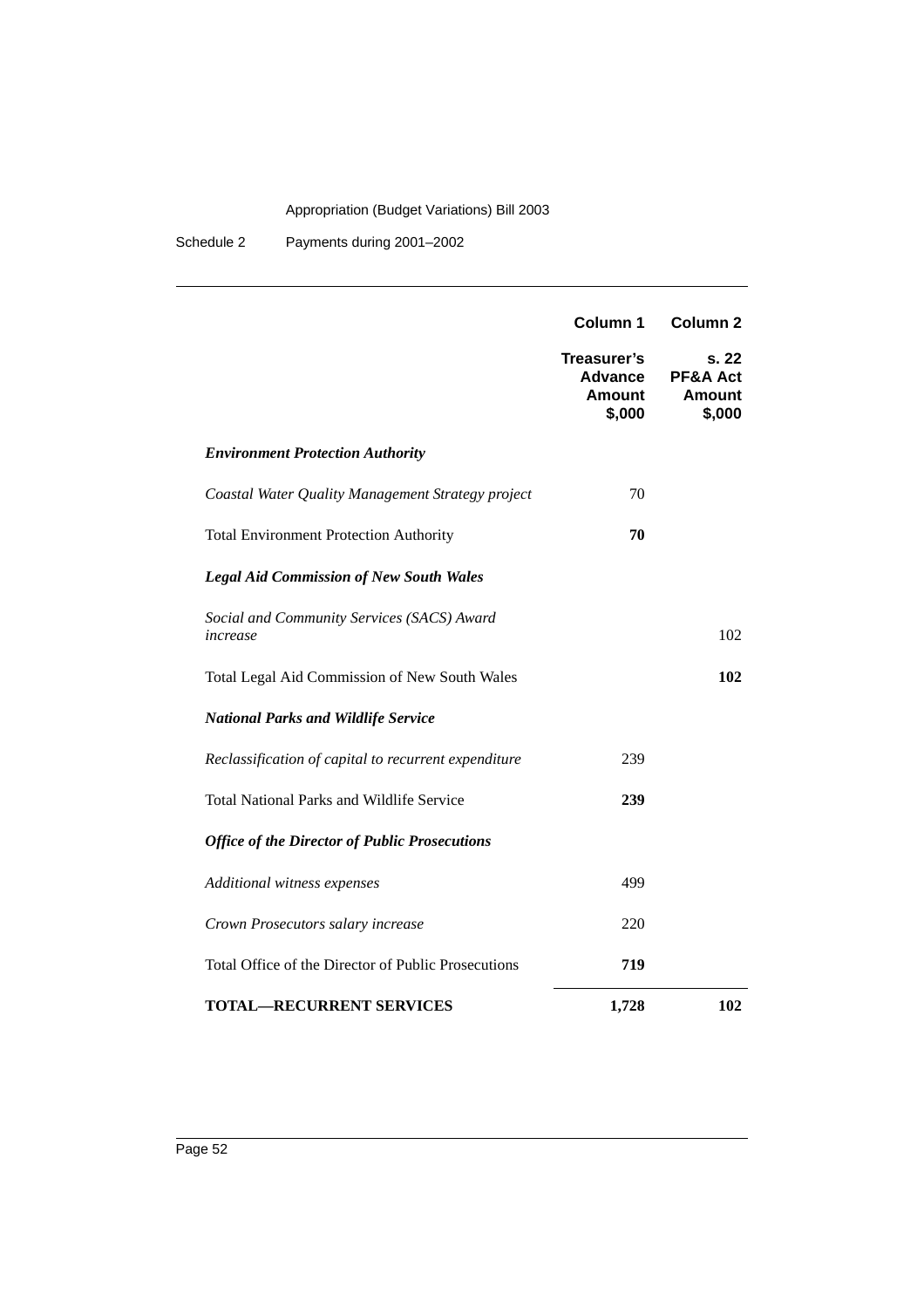|   |                                                                                                                                      | Column 1                                          | Column <sub>2</sub>                                     |
|---|--------------------------------------------------------------------------------------------------------------------------------------|---------------------------------------------------|---------------------------------------------------------|
|   |                                                                                                                                      | Treasurer's<br>Advance<br><b>Amount</b><br>\$,000 | s. 22<br><b>PF&amp;A Act</b><br><b>Amount</b><br>\$,000 |
|   | <b>CAPITAL WORKS AND SERVICES</b>                                                                                                    |                                                   |                                                         |
|   | <b>Attorney General's Department</b>                                                                                                 |                                                   |                                                         |
|   | Asset acquisition program—land for new Courthouses                                                                                   | 4,272                                             |                                                         |
|   | <b>Total Attorney General's Department</b>                                                                                           | 4,272                                             |                                                         |
|   | <b>TOTAL-CAPITAL WORKS AND SERVICES</b>                                                                                              | 4,272                                             |                                                         |
|   | TOTAL-ATTORNEY GENERAL, MINISTER<br>FOR THE ENVIRONMENT AND MINISTER<br><b>FOR EMERGENCY SERVICES</b>                                | 6,000                                             | 102                                                     |
| E | MINISTER FOR COMMUNITY SERVICES,<br>MINISTER FOR AGEING, MINISTER FOR<br><b>DISABILITY SERVICES AND MINISTER FOR</b><br><b>WOMEN</b> |                                                   |                                                         |
|   | RECURRENT SERVICES                                                                                                                   |                                                   |                                                         |
|   | <b>Department of Community Services</b>                                                                                              |                                                   |                                                         |
|   | Increase in Community Based Residential Care                                                                                         | 14,000                                            |                                                         |
|   | Increase in foster care allowance recipients                                                                                         | 7,000                                             |                                                         |
|   | Increase in Helpdesk notifications                                                                                                   | 5,400                                             |                                                         |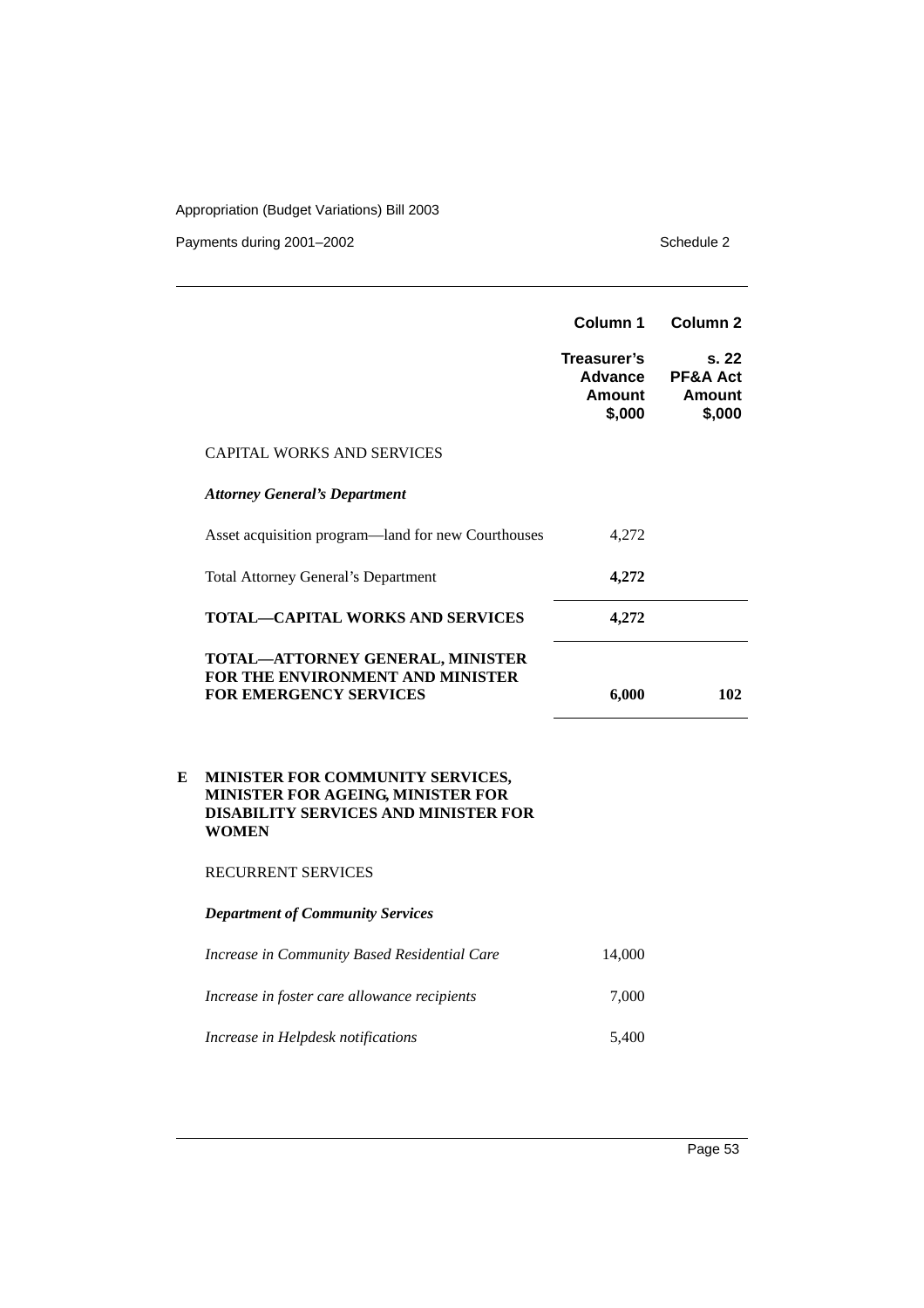Schedule 2 Payments during 2001–2002

|                                                                                                                                                          | Column 1                                   | Column 2                                         |
|----------------------------------------------------------------------------------------------------------------------------------------------------------|--------------------------------------------|--------------------------------------------------|
|                                                                                                                                                          | Treasurer's<br>Advance<br>Amount<br>\$,000 | s. 22<br><b>PF&amp;A Act</b><br>Amount<br>\$,000 |
| Social and Community Services (SACS) Award<br>increase                                                                                                   |                                            | 5,217                                            |
| <b>Total Department of Community Services</b>                                                                                                            | 26,400                                     | 5,217                                            |
| <b>TOTAL—RECURRENT SERVICES</b>                                                                                                                          | 26,400                                     | 5,217                                            |
| <b>TOTAL—MINISTER FOR COMMUNITY</b><br><b>SERVICES, MINISTER FOR AGEING,</b><br><b>MINISTER FOR DISABILITY SERVICES AND</b><br><b>MINISTER FOR WOMEN</b> | 26,400                                     | 5,217                                            |

#### **F MINISTER FOR EDUCATION AND TRAINING**

#### RECURRENT SERVICES

#### *Department of Education and Training*

| Employment screening program                                  | 2,078  |
|---------------------------------------------------------------|--------|
| Increase in grants to non-government schools                  | 13,800 |
| Increase in plant purchases below capitalisation<br>threshold | 10,000 |
| Managed Fund Insurance adjustment                             | 7,569  |
| School cleaning contracts                                     | 6.942  |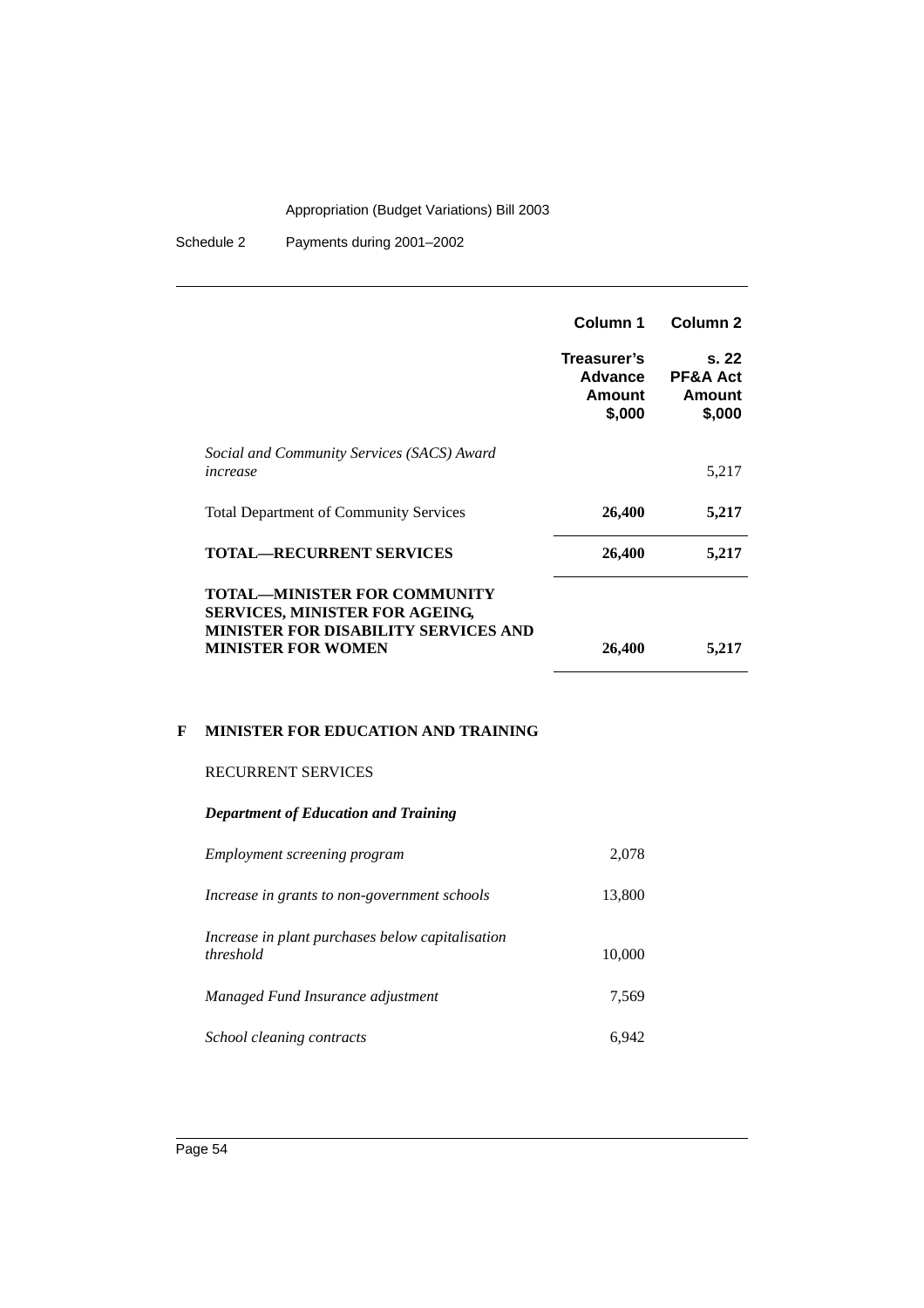Payments during 2001–2002 Schedule 2

|                                                               | Column 1                                   | Column <sub>2</sub>                              |
|---------------------------------------------------------------|--------------------------------------------|--------------------------------------------------|
|                                                               | Treasurer's<br>Advance<br>Amount<br>\$,000 | s. 22<br><b>PF&amp;A Act</b><br>Amount<br>\$,000 |
| Payroll tax for long service leave and rebate for<br>trainees | 9,600                                      |                                                  |
| Adjustment of 2000/01 Commonwealth funding                    | 17,008                                     |                                                  |
| Total Department of Education and Training                    | 66,997                                     |                                                  |
| <b>TOTAL—RECURRENT SERVICES</b>                               | 66,997                                     |                                                  |
| <b>TOTAL—MINISTER FOR EDUCATION AND</b><br><b>TRAINING</b>    | 66,997                                     |                                                  |

### **G MINISTER FOR GAMING AND RACING**

#### CAPITAL WORKS AND SERVICES

| <b>Department of Gaming and Racing</b>                |     |
|-------------------------------------------------------|-----|
| <b>Client Oriented Regulatory Information Systems</b> | 251 |
| Total Department of Gaming and Racing                 | 251 |
| <b>TOTAL—CAPITAL WORKS AND SERVICES</b>               | 251 |
| <b>TOTAL—MINISTER FOR GAMING AND</b><br><b>RACING</b> | 251 |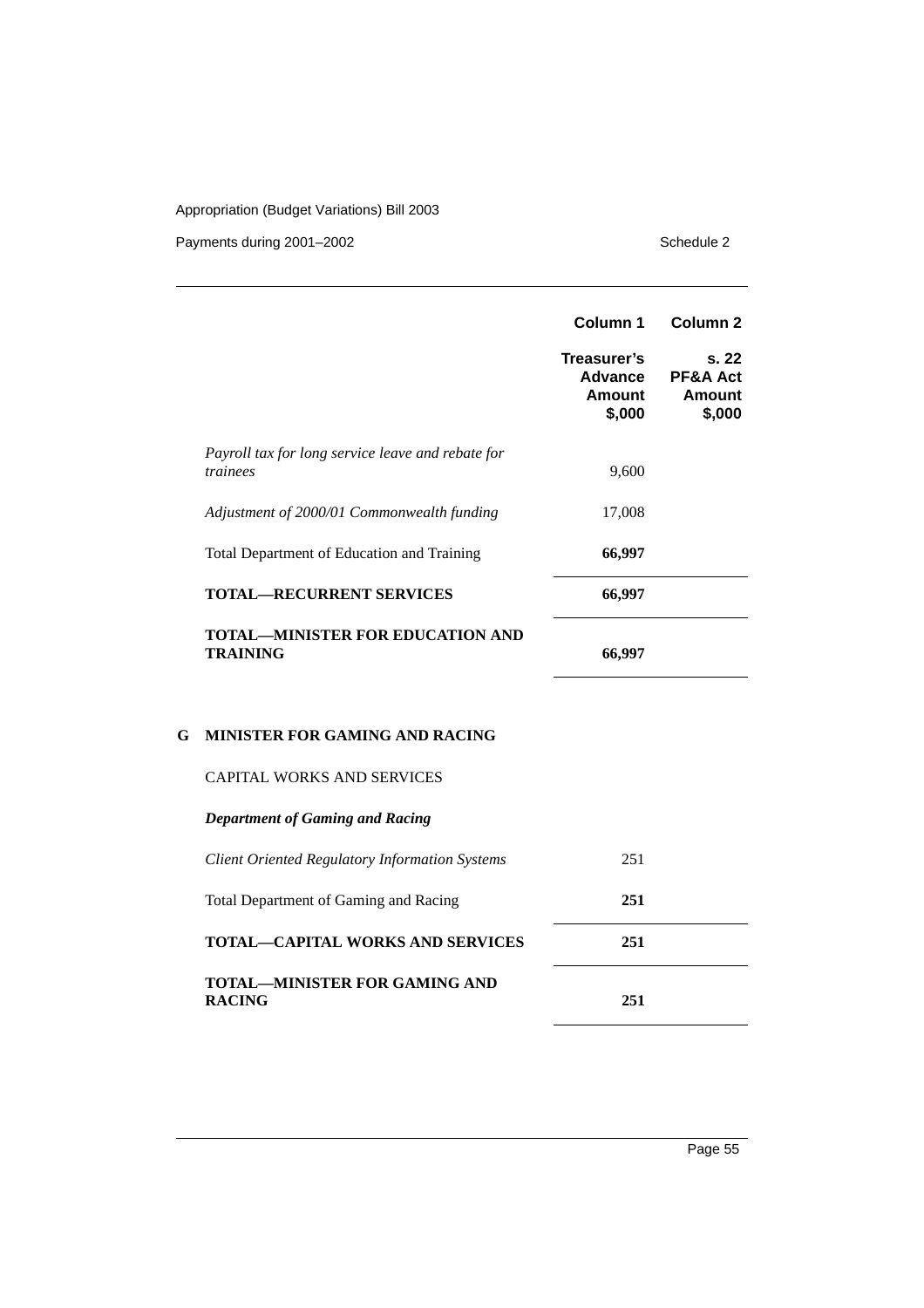Schedule 2 Payments during 2001–2002

|   |                                                                             | Column 1                                          | Column <sub>2</sub>                                     |
|---|-----------------------------------------------------------------------------|---------------------------------------------------|---------------------------------------------------------|
|   |                                                                             | Treasurer's<br>Advance<br><b>Amount</b><br>\$,000 | s. 22<br><b>PF&amp;A Act</b><br><b>Amount</b><br>\$,000 |
| Н | <b>MINISTER FOR HEALTH</b>                                                  |                                                   |                                                         |
|   | <b>RECURRENT SERVICES</b>                                                   |                                                   |                                                         |
|   | <b>Department of Heath</b>                                                  |                                                   |                                                         |
|   | Additional insurance premium for Visiting Medical<br><i><b>Officers</b></i> | 15,000                                            |                                                         |
|   | NSW Ambulance Service operating motor vehicle lease                         | 6,000                                             |                                                         |
|   | NSW Ambulance Service to continue to provide rescue<br>services             |                                                   | 4,600                                                   |
|   | Social and Community Services (SACS) Award<br>increase                      |                                                   | 1,059                                                   |
|   | Visiting Medical Officers salary increase                                   | 15,692                                            |                                                         |
|   | Total Department of Health                                                  | 36,692                                            | 5,659                                                   |
|   | <b>TOTAL-RECURRENT SERVICES</b>                                             | 36,692                                            | 5,659                                                   |
|   | <b>TOTAL—MINISTER FOR HEALTH</b>                                            | 36,692                                            | 5,659                                                   |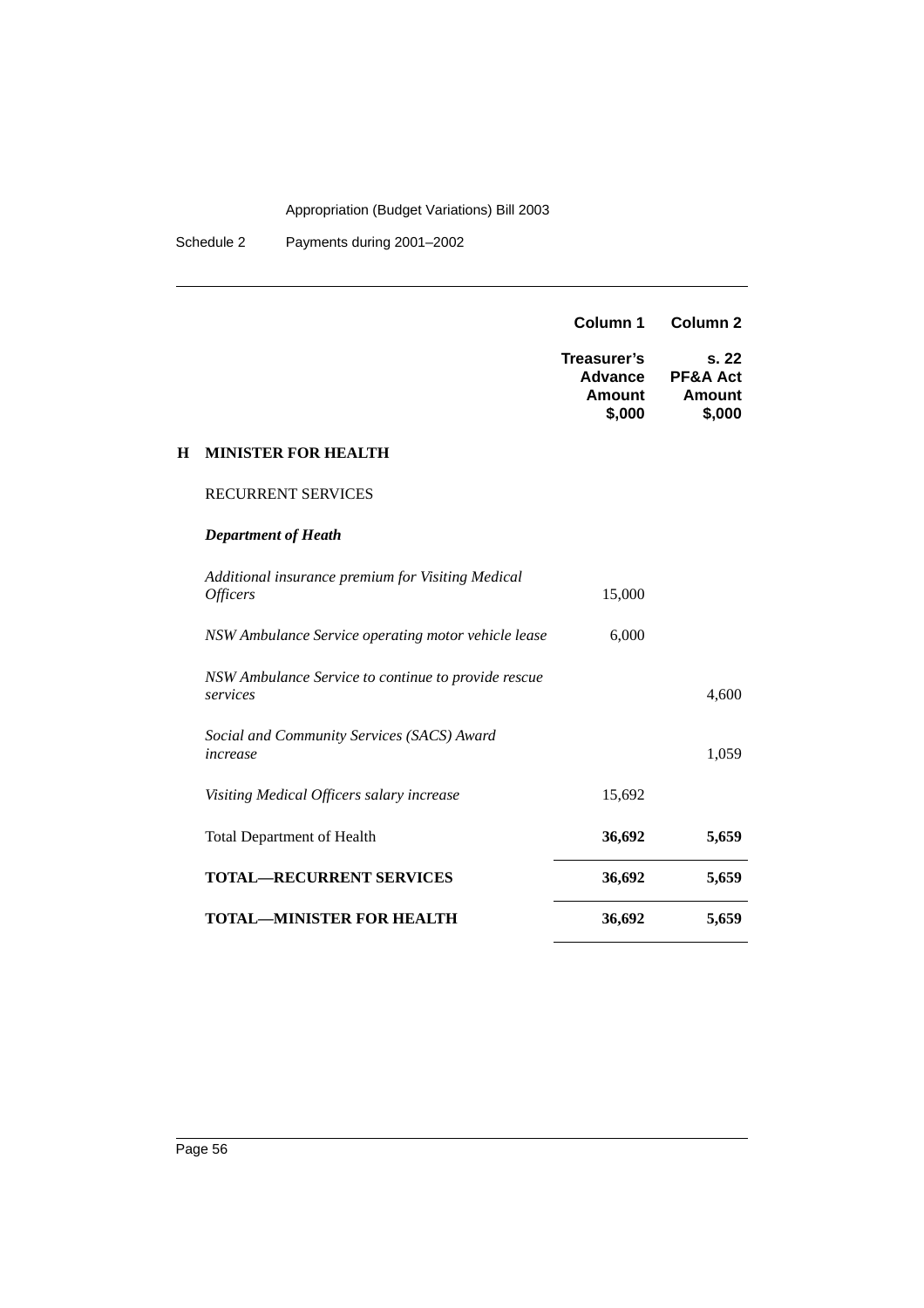|                                                                                                                                                     | Column 1                                   | Column <sub>2</sub>                                    |
|-----------------------------------------------------------------------------------------------------------------------------------------------------|--------------------------------------------|--------------------------------------------------------|
|                                                                                                                                                     | Treasurer's<br>Advance<br>Amount<br>\$,000 | s.22<br><b>PF&amp;A Act</b><br><b>Amount</b><br>\$,000 |
| <b>MINISTER FOR INFORMATION</b><br>I<br>TECHNOLOGY, MINISTER FOR ENERGY,<br><b>MINISTER FOR FORESTRY AND MINISTER</b><br><b>FOR WESTERN SYDNEY</b>  |                                            |                                                        |
| <b>CAPITAL WORKS AND SERVICES</b>                                                                                                                   |                                            |                                                        |
| <b>Department of Information Technology and</b><br><b>Management</b>                                                                                |                                            |                                                        |
| Additional accommodation                                                                                                                            | 106                                        |                                                        |
| Office equipment                                                                                                                                    | 152                                        |                                                        |
| Total Department of Information Technology and<br>Management                                                                                        | 258                                        |                                                        |
| <b>TOTAL—CAPITAL WORKS AND SERVICES</b>                                                                                                             | 258                                        |                                                        |
| <b>TOTAL—MINISTER FOR INFORMATION</b><br>TECHNOLOGY, MINISTER FOR ENERGY,<br><b>MINISTER FOR FORESTRY AND MINISTER</b><br><b>FOR WESTERN SYDNEY</b> | 258                                        |                                                        |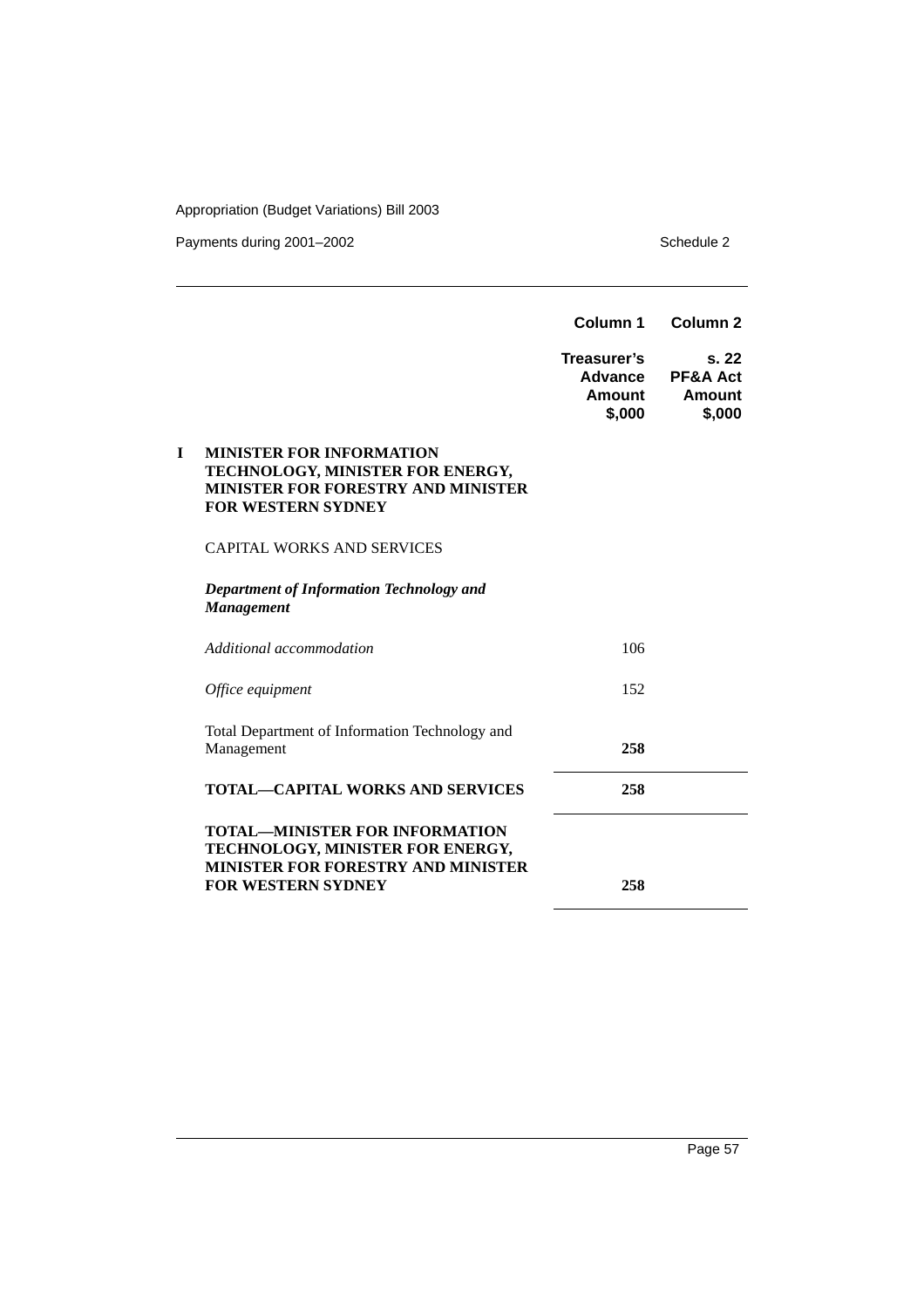Schedule 2 Payments during 2001–2002

|    |                                                                                                                              | Column 1                                   | Column <sub>2</sub>                             |
|----|------------------------------------------------------------------------------------------------------------------------------|--------------------------------------------|-------------------------------------------------|
|    |                                                                                                                              | Treasurer's<br>Advance<br>Amount<br>\$,000 | s.22<br><b>PF&amp;A Act</b><br>Amount<br>\$,000 |
| J. | MINISTER FOR LOCAL GOVERNMENT,<br><b>MINISTER FOR REGIONAL DEVELOPMENT</b><br>AND MINISTER FOR RURAL AFFAIRS                 |                                            |                                                 |
|    | <b>RECURRENT SERVICES</b>                                                                                                    |                                            |                                                 |
|    | <b>Department of Local Government</b>                                                                                        |                                            |                                                 |
|    | <b>Pensioner Council Rates Rebate Scheme</b>                                                                                 | 869                                        |                                                 |
|    | <b>Total Department of Local Government</b>                                                                                  | 869                                        |                                                 |
|    | <b>TOTAL—RECURRENT SERVICES</b>                                                                                              | 869                                        |                                                 |
|    | <b>TOTAL—MINISTER FOR LOCAL</b><br>GOVERNMENT, MINISTER FOR REGIONAL<br>DEVELOPMENT AND MINISTER FOR RURAL<br><b>AFFAIRS</b> | 869                                        |                                                 |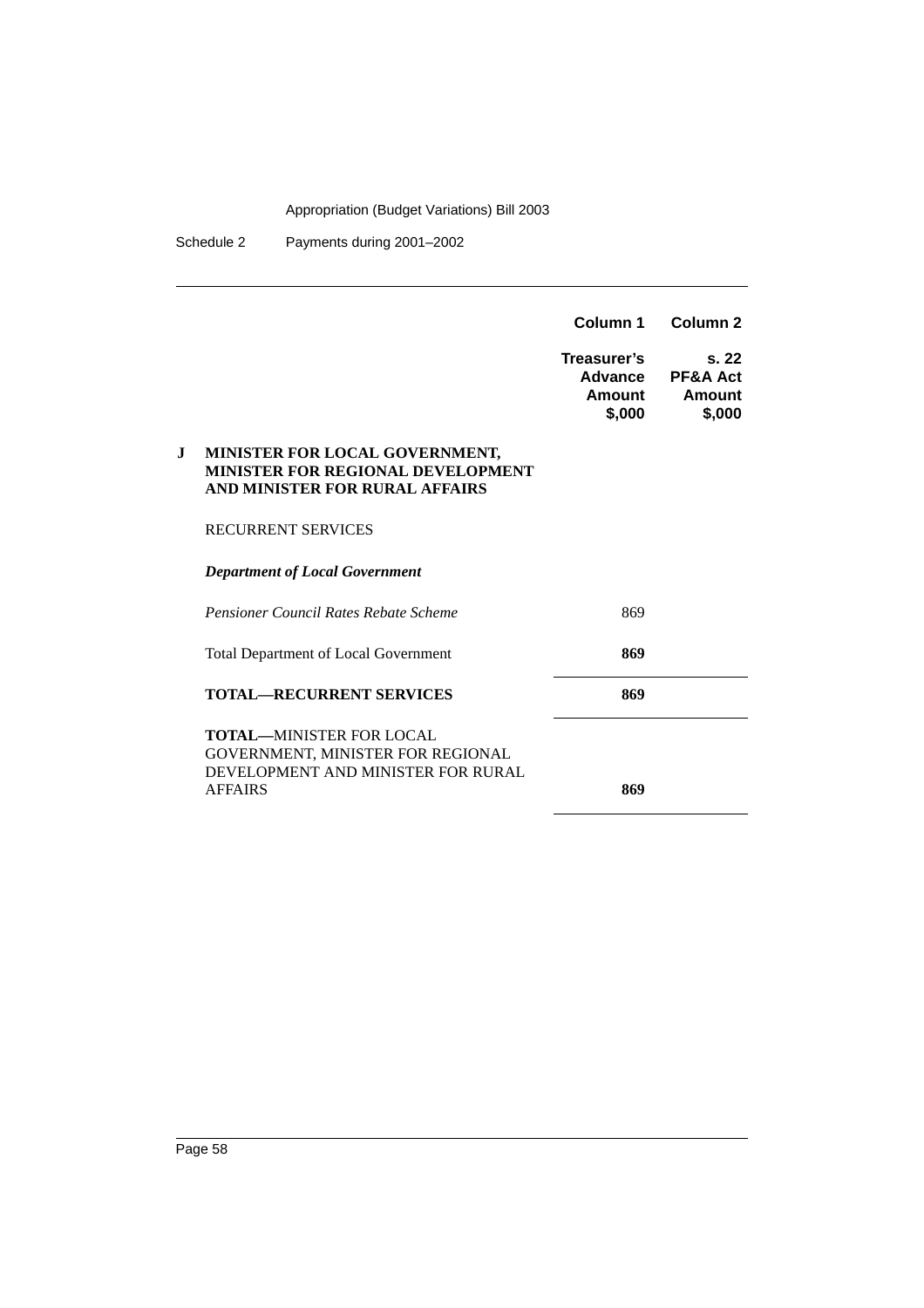|    |                                                                                                           | Column 1                                   | Column <sub>2</sub>                             |
|----|-----------------------------------------------------------------------------------------------------------|--------------------------------------------|-------------------------------------------------|
|    |                                                                                                           | Treasurer's<br>Advance<br>Amount<br>\$,000 | S.22<br><b>PF&amp;A Act</b><br>Amount<br>\$,000 |
| K. | MINISTER FOR PLANNING, MINISTER FOR<br><b>ABORIGINAL AFFAIRS AND MINISTER FOR</b><br><b>HOUSING</b>       |                                            |                                                 |
|    | <b>CAPITAL WORKS AND SERVICES</b>                                                                         |                                            |                                                 |
|    | Heritage Office                                                                                           |                                            |                                                 |
|    | Acquisition of Linnwood Hall                                                                              | 5,000                                      |                                                 |
|    | Total Heritage Office                                                                                     | 5,000                                      |                                                 |
|    | <b>TOTAL-CAPITAL WORKS AND SERVICES</b>                                                                   | 5,000                                      |                                                 |
|    | TOTAL-MINISTER FOR PLANNING,<br><b>MINISTER FOR ABORIGINAL AFFAIRS AND</b><br><b>MINISTER FOR HOUSING</b> | 5,000                                      |                                                 |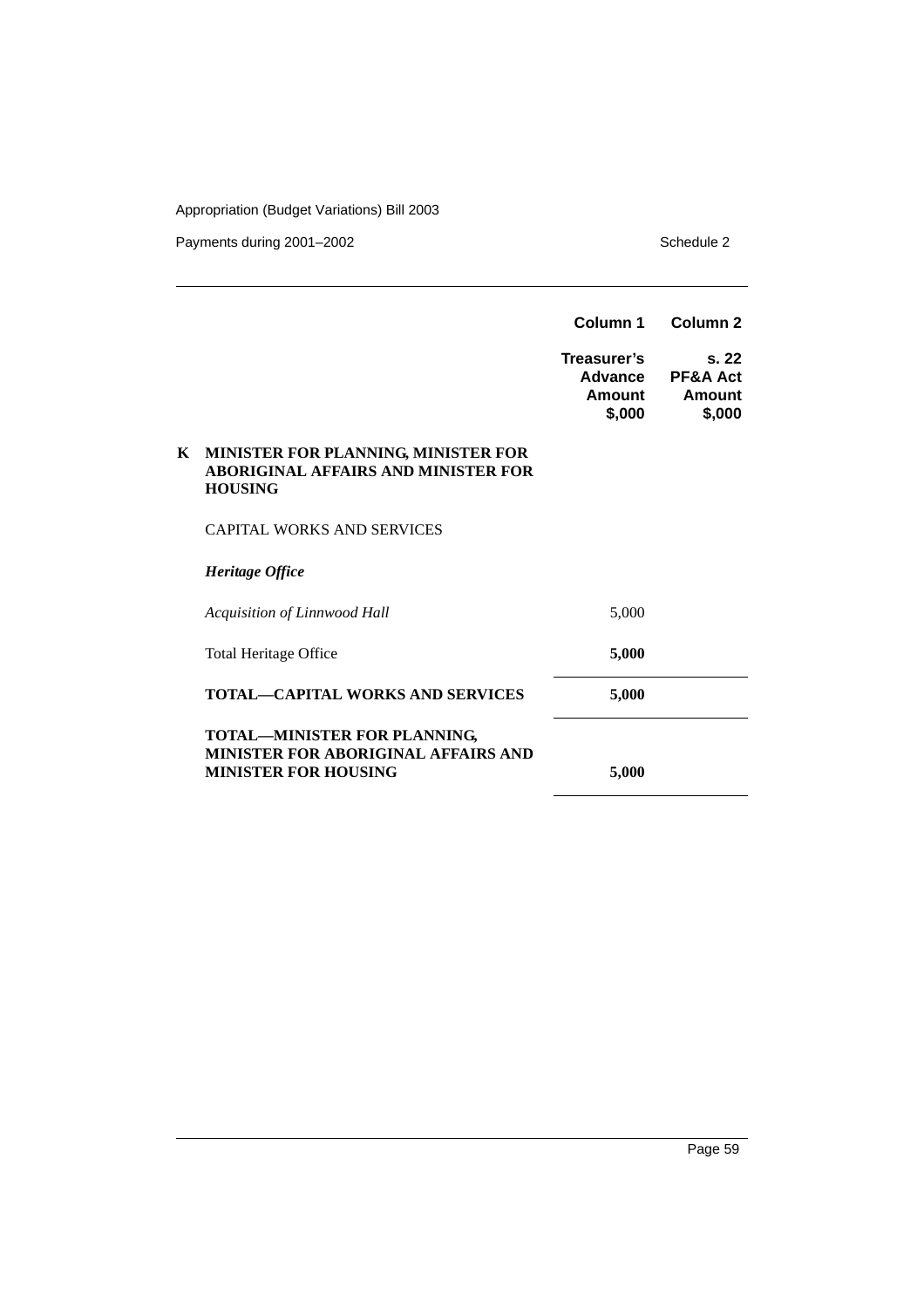Schedule 2 Payments during 2001–2002

|   |                                                                                | Column 1                                                 | Column <sub>2</sub>                             |
|---|--------------------------------------------------------------------------------|----------------------------------------------------------|-------------------------------------------------|
|   |                                                                                | Treasurer's<br><b>Advance</b><br><b>Amount</b><br>\$,000 | s.22<br><b>PF&amp;A Act</b><br>Amount<br>\$,000 |
| L | <b>MINISTER FOR POLICE</b>                                                     |                                                          |                                                 |
|   | <b>RECURRENT SERVICES</b>                                                      |                                                          |                                                 |
|   | <b>New South Wales Police Service</b>                                          |                                                          |                                                 |
|   | Delay in transfer of on-street parking enforcement to<br><i>local councils</i> | 4,334                                                    |                                                 |
|   | Other initiatives                                                              | 609                                                      |                                                 |
|   | <b>Total New South Wales Police Service</b>                                    | 4,943                                                    |                                                 |
|   | <b>Police Integrity Commission</b>                                             |                                                          |                                                 |
|   | <b>Additional Counsel Costs</b>                                                | 303                                                      |                                                 |
|   | <b>Total Police Integrity Commission</b>                                       | 303                                                      |                                                 |
|   | <b>TOTAL—RECURRENT SERVICES</b>                                                | 5,246                                                    |                                                 |
|   | <b>TOTAL-MINISTER FOR POLICE</b>                                               | 5,246                                                    |                                                 |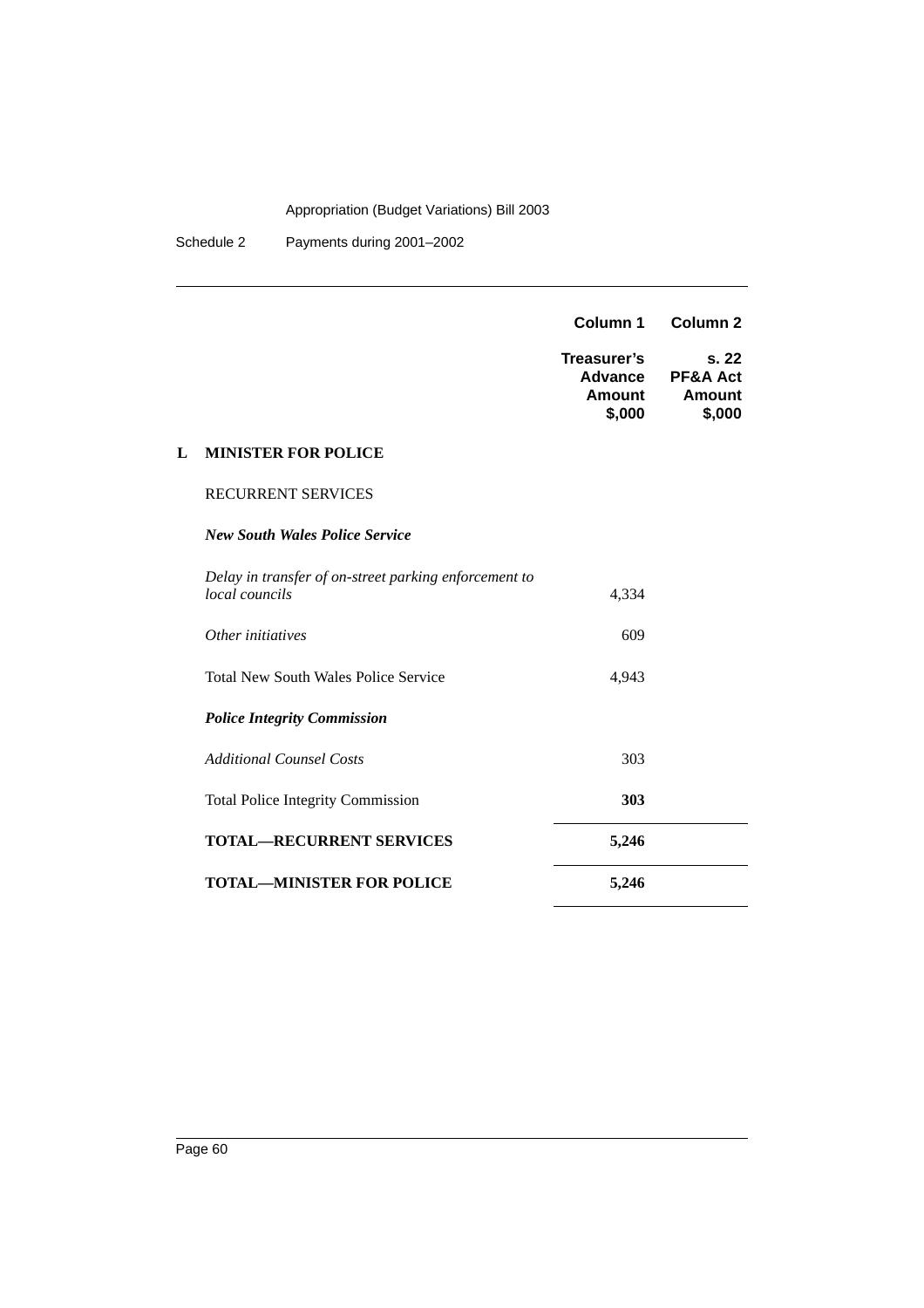Payments during 2001–2002 Schedule 2

|   |                                                                                                         | Column 1                                          | Column <sub>2</sub>                                     |
|---|---------------------------------------------------------------------------------------------------------|---------------------------------------------------|---------------------------------------------------------|
|   |                                                                                                         | Treasurer's<br><b>Advance</b><br>Amount<br>\$,000 | s. 22<br><b>PF&amp;A Act</b><br><b>Amount</b><br>\$,000 |
| М | <b>MINISTER FOR PUBLIC WORKS AND</b><br><b>SERVICES AND MINISTER FOR SPORT AND</b><br><b>RECREATION</b> |                                                   |                                                         |
|   | <b>RECURRENT SERVICES</b>                                                                               |                                                   |                                                         |
|   | <b>Department of Sport and Recreation</b>                                                               |                                                   |                                                         |
|   | Permanent seating at Parramatta Stadium                                                                 | 1,500                                             |                                                         |
|   | Sydney Aquatic and Athletes Centres subsidy                                                             | 294                                               |                                                         |
|   | Total Department of Sport and Recreation                                                                | 1,794                                             |                                                         |
|   | <b>TOTAL-RECURRENT SERVICES</b>                                                                         | 1,794                                             |                                                         |
|   | <b>CAPITAL WORKS AND SERVICES</b>                                                                       |                                                   |                                                         |
|   | <b>Department of Sport and Recreation</b>                                                               |                                                   |                                                         |
|   | Drag Strip at Eastern Creek                                                                             | 1,800                                             |                                                         |

Page 61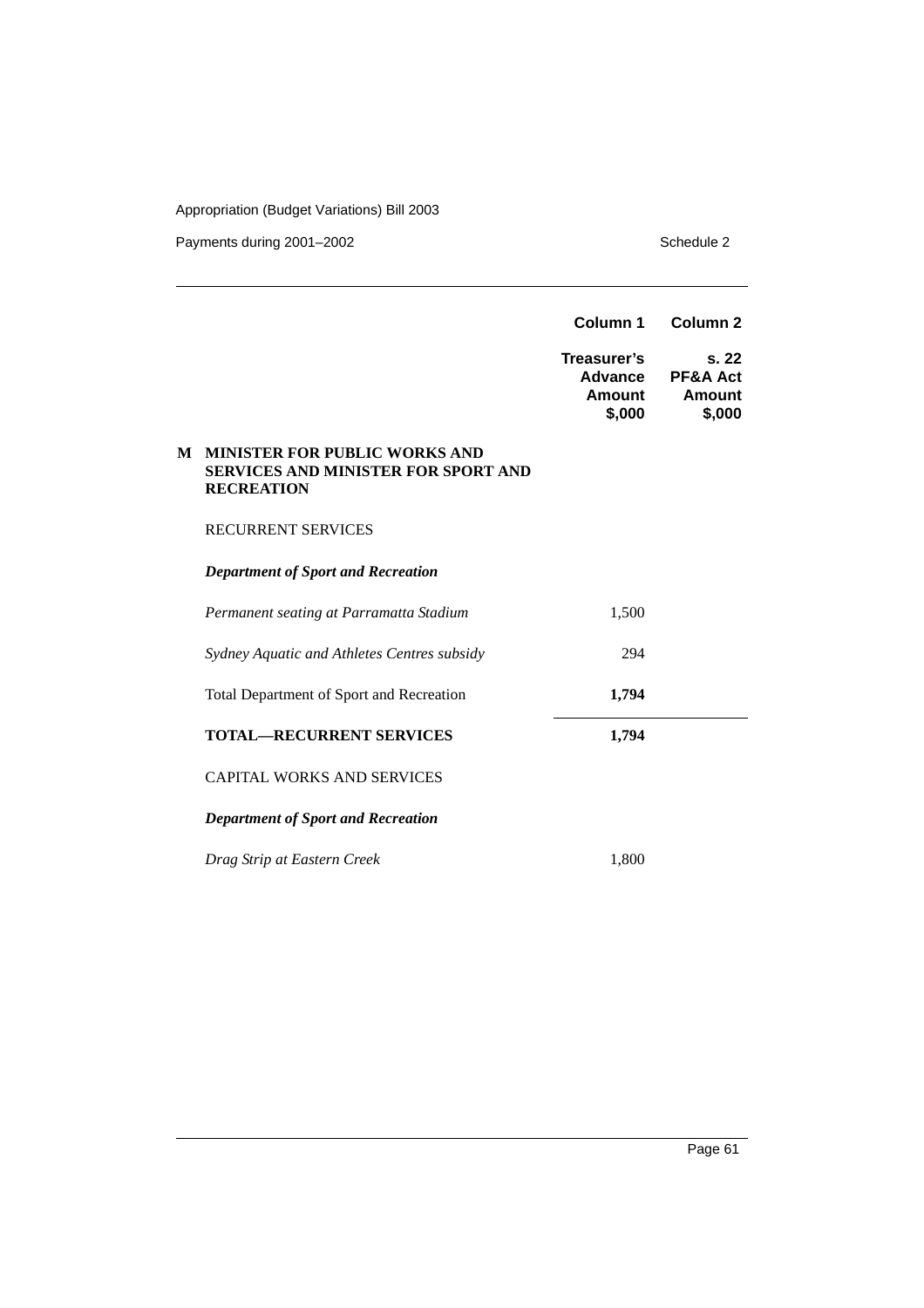Schedule 2 Payments during 2001–2002

|                                                                                                        | Column 1                                   | Column <sub>2</sub>                             |
|--------------------------------------------------------------------------------------------------------|--------------------------------------------|-------------------------------------------------|
|                                                                                                        | Treasurer's<br>Advance<br>Amount<br>\$,000 | s.22<br><b>PF&amp;A Act</b><br>Amount<br>\$,000 |
| Relocation of Department and renovation of Sport and<br>Recreation centres                             | 898                                        |                                                 |
| Total Department of Sport and Recreation                                                               | 2,698                                      |                                                 |
| <b>TOTAL—CAPITAL WORKS AND SERVICES</b>                                                                | 2,698                                      |                                                 |
| <b>TOTAL—MINISTER FOR PUBLIC WORKS AND</b><br>SERVICES AND MINISTER FOR SPORT AND<br><b>RECREATION</b> | 4.492                                      |                                                 |

#### **N MINISTER FOR SMALL BUSINESS AND MINISTER FOR TOURISM**

#### RECURRENT SERVICES

*Tourism New South Wales Tourism NSW grants* 1,245 Total Tourism New South Wales **1,245 TOTAL—RECURRENT SERVICES** 1,245 **TOTAL—MINISTER FOR SMALL BUSINESS AND MINISTER FOR TOURISM 1,245**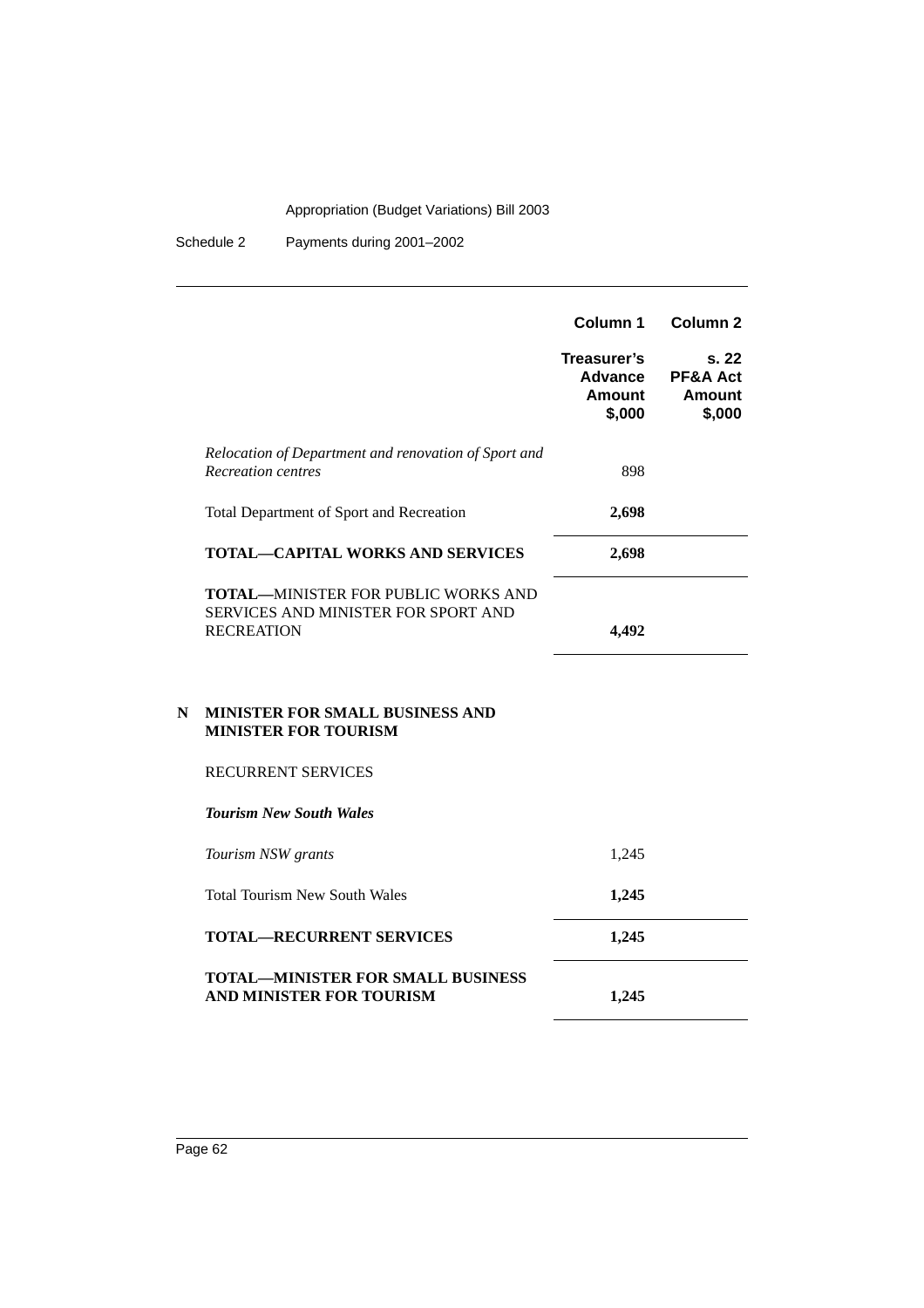|   |                                                                      | Column 1                                                 | Column <sub>2</sub>                                     |
|---|----------------------------------------------------------------------|----------------------------------------------------------|---------------------------------------------------------|
|   |                                                                      | Treasurer's<br><b>Advance</b><br><b>Amount</b><br>\$,000 | s. 22<br><b>PF&amp;A Act</b><br><b>Amount</b><br>\$,000 |
| О | <b>MINISTER FOR TRANSPORT AND MINISTER</b><br><b>FOR ROADS</b>       |                                                          |                                                         |
|   | <b>RECURRENT SERVICES</b>                                            |                                                          |                                                         |
|   | <b>Roads and Traffic Authority</b>                                   |                                                          |                                                         |
|   | Additional traffic flows-M4/M5 Cashback Scheme                       |                                                          | 4,500                                                   |
|   | Increase in user charges hypothecated to the RTA                     | 993                                                      |                                                         |
|   | Total Roads and Traffic Authority                                    | 993                                                      | 4,500                                                   |
|   | <b>TOTAL-RECURRENT SERVICES</b>                                      | 993                                                      | 4,500                                                   |
|   | <b>CAPITAL WORKS AND SERVICES</b>                                    |                                                          |                                                         |
|   | <b>Department of Transport</b>                                       |                                                          |                                                         |
|   | Additional parking space levy capital spending                       | 3,000                                                    |                                                         |
|   | <b>Total Department of Transport</b>                                 | 3,000                                                    |                                                         |
|   | <b>TOTAL-CAPITAL WORKS AND SERVICES</b>                              | 3,000                                                    |                                                         |
|   | <b>TOTAL-MINISTER FOR TRANSPORT AND</b><br><b>MINISTER FOR ROADS</b> | 3,993                                                    | 4,500                                                   |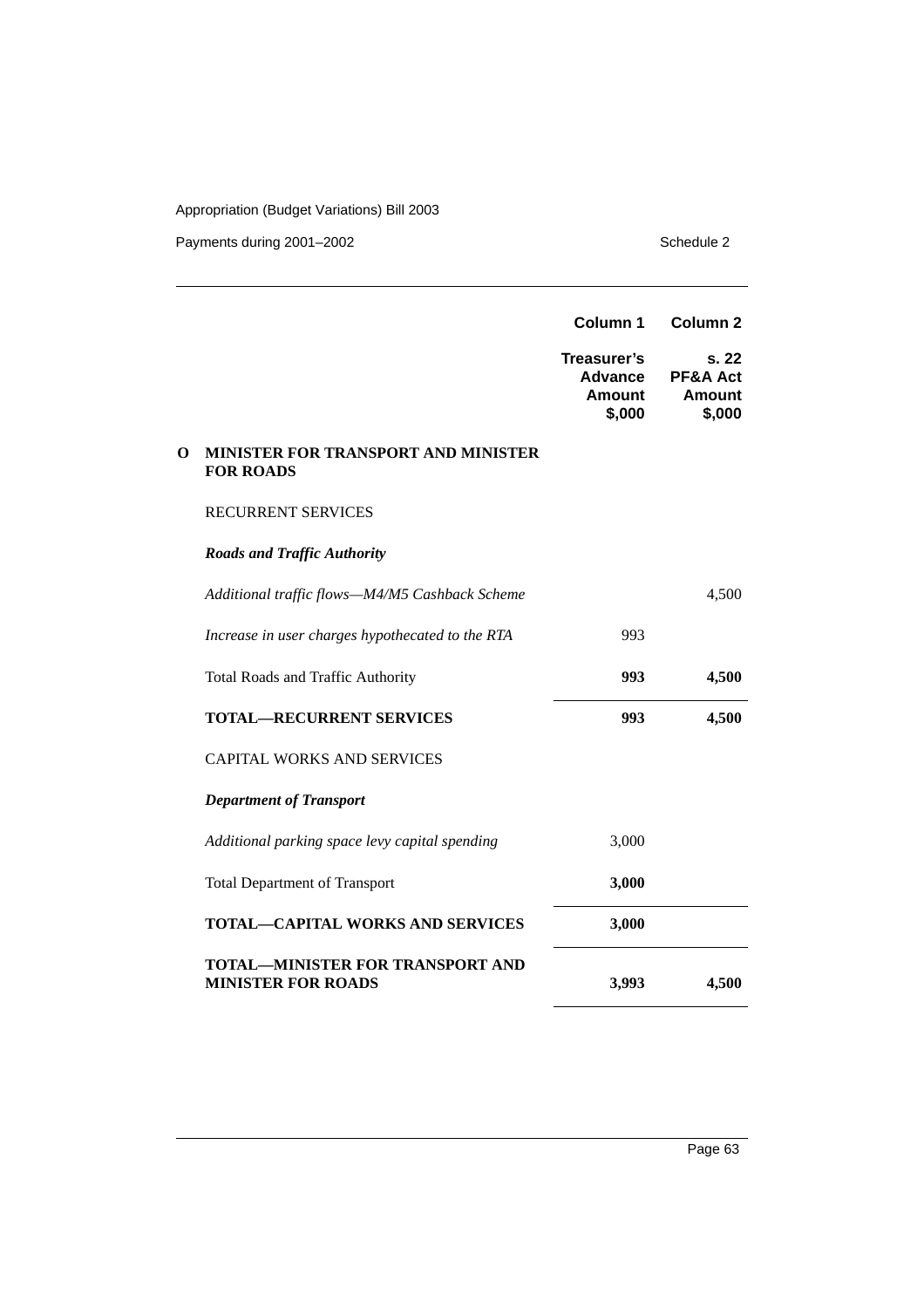Schedule 2 Payments during 2001–2002

|   |                                                                      | Column 1                                                 | Column <sub>2</sub>                          |
|---|----------------------------------------------------------------------|----------------------------------------------------------|----------------------------------------------|
|   |                                                                      | Treasurer's<br><b>Advance</b><br><b>Amount</b><br>\$,000 | s. 22<br>PF&A Act<br><b>Amount</b><br>\$,000 |
| P | <b>TREASURER AND MINISTER FOR STATE</b><br><b>DEVELOPMENT</b>        |                                                          |                                              |
|   | <b>RECURRENT SERVICES</b>                                            |                                                          |                                              |
|   | <b>Crown Transactions Entity</b>                                     |                                                          |                                              |
|   | Additional accommodation-Department of Urban<br>Affairs and Planning | 1,400                                                    |                                              |
|   | Retirement of Crown borrowings (Interest)                            |                                                          | 10,956                                       |
|   | Grant to acquire four BHP sites in the Hunter Valley                 |                                                          | 34,360                                       |
|   | Contribution to the Treasury Managed Fund                            |                                                          | 736,347                                      |
|   | Grant to acquire land—Ballast Point                                  | 40,000                                                   |                                              |
|   | <b>Total Crown Transactions Entity</b>                               | 41,400                                                   | 781,663                                      |
|   | <b>Treasury</b>                                                      |                                                          |                                              |
|   | <b>First Home Owners Grant Scheme</b>                                |                                                          | 24,073                                       |
|   | <b>Total Treasury</b>                                                |                                                          | 24,073                                       |
|   | <b>TOTAL-RECURRENT SERVICES</b>                                      | 41,400                                                   | 805,736                                      |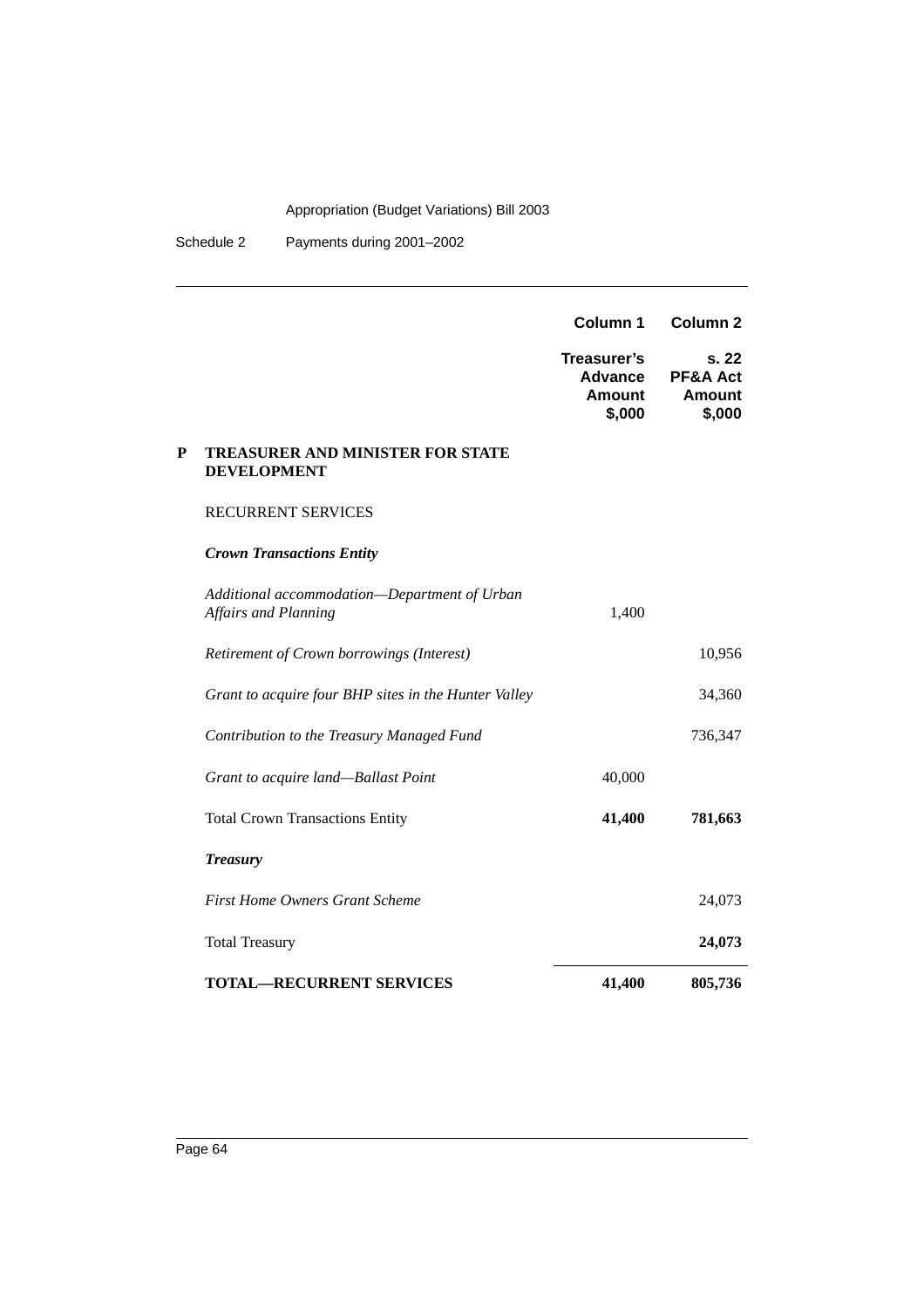|                                                                     | Column 1                                          | Column <sub>2</sub>                              |
|---------------------------------------------------------------------|---------------------------------------------------|--------------------------------------------------|
|                                                                     | Treasurer's<br>Advance<br><b>Amount</b><br>\$,000 | s. 22<br><b>PF&amp;A Act</b><br>Amount<br>\$,000 |
| <b>CAPITAL WORKS AND SERVICES</b>                                   |                                                   |                                                  |
| <b>Crown Transactions Entity</b>                                    |                                                   |                                                  |
| Retirement of Crown borrowings                                      |                                                   | 363,230                                          |
| <b>Total Crown Transactions Entity</b>                              |                                                   | 363,230                                          |
| <b>TOTAL—CAPITAL WORKS AND SERVICES</b>                             |                                                   | 363,230                                          |
| TOTAL—TREASURER AND MINISTER FOR<br><b>STATE DEVELOPMENT</b>        | 41,400                                            | 1,168,966                                        |
| <b>TREASURER'S ADVANCE FOR RECURRENT</b><br><b>SERVICES</b>         | 188,810                                           |                                                  |
| <b>TREASURER'S ADVANCE FOR CAPITAL</b><br><b>WORKS AND SERVICES</b> | 23,996                                            |                                                  |
| TOTAL—TREASURER'S ADVANCE                                           | 212,806                                           |                                                  |